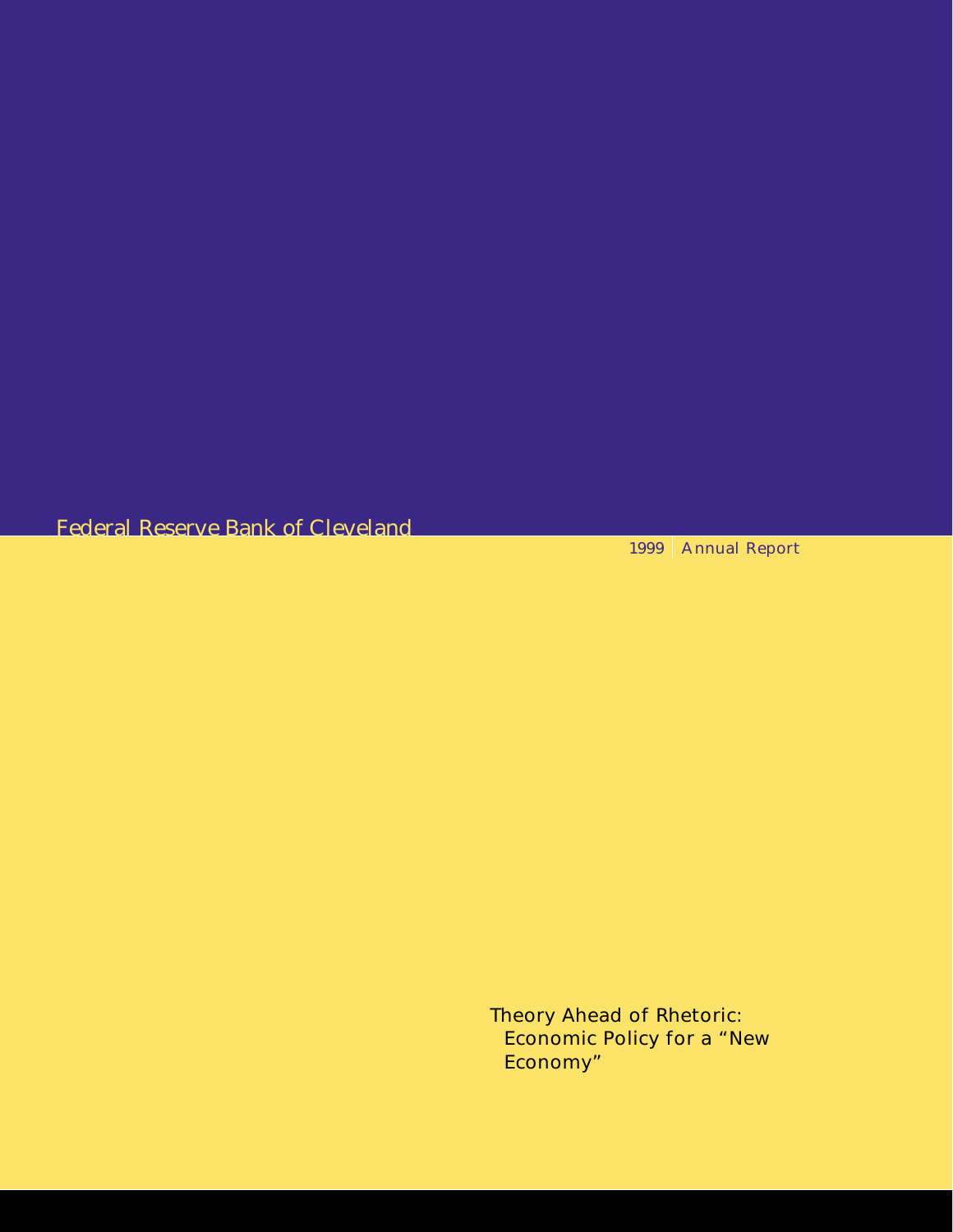The Federal Reserve System is responsible for formulating and implementing U.S. monetary policy. It also supervises banks and bank holding companies, and provides financial services to depository institutions and the federal government.

The Federal Reserve Bank of Cleveland is one of 12 regional Reserve Banks in the United States that, together with the Board of Governors in Washington, D.C., comprise the Federal Reserve System.

The Federal Reserve Bank of Cleveland, including its branch offices in Cincinnati and Pittsburgh and its check processing center in Columbus, serves the Fourth Federal Reserve District (Ohio, western Pennsylvania, the northern panhandle of West Virginia, and eastern Kentucky.

It is the policy of the Federal Reserve Bank of Cleveland to provide equal employment opportunities for qualified persons regardless of race, creed, color, national origin, age, gender, or disability.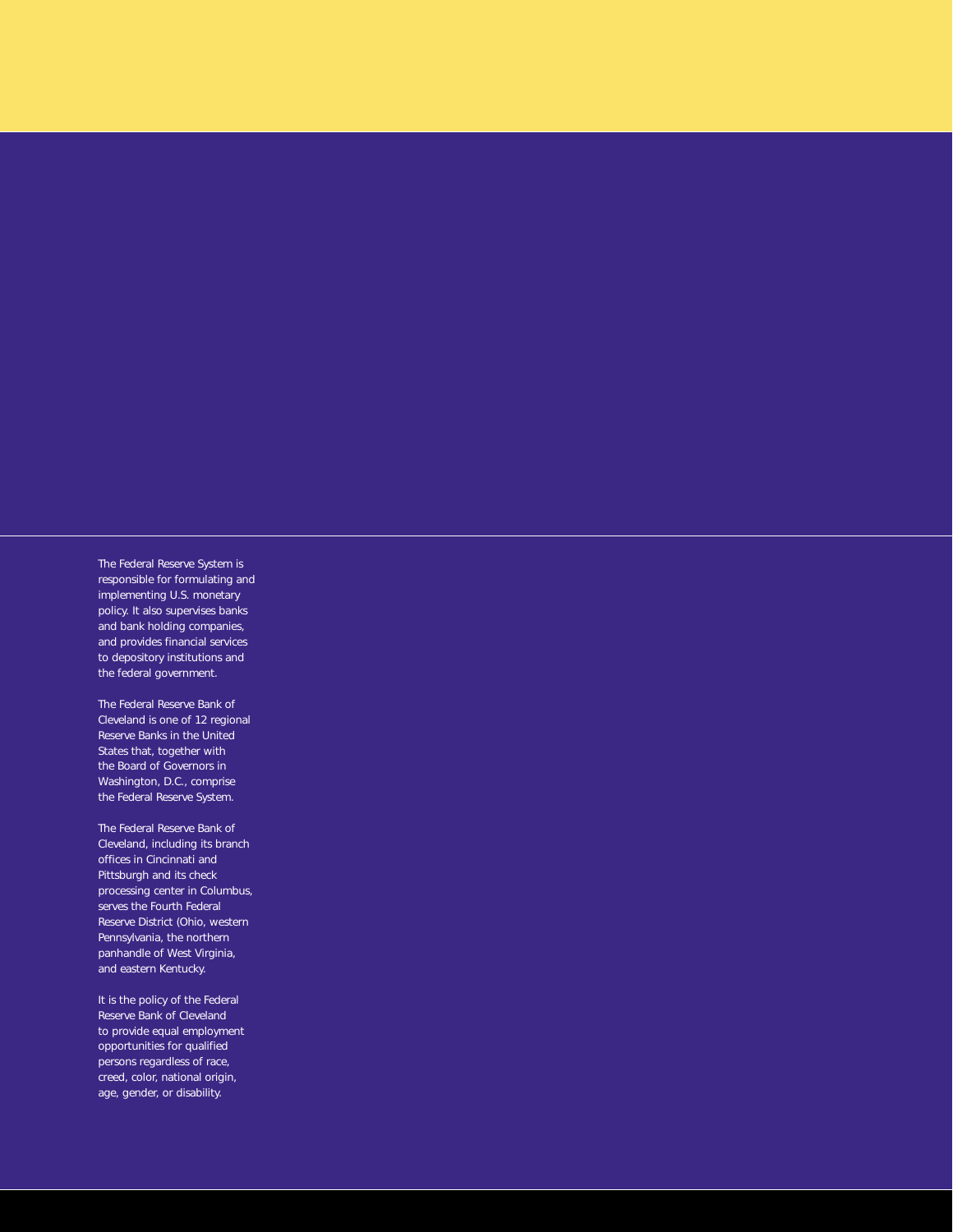This annual report was prepared by the Corporate Communications & Community Affairs Department and the Research Department of the Federal Reserve Bank of Cleveland.

For additional copies, contact the Corporate Communications & Community Affairs Department, Federal Reserve Bank of Cleveland, P.O. Box 6387, Cleveland, OH 44101, or call 1-800-543-3489 (OH, PA, WV) or 216-579-2001.

The annual report essay is also available electronically through the Cleveland Fed's home page on the World Wide Web: http://www.clev.frb.org.

Managing Editor: Patricia DeMaioribus

Contributing Editors: Deborah Zorska, Michele Lachman

Design: Michael Galka

Portrait Photography: The Reuben Group

1455 East 6th Street Cleveland, OH 44114 (216) 579-2000

150 East 4th Street Cincinnati, OH 45202 (513) 721-4787

717 Grant Street Pittsburgh, PA 15219 (412) 261-7800

965 Kingsmill Parkway Columbus, OH 43229 (614) 846-7494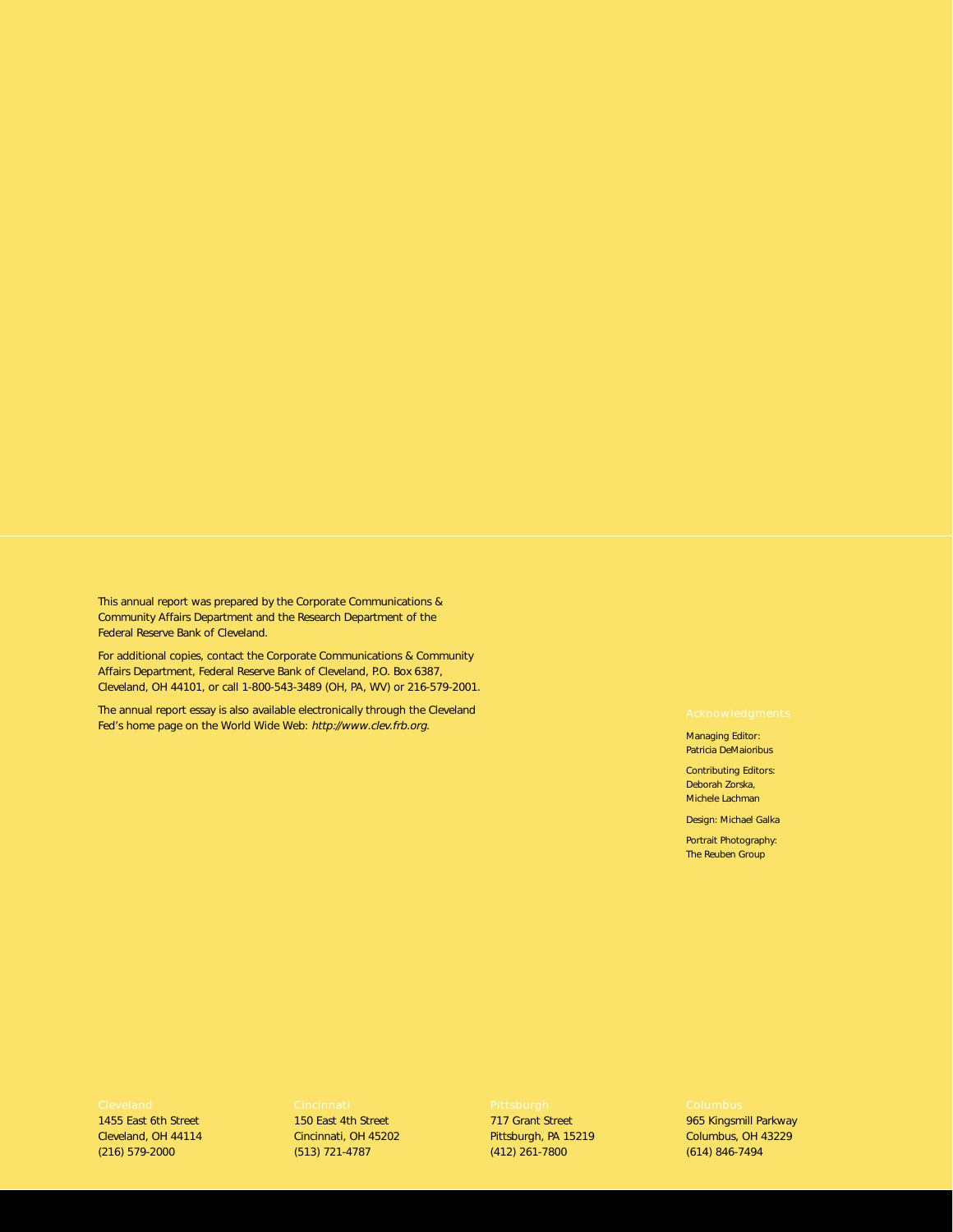### 1999 Annual Report

- 2 President's Foreword
- 6 Theory Ahead of Rhetoric: Economic Policy for a "New Economy"
- 21 Management's Report on Responsibility for Financial Reporting
- 22 Report of Independent Accountants on Financial Statements
- 23 Report of Independent Accountants on Financial Reporting
- 24 Comparative Financial Statements
- 26 Notes to Financial Statements
- 33 Officers and Consultants
- 34 Boards of Directors
- 36 1999 Operational Highlights
- 40 Business Advisory Council and Community Bank Advisory Council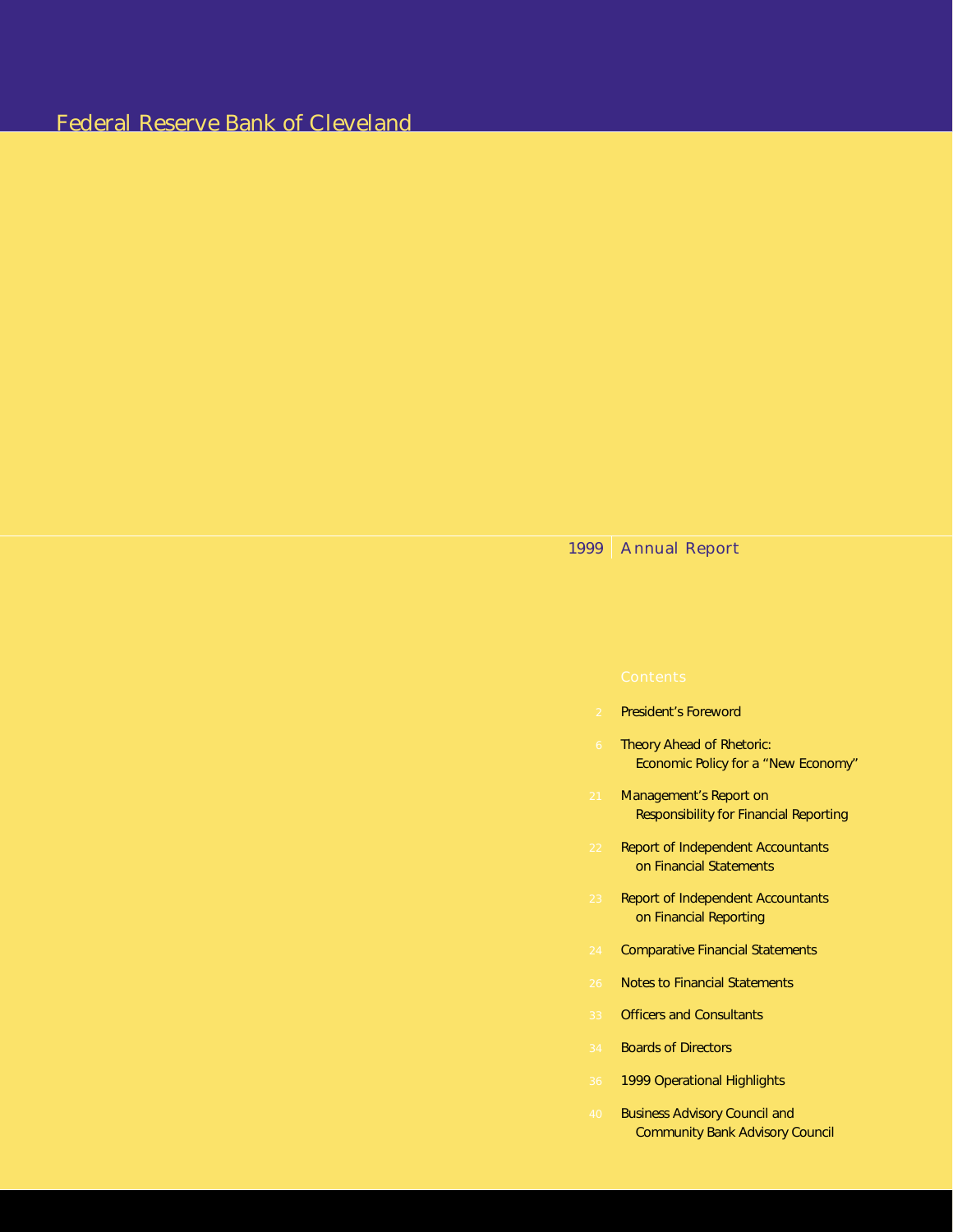Few years reflect as much unity of purpose as did 1999. In the year just past, one objective stood out as the Federal Reserve's single most important: managing the century date change successfully. As we headed toward this unprecedented event, we knew that the integrity and trust we've gained through years of experience depended on our readiness.

The Federal Reserve Bank of Cleveland geared virtually all of its operations in 1999 around achieving this objective. The multi-year Y2K project, which culminated in 1999, involved preparing our own systems and operations and ensuring that our customers and the financial institutions we supervise were prepared as well. Considerable time and resources were dedicated to maintaining public confidence in our nation's banking system. And, throughout 1999, much energy was focused on finalizing our contingency plans and managing the transition period.

Thanks to the tireless efforts of our dedicated employees, the Year 2000 rollover was a complete success for our Bank, the Federal Reserve System, the banking industry, and our country. Because we were so well prepared for this unprecedented event, those minor problems that did arise were handled quickly and skillfully. All of our efforts in terms of testing and preparing our own services and systems meant there was no uncertainty about what to do when even a minor glitch occurred.

As we and the entire financial services industry geared up for the century date change, a related development was also in the limelight: the re-examination of our industry's very structure. Throughout 1999, we followed the progression of a major piece of banking legislation, the Gramm–Leach–Bliley Act, which Congress passed in November. This legislation, long in the making, overhauled the banking and financial services industries by removing the legal barriers that prevented mergers between such businesses as banking, securities underwriting, venture capital, insurance, and real estate. Depository and nondepository institutions alike can now reorganize and take advantage of new business areas, and thus new revenue streams, that were formerly off limits.

Financial modernization has many far-reaching implications that will contribute to the rapid pace of change that has characterized our industry for a number of years. Along with new privileges, banking organizations will find they have new challenges, too. The separation between banking and commerce will grow murkier, as financial institutions come to play an even greater role in our economy's development. These institutions must also come to terms with managing new and more complex risks.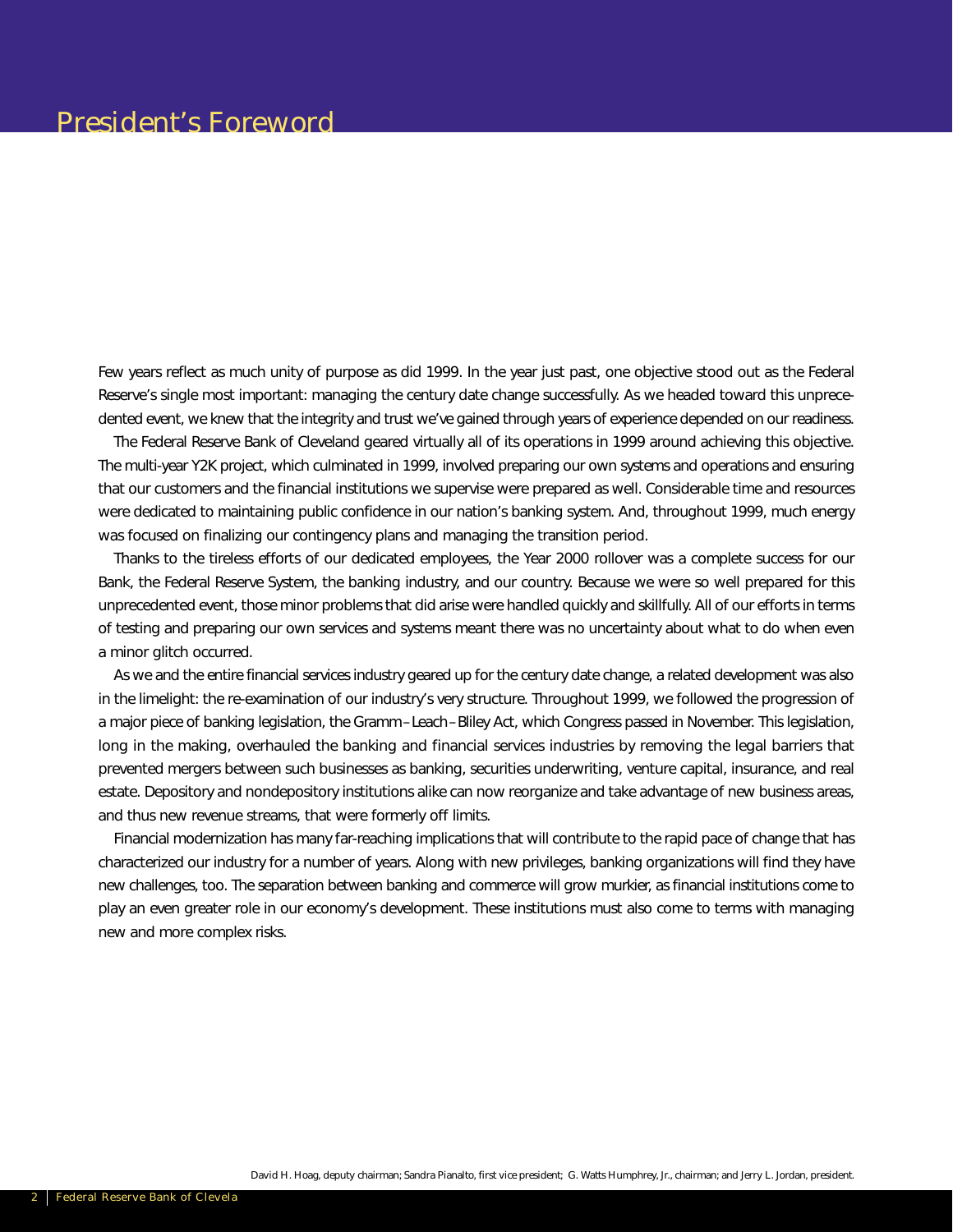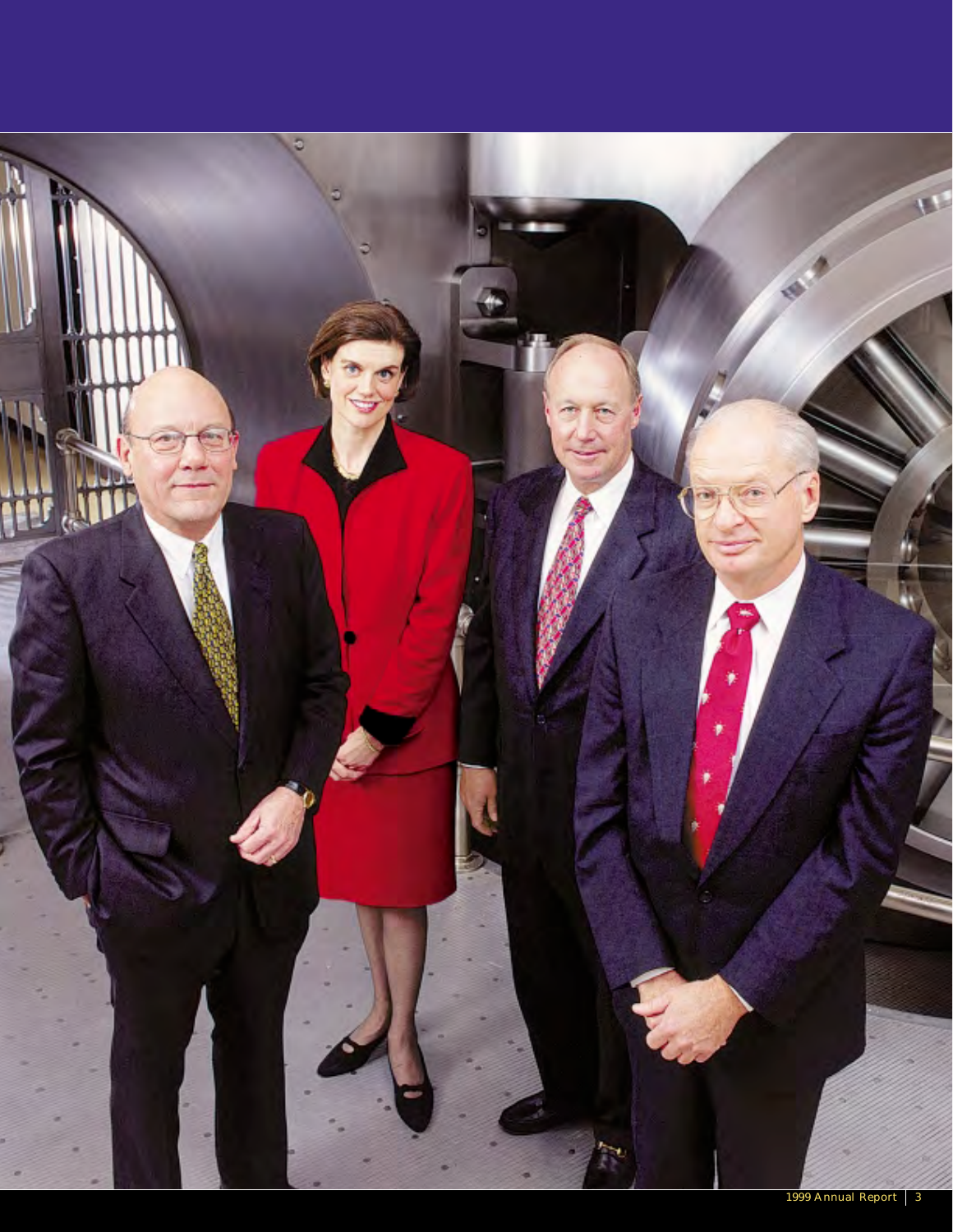The Gramm–Leach–Bliley Act also creates new responsibilities for the Federal Reserve. As the umbrella supervisor of the new financial holding companies created by the Act, we will provide the needed oversight to all financial organizations and their affiliates, and ensure that institutions are managing risk appropriately. We'll also develop new rules, in partnership with other federal agencies, to govern such issues as consumer privacy and community reinvestment practices.

As of this writing, many of the details required to implement the provisions of the Act have not been finalized, and the various agencies charged with implementing it, including the Federal Reserve, will need to cooperate to fill in the fine points. Based on our past successes, I am confident that we will find common ground in interpreting the issues that remain. While the law represents a broad compromise reached by several different entities, we believe it holds much promise for the industry. How the industry will evolve in light of these new opportunities remains to be seen.

The spirit of modernization, so evident this year in our dealings with the industry and the public at large, also pervaded many of our internal functions. As always, we remain committed to finding and providing new efficiencies in our nation's payments system. In 1999, the Federal Reserve Bank of Cleveland took a sizable step in this direction by leading efforts to revamp operations in our largest priced-service area: check processing.

The Check Modernization Project is a multi-faceted, Systemwide initiative designed to reduce the cost of Federal Reserve check services, speed the distribution of new products, further automate our check services, and improve overall service quality. The project will provide new efficiencies, not only in our paper-based check processing operation, but also in the workings of our various electronic check products and services. Under the largest component of the project, a standardized software platform will be established for all 45 of the System's check processing sites. This enhancement will serve as a natural launching pad for revamping such related services as check imaging, adjustments, and electronic delivery.

The lion's share of the planning and conceptualizing behind the Check Modernization Project took place in 1999 under the direction of the Cleveland-based Retail Product Office staff. In 2000 and beyond, we will continue our leadership role by managing the implementation of these state-of-the-art systems for the entire Federal Reserve System.

Another topic of discussion throughout 1999 has been our economy's unbridled growth, which has co-existed with record-low inflation and unemployment levels. The American economy is stronger than ever, and no one could have predicted that our growth would have lasted for nine years, or that it would have been characterized by a virtual lack of inflation. For 1999, unemployment, at 4.2 percent, and inflation, at just over 2 percent, were at their lowest levels in more than 30 years. Overall economic growth once again exceeded 4 percent. For many economists, the inability to predict such circumstances has been a humbling experience that has led to much debate and many questions. But it may well be that too much emphasis is placed on forecasting and "managing" economic growth.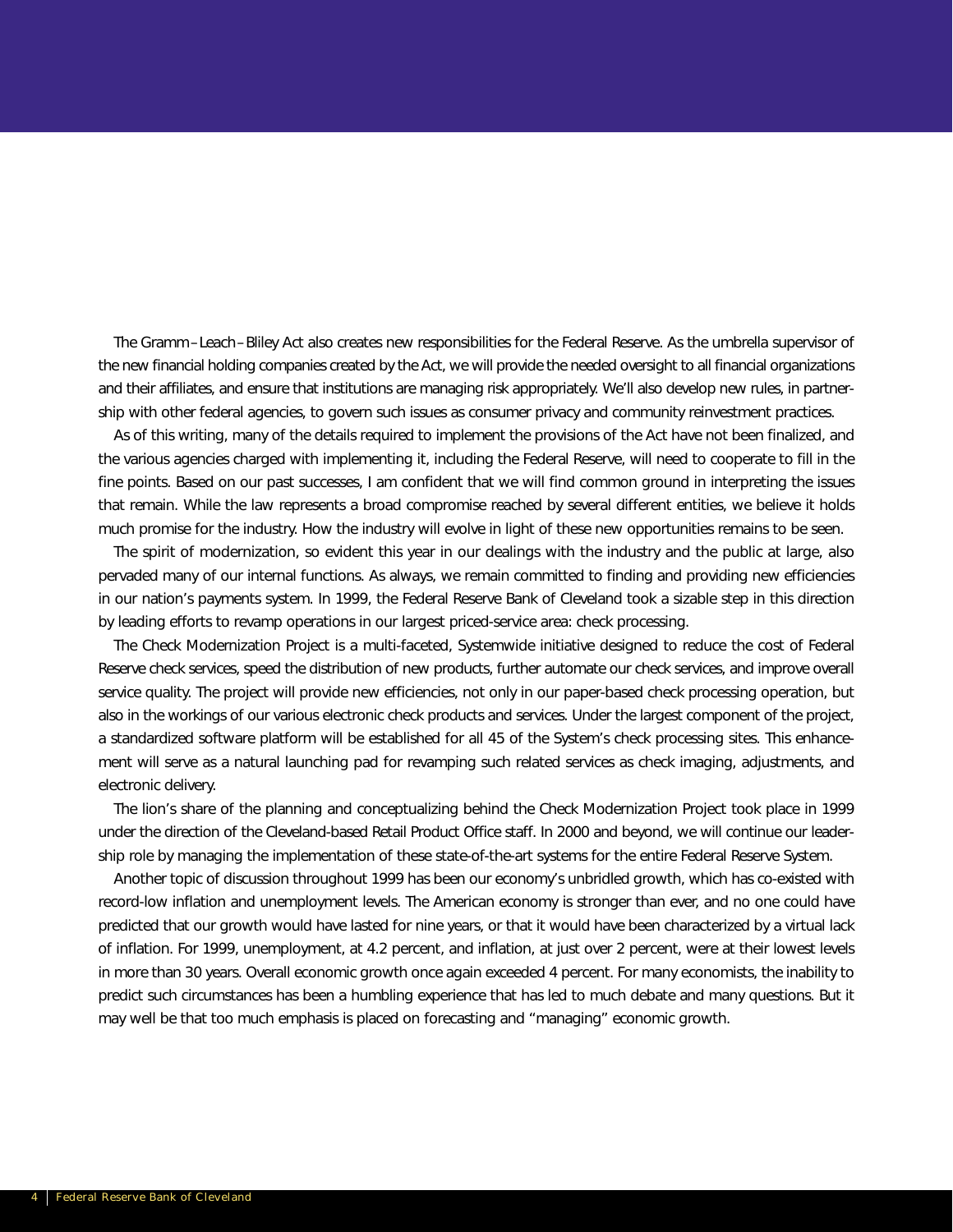This year's essay examines the historical evolution of the idea that monetary policy should be geared principally to control economic growth, and thereby, also control inflation. We think that this approach to monetary policy has led to several unfortunate consequences, not the least of which is bad rhetoric regarding what monetary policy can and cannot do. We urge a reconsideration of the issue and suggest an alternative to the traditional demand management framework.

We could not have accomplished all that we have in 1999 without the guidance provided by the directors of our Cincinnati, Cleveland, and Pittsburgh offices, and the members of our business and community bank advisory councils. We especially want to thank those directors who completed their terms of service on our Boards in 1999. For their oversight and valuable contributions we are truly grateful. On our Main Office Board of Directors, G. Watts Humphrey, Jr. (president of GWH Holdings, Inc.), completed his third year as chairman. Mr. Humphrey also served as the chairman of the System's Conference of Chairmen in 1999. Robert Y. Farrington (executive secretary–treasurer, emeritus, of the Ohio State Building and Construction Trades Council) completed his second term as a director in 1999. As chairman of our operations committee, Mr. Farrington also played a key role in overseeing the renovation and building project that took place in 1998.

We also thank Phillip R. Cox (president and chief executive officer of Cox Financial Corporation), who completed his second term as a director on our Cincinnati Board. We are pleased that Mr. Cox remains with us, albeit in a new capacity, as a director on the Main Office Board.

A special debt of gratitude goes to Robert W. Gillespie (chairman and chief executive officer of KeyCorp), who finished his third one-year term as our Federal Advisory Council Representative. During 1999, Mr. Gillespie also served as chairman of the Federal Advisory Council. His insight and expertise as well as the valuable contributions of all of our departing board members will be missed.

In addition, I would like to express my sincere appreciation to the officers and staff of the Federal Reserve Bank of Cleveland, for their extraordinary efforts throughout 1999. Preparing our Bank and depository institutions for the century date change was a challenging task, requiring countless hours of work and unparalleled dedication. Remarkably, we were able to handle this extraordinary responsibility and still accomplish many other significant objectives. The Bank is well positioned to fulfill its mission with distinction in the 21st century.

Jerry L. Jordan President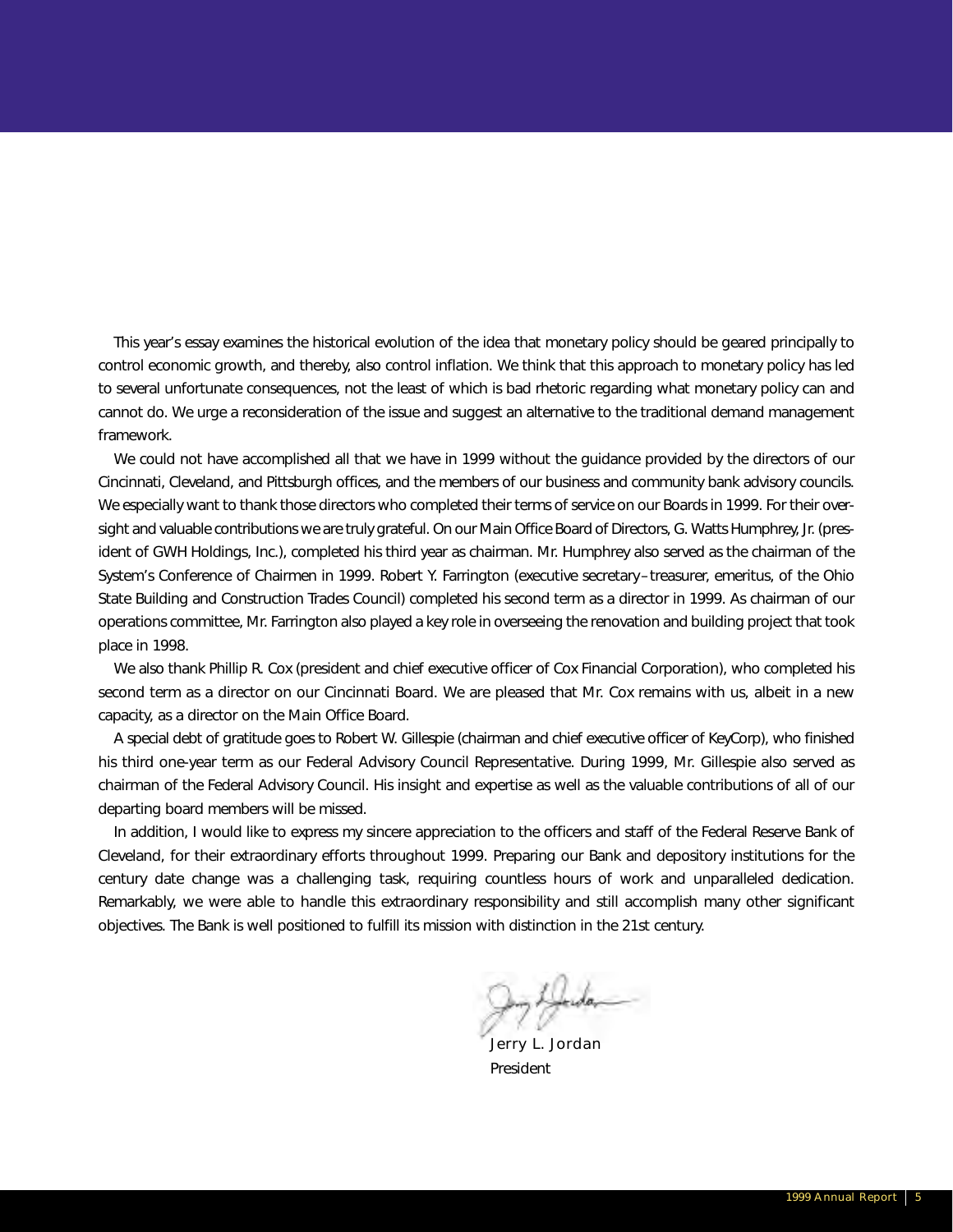# **THEORY AHEAD OF RHETORIC: ECONOMIC POLICY FOR A "NEW ECONOMY"**

**LEGAL TENDER**<br>UBLIC AND PRIVATE

D

 $\mathbb{H}$ 

 $111100$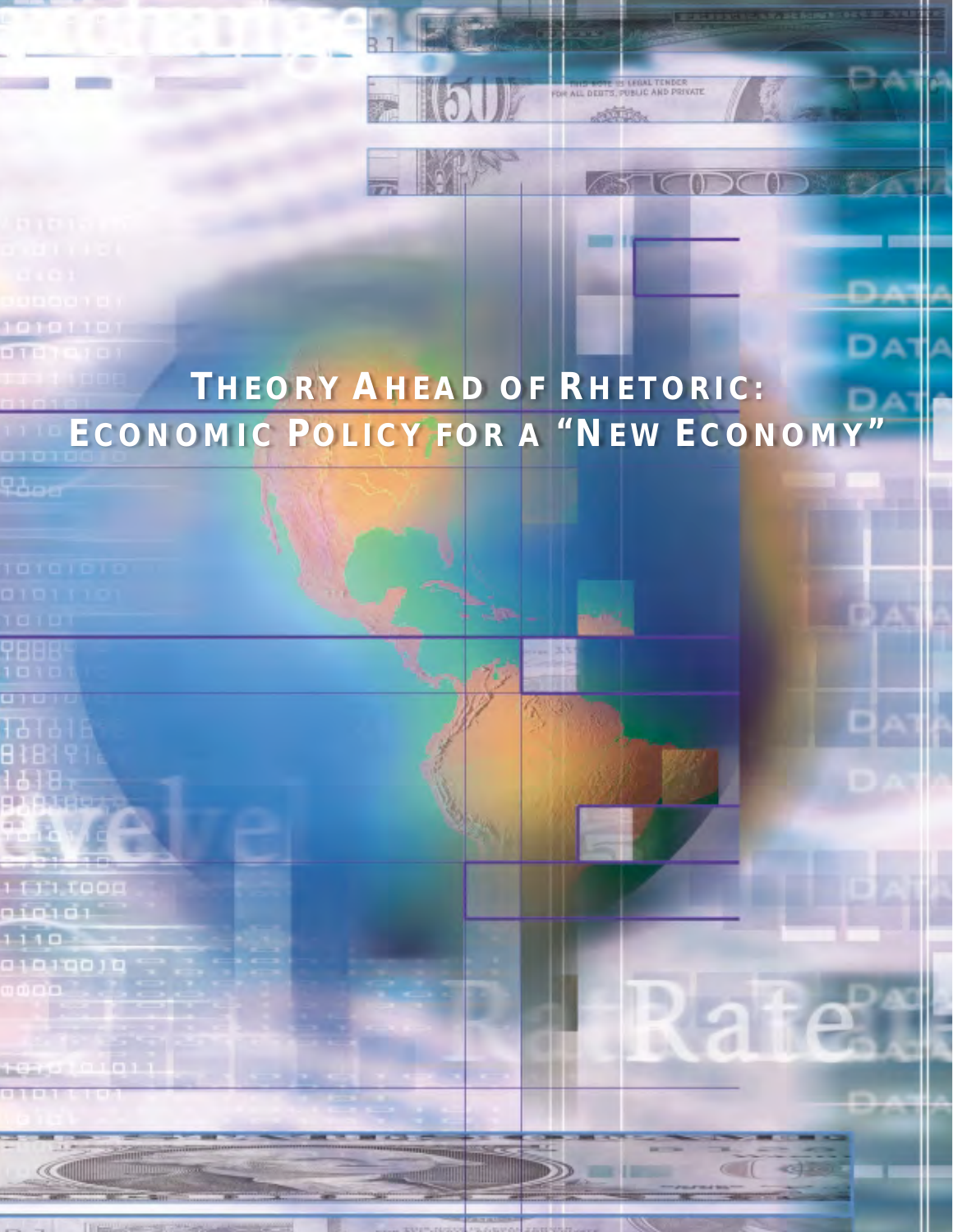Our nation's economic performance during the current expansion has confounded the experts since it began in 1991. From the outset, when economic growth compared poorly to a typical recovery, to the end of 1999, when real GDP increased at a phenomenal 7 percent annual rate, the economy's growth path has been a source of continual surprise. By conventional yardsticks, this expansion rivals that of the 1960s for growth in economic prosperity, and now exceeds it in sheer length.

What accounts for the U.S. economic miracle? The end of the Cold War? The high-tech boom? Brilliant economic policy? Or simply luck, perhaps? Economists, historians, and political scientists will undoubtedly analyze the period and make their attributions. But this essay claims a more modest objective. We suggest that the past decade is a telling reminder of how little economists actually know about managing the business cycle and, ironically, how much they know about promoting economic welfare.

Advances in economic theory support the growing skepticism over the efficacy and desirability of economic policies geared toward smoothing what has come to be known as "the business cycle." This means much more than to say that fine-tuning the economy is difficult. Indeed, the most important theoretical developments of the past 20 years call into question the notion that substantial benefits are to be had from policies aimed at smoothing such economic fluctuations. And the costs of trying to do so may be great if stability comes at the price of higher, unpredictable inflation.

But the language of monetary policy is replete with concepts and empirical constructs inherited from an era when damping business-cycle fluctuations was the sine qua non of successful economic policy. The deep theoretical weaknesses of these ideas— embodied in notions such as "potential" output, "the" noninflationary rate of unemployment, growth "speed limits," and the like— have manifested themselves with a vengeance over the past decade, prompting casual observers to hail the so-called "New Economy." In fact, it's not that the economy is new, but that the policy lexicon is old. That is, the puzzling evolution of the current expansion is not a failure of economic theory, but of economic rhetoric.

Looking ahead, economic policymakers will face new and different obstacles to promoting the nation's welfare. To make the most of these challenges, they will need to look at the world through a different filter and adopt a new language that is consistent with that perspective.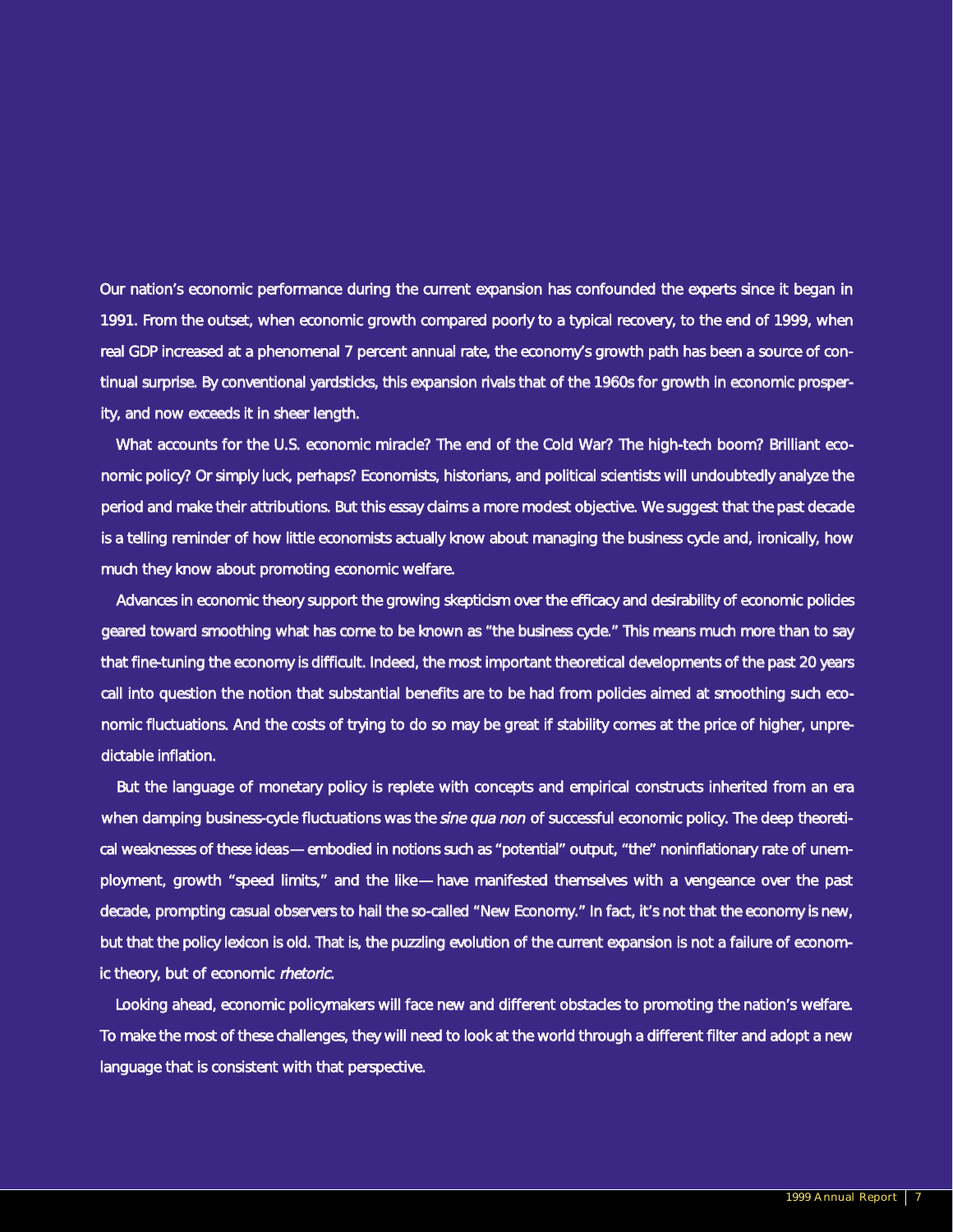

## Great Expectations

According to every conventional measure, the U.S. economy is operating above its potential. And this, as we are told, is not a good thing. An economy that exceeds its potential is "overheated"— a situation that causes inflation to rise and, ultimately, the economy to slump. The Bureau of Labor Statistics tells us that more than 2,500,000 net new jobs were generated in 1999, and the rate of joblessness fell to a 30-year low. Bad news. The stock market is high, capital is flowing into the nation from around the world, and wages are rising. Bad, bad, and very bad.

At what point did economists begin to regard bad news as — well, bad news — and good news as just bad news waiting to happen? Where did this philosophy of pessimism come from? It is, we believe, a legacy of the 1930s, the Great Depression. True, only a fraction of our population can remember this unfortunate time in our economic history, but the economic philosophies and policy prescriptions born of that era remain with us today.

The trauma of the Depression left an indelible mark on macroeconomic policy. By the time Arthur Burns and Wesley Mitchell published their landmark study of business-cycle measurement in 1946, the intellectual tradition of postwar macroeconomics was well entrenched.<sup>1</sup> Central to this tradition, which persisted for at least 30 years, is the notion that economic fluctuations are simply smaller versions of the dramatic boom–bust pattern of the 1920s and 1930s. According to this theory, such fluctuations are, by nature, economic defects, and the goal of economic policy is their elimination.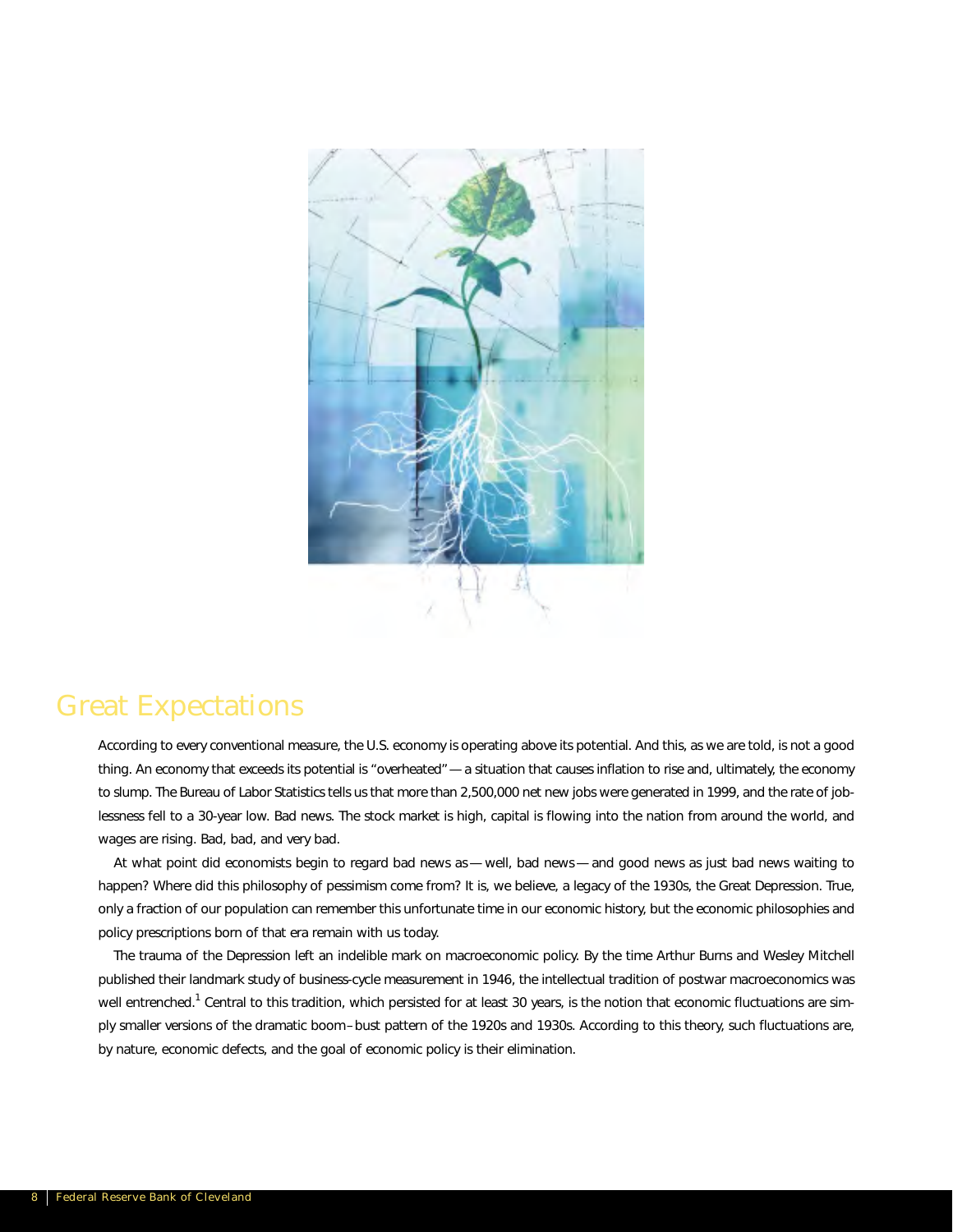This was a significant deviation from the classical tradition articulated by Adam Smith in his 1776 work, An Inquiry into the Nature and Causes of the Wealth of Nations, which sought to develop a basic understanding of the sources of national prosperity and the institutional policies that would maximize the general welfare.

It is arguable that Congress, by creating the Federal Reserve System, expected its central bank to move beyond the laissez-faire mind-set of the classical tradition. And indeed, the laws defining the goals of the U.S. central bank have been reformed several times since 1913. But early in its history, the Federal Reserve's role was strictly to provide a financial infrastructure that would facilitate a national payments system. Its mission, described in the original Federal Reserve Act, was "to furnish an elastic currency, to afford the means of rediscounting commercial paper, to establish a more effective supervision of banking in the United States, and for other purposes."

This language clearly contemplates that the Reserve Banks should have the means and mission to address episodes of financial distress, and perhaps to provide some economic stability, at least as it concerns banking and other monetary crises. But this is a decidedly different kind of economic stabilization than what has come to be characterized as monetary policy today — the manipulation of national spending. In fact, prior to the 1920s, the dominant theory of monetary policy was the so-called "real-bills doctrine," which prescribed that growth in the money stock should passively accommodate the expansion and contraction of commercial activity. Modern stabilization policy was not envisioned, if only because the framework for thinking about such a mandate had not been developed.

# Fear and Loathing on the Business-Cycle Trail

"In the long run, we are all dead. Economists set themselves too easy, too useless a task if in the tempestuous seasons they can only tell us that when the storm is long past the ocean will be flat."

 $-$  John Maynard Keynes<sup>2</sup>

The Depression marked a turning point in the theories used to evaluate the successes and failures of economic policy. The businesscycle models that dominated the policy mind-set of the ensuing decades originated from one of the most influential books of the twentieth century, John Maynard Keynes' The General Theory of Employment, Interest and Money, published in 1936.

The problem, as Keynes saw it, is that an economy's equilibrium can be achieved at a less-than-optimal level of employment and production<sup>3</sup>. Keynes turned classical economic theory on its head, arguing that, in the short run, fluctuations in a nation's spending are instrumental in determining its income. Keynes and his disciples proposed economic models in which low levels of spending (or high levels of saving) produced a drop in national output.

Keynes' view of the economy seemed to square with the ghastly economic performance of the 1930s. Perhaps even more important, the Keynesian model offered a solution that other theories could not provide so confidently. Keynes conjectured that nations could lessen the severity of economic downturns by prescribing government fiscal policies, like reduced taxation or increased government spending, that encouraged the expansion of demand. Stimulate demand, and production and income are sure to follow. Keynes' solution created a revolution among the era's young economists, who would play important and decisive roles in shaping national economic policies for the next 40 years.<sup>4</sup>

The logic of Keynes' framework would eventually be understood as applying equally to "overly" good times and to overly bad. If economic fluctuations result from imperfections in the operation of the economy, then smoothing all fluctuations would be a desirable policy goal. In other words, "appropriate" economic policy embodies the goal of eliminating deviations from the trend growth rate.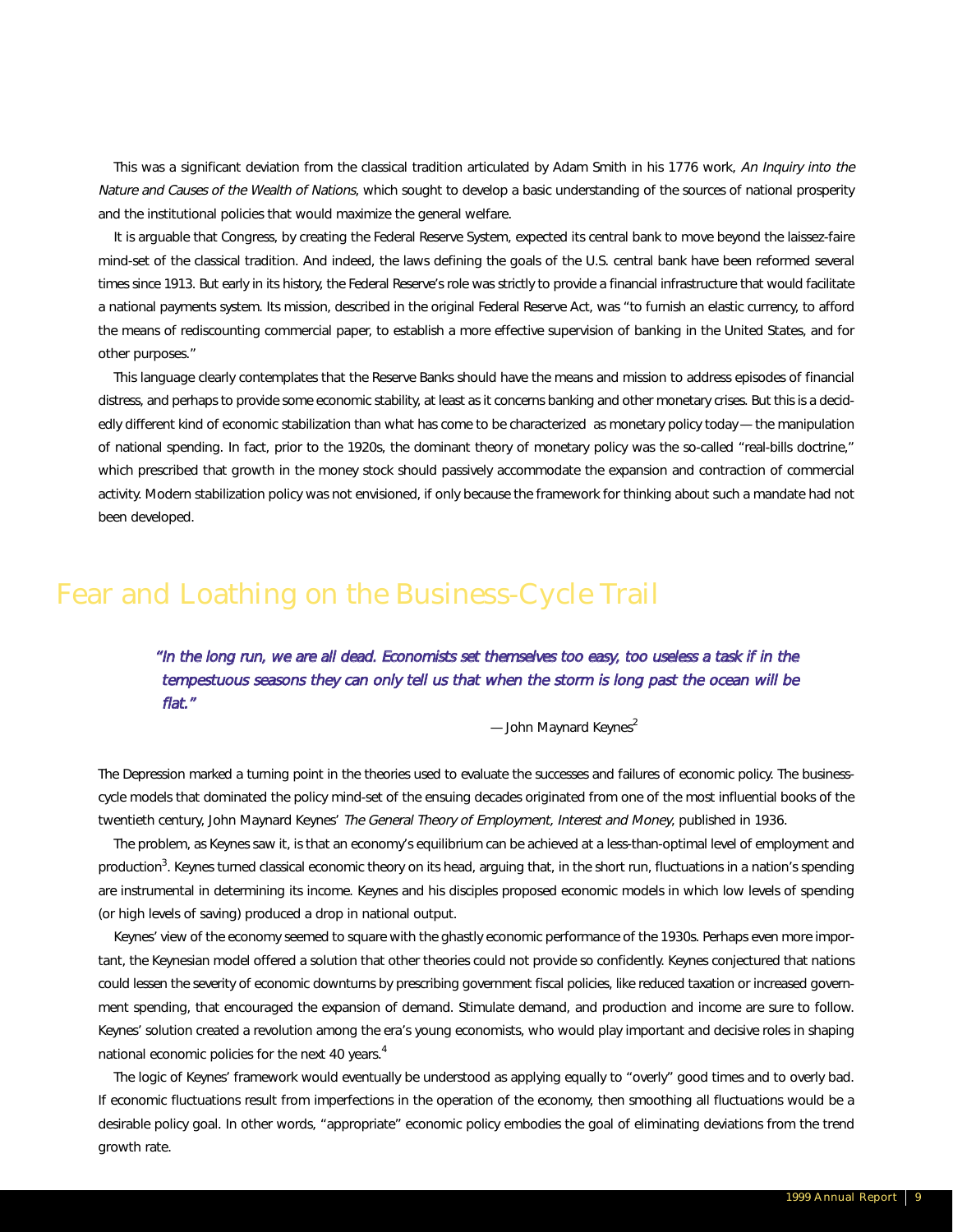## Aspiring to Be Average

Numerical estimates of a nation's economic potential began as simple trend lines drawn, after the fact, through the ups and downs of the aggregate data, as Paul Samuelson discusses in his classic college textbook on economics:

### "If we draw a smooth trend line or curve, either by eye or by some statistical formula, through the growing components of NNP [net national product], we discover the business cycle in the twistings of the data above and below the trend line.  $^{n5}$

In 1961, a novel technique for estimating the economy's potential was developed by Arthur M. Okun and later was given official sanction by the President's Council of Economic Advisers. Okun's procedure connected the "problem" of the business cycle to the "problem" of unemployment. He conjectured that "a 4 percent unemployment rate is a reasonable target under existing labor market conditions," and estimated that for every percentage point the unemployment rate rises above this optimal level, the economy (measured by real GNP) will fall 3 percent below its potential. Using this three-to-one rule, Okun argued that policymakers could translate the rate of joblessness into a measure of actual output in relation to national potential.<sup>6</sup>

At about the same time Okun was giving policymakers a target for national economic performance, a New Zealander named Alban W. Phillips was documenting a negative correlation between the rate of joblessness and another undesirable economic condition, inflation. In what is now known as the "Phillips curve," economists observed that underperforming economies tend to see inflation fall, while overperforming economies see inflation rise.<sup>7</sup> Eventually, Okun's and Phillips' ideas would be connected and captured in what economists call the "nonaccelerating inflation rate of unemployment," or NAIRU. According to this labor-market indicator of potential GDP, sustained movements in measured unemployment below the NAIRU portend accelerating prices, while unemployment rates above the NAIRU precede disinflation.

### **THE MACHINES OF ALBAN W. PHILLIPS**

**I** In approach, economic research looks much like research in any science; the difference is in the nature of the experiments. Experiments in physics or biology can often be repeated in a controlled environment, allowing the researcher to make systematic changes and observe the resulting outcomes. Economists have only the laboratory of the marketplace, where experimentation can be exceptionally costly.

Think about the following policy-related questions: Should the Social Security surplus be used to pay down the national debt? Does the minimum wage cause unemployment? How much money stabilizes the price level? We make our choices and record what happens. But such experimentation is a dangerous way to learn how policy choices affect the nation's welfare. Therefore, economists must rely on experimentation in a laboratory economy, or a model of the economic world we hope to influence.

A model can take many forms. Some models are mathematical constructs, some are narrative, some are diagrams. And some are physical, like the machines of Alban W. Phillips (of "Phillips curve" fame) who was, by his own admission, not an expert mathematician. He had difficulty handling the differential equations characteristic of the Keynesian economic models of the day. Phillips, trained as an electrical engineer, felt it was useful to build models that were "clearly visible and comprehensible to an onlooker."<sup>10</sup> His novel solution was to construct hydraulic machines with transparent tanks and tubes, regulated by valves.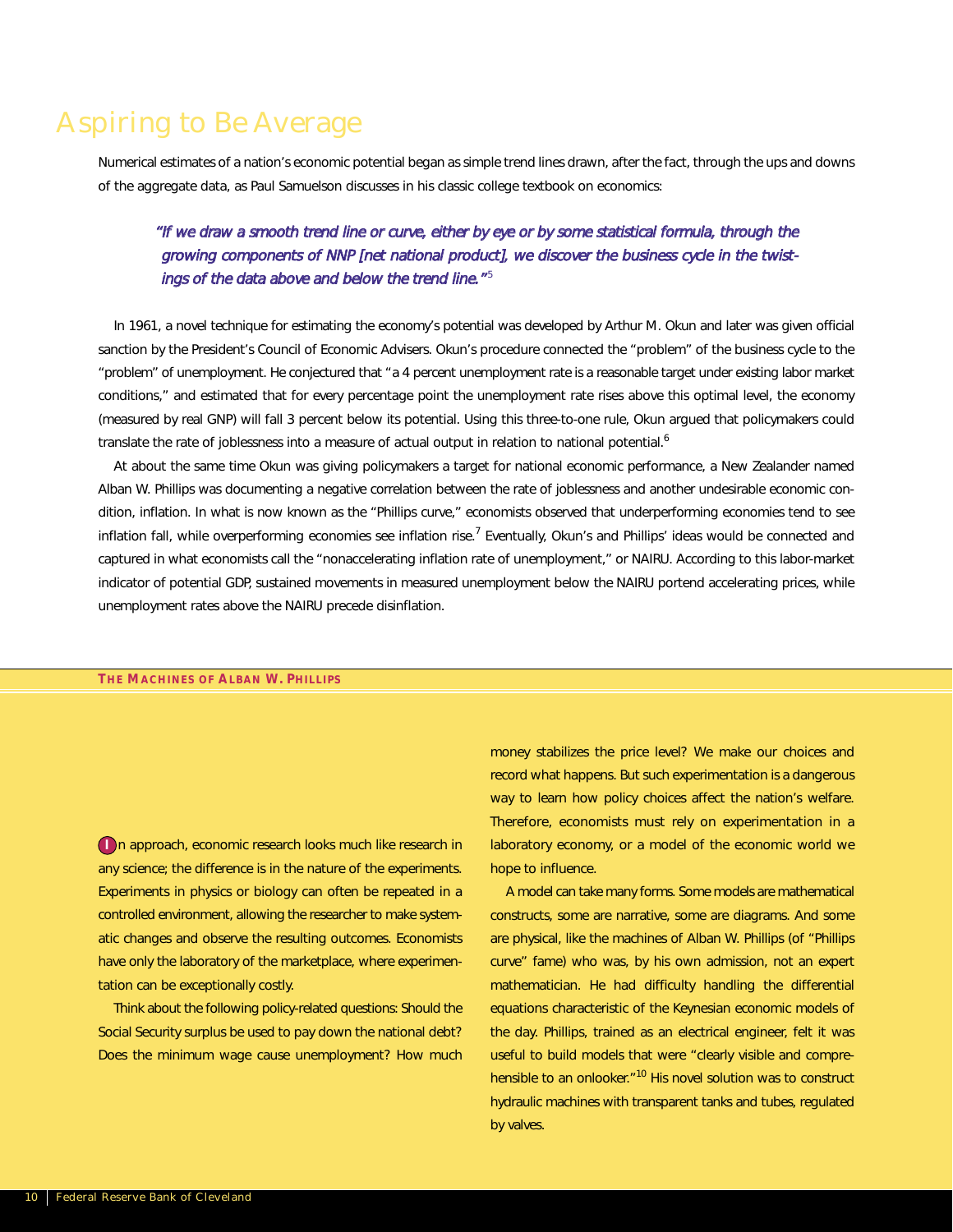## The Costly Experiment

A major problem with the use of potential output and NAIRU as the basis for economic policy emerged in the 1960s. In 1964, despite three years of strong growth (averaging about 4 percent annually after inflation), the Council of Economic Advisors estimated that the economy was operating well under its "potential." In its 1964 report, the Council claimed that "only a significant acceleration of expansion can enable the Nation to make full use of its growing labor force and productive potential."<sup>8</sup> The report proposed a major tax reduction program that "would add \$30 billion to total output and create 2 to 3 million extra jobs" and called for monetary policy to work in conjunction with the fiscal authority to stimulate demand conditions.

By 1966, the Council reported that "the economy [had] caught up with its potential" and heralded the closing of the gap as "a great achievement."<sup>9</sup> But in subsequent reports, the Council noted that the economy had probably overshot its potential in mid-1965 and was operating above it during the latter half of the 1960s. That view was based not only on GNP statistics, but also on the unexpected acceleration of inflation during 1968–69.

During the first two years of the 1970s, attempts were made to curb inflation by restraining the demands that were presumably pushing the economy above its potential. But those steps proved less effective than hoped. In 1971, inflation was slightly above its level of two years earlier and the unemployment rate nearly doubled. In August 1971, President Nixon took more drastic measures by imposing a 90-day freeze on wages and prices, followed by still other price-control measures that continued through the spring of 1974. In the end, the dismal economic performance of the 1970s — a succession of fits and starts leading to ever-higher unemployment and inflation — introduced the term "stagflation" into public discourse.

The lifeblood of his economy was money, which flowed as water through the complicated apparatus. Price changes were recorded by floats that varied with the water levels and were sometimes marked by pens that traced out the fluctuations as the machine operated. Demand conditions in various markets could be altered by the shape and capacity of tanks representing sectors of the economy. Flows around the machine could be calibrated so that the model gave "time-series" readings. Phillips' machines could record a chain of events leading from stimulus to response, much the same way that many forecasting models work today.<sup>11</sup>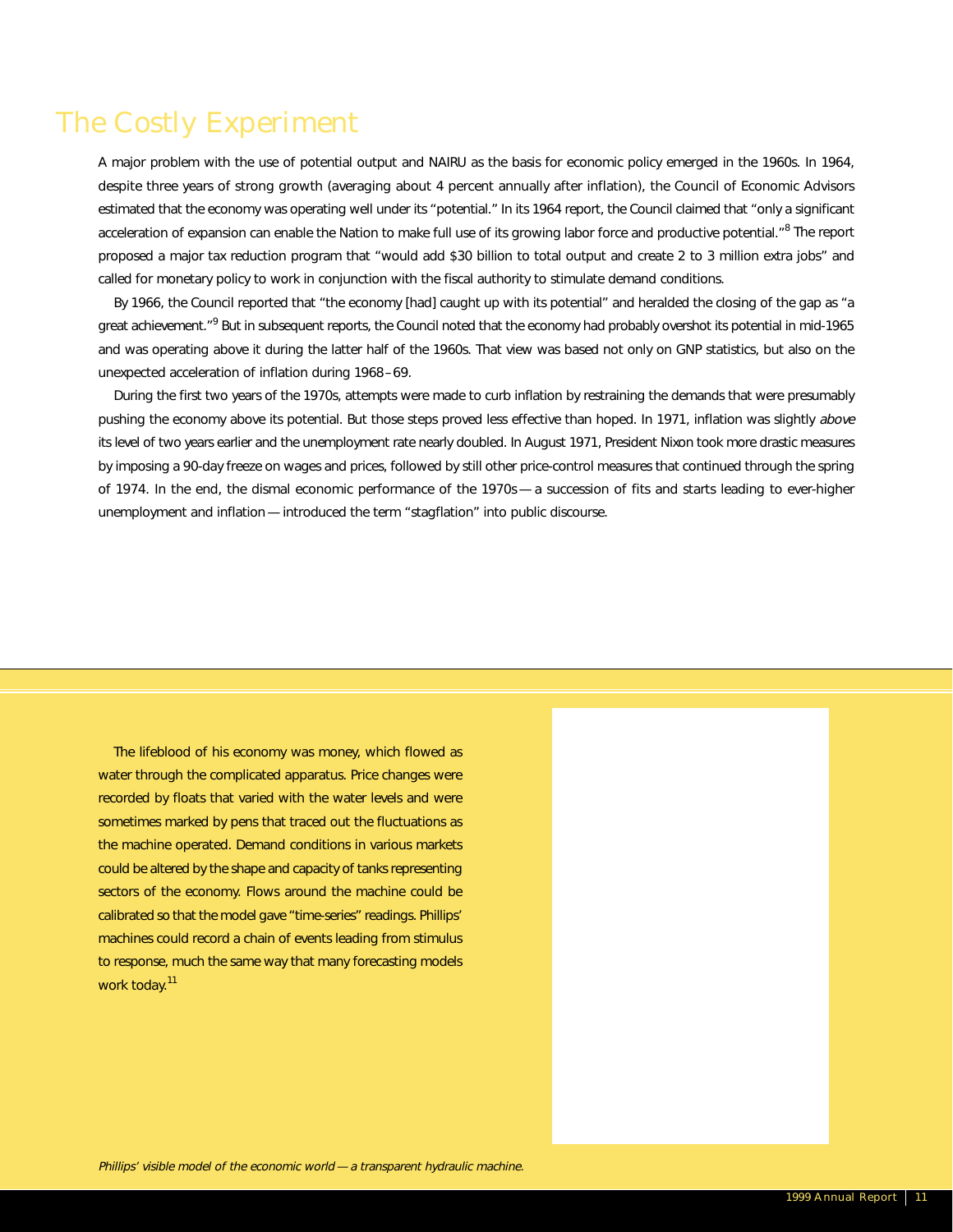What went wrong? Economists now accept that the policy prescriptions suggested by the Phillips curve failed to account for the important role that expectations play in the observed inflation-unemployment trade-off. As inflation's trend escalated, people changed their behavior. The patterns in the data that economists had used to derive their trade-off theories—and that policymakers had relied on in responding to economic conditions — did not remain stable when inflation expectations changed. Specifically, the lower rates of joblessness that policymakers believed could be "bought" with higher inflation were not realized for long, as employees adjusted their wage demands upward to compensate for their rising cost of living.

It became clear — painfully so — that there is no fixed mapping of the rates of unemployment and inflation that is independent of the public's inflationary expectations. In the 1975 Economic Report of the President, the Council declared that "In the long run…there would not appear to be a mechanism linking the rate of unemployment to any one rate of stable wage or price increase."<sup>12</sup> Although this statement seems, in isolation, to cast off the Okun's law–NAIRU–Phillips curve troika as a meaningful policy guide, that certainly wasn't the result. This passage laments not the Phillips-curve framework but the inability to use it better.

This belief persists today. A growing number of economists are coming to the conclusion that the policy failures of the late 1960s and 1970s (and perhaps other episodes) can be attributed less to the inadequacy of the framework than to the inherent uncertainty of determining the economy's potential.<sup>13</sup> To many, the undisputed improvement in monetary policy from the 1980s through the 1990s was the happy consequence of simply learning the economy's true potential.<sup>14</sup> The promise for sustaining this improvement, then, was to be found in better statistical techniques and enhanced information collection.

### **LET THERE BE CHEAPNESS**

**W** hen the Romans were unable to plunder the wealth of others or to raise sufficient revenues from taxation to support the enormous costs of the bureaucracy needed for world domination, they resorted to debasing their money supply. According to one estimate, from Alexander Severus (222) through Claudius Victorinus (268), the percentage of silver in Roman coins dropped from 35 percent to 0.02 percent, an inflation of 15 percent per year.

Diocletian (284–305) instituted a number of reforms, realigning the Empire's management structure (he named three associate emperors), reorganizing the civil service, overhauling the tax system, and reforming the currency.

### Silver Content of Roman Coin of Denomination

| <b>ISSUING AUTHORITY</b>     | <b>PERCENT SILVER</b> |
|------------------------------|-----------------------|
| Nero 54 A.D.                 | 94                    |
| Vitellius 69 A.D.            | 81                    |
| Domitian 81AD.               | 92                    |
| Trajan 98 A.D.               | 93                    |
| Hadrian 117AD.               | 87                    |
| Antoninus Pius 138 A.D.      | 75                    |
| Marcus Aurelius 161AD.       | 68                    |
| Septimius Severus 193 A.D.   | 50                    |
| Elagabalus 218 A.D.          | 43                    |
| Alexander Severus 222 A.D.   | 35                    |
| Gordian 238 A.D.             | 28                    |
| Philip 244 A.D.              | 0.5                   |
| Claudius Victorinus 268 A.D. | 0.02                  |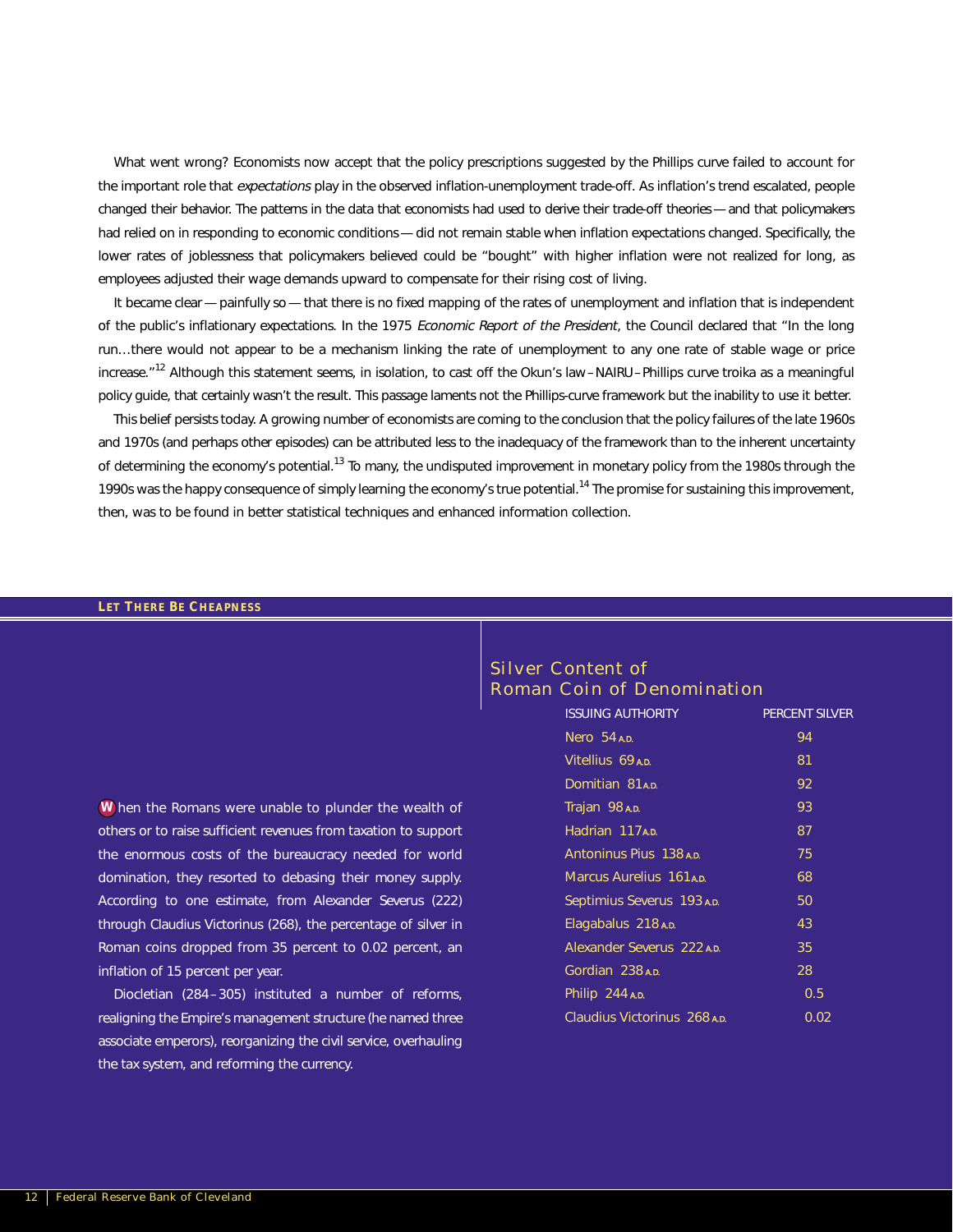There is another interpretation: Potential output or the NAIRU cannot be made more useful concepts, even with better measurement or better econometrics. The policy successes of the past two decades have not been the result of more precise knowledge of NAIRU or potential GDP, but rather from a more determined concentration on long-term goals and a deeper appreciation of the dynamic forces driving modern economies.

# Losing the Forest amid the Trees

An intriguing analogy to the postwar history of U.S. monetary policy can be found in the Forest Service's war against fires. It began with a simple enough question: How do we reduce the number of forest fires? Many solutions, each having a measurable degree of success, resulted. Educate the public about the harm caused by forest fires, put more resources into fighting forest fires, and encourage the development of fire-retarding technologies. And fires were, in fact, reduced — initially.

Unfortunately, it turned out that reducing forest fires had the unexpected consequence of allowing underbrush to grow more dense, creating an unnatural change in the ecological balance of the forests. Fires are a naturally occurring phenomena that serve to clean up the accumulated debris on the forest floor, thereby creating opportunities for wildlife and growth that would otherwise have been squeezed out by the heavy undergrowth.

Diocletian's money-supply reform reestablished a much higher metal content for gold and silver coins. However, he appears to have also minted a series of bronze coins that he promptly began to debase as a source of revenue. Accordingly, the more precious gold and silver monies quickly disappeared from circulation, driven out by bronze.<sup>15</sup> In the end, he was left with the same inflationary rise in prices that had troubled emperors before him.

In 301, Diocletian commanded that "there shall be cheapness": "Unprincipled greed appears wherever our armies, following the commands of the public weal, march, not only in villages and cities but also upon all highways, with the result that prices of foodstuff mount not only fourfold and eightfold, but transcend all measure. Our law shall fix a measure and a limit to this greed."

While Diocletian's policy answered the question he had asked, it had the unexpected result of creating shortages. Debasing the money, along with enormous demands for commodities by the military, was the root cause of the rapid price increases that Diocletian saw. His ceilings merely covered up that reality and, in so doing, unintentionally produced even larger problems for his "administration."

An account by Lactantius, an early Christian theologian, described the result of Diocletian's policy this way;

"When by various extortions he had made all things exceedingly dear, he attempted by an ordinance to limit their prices. Then much blood was shed for the veriest trifles: men were afraid to expose anything for sale and the scarcity became more excessive and grievous than ever until in the end the ordinance having proved disastrous to multitudes was from mere necessity annulled. $n^{16}$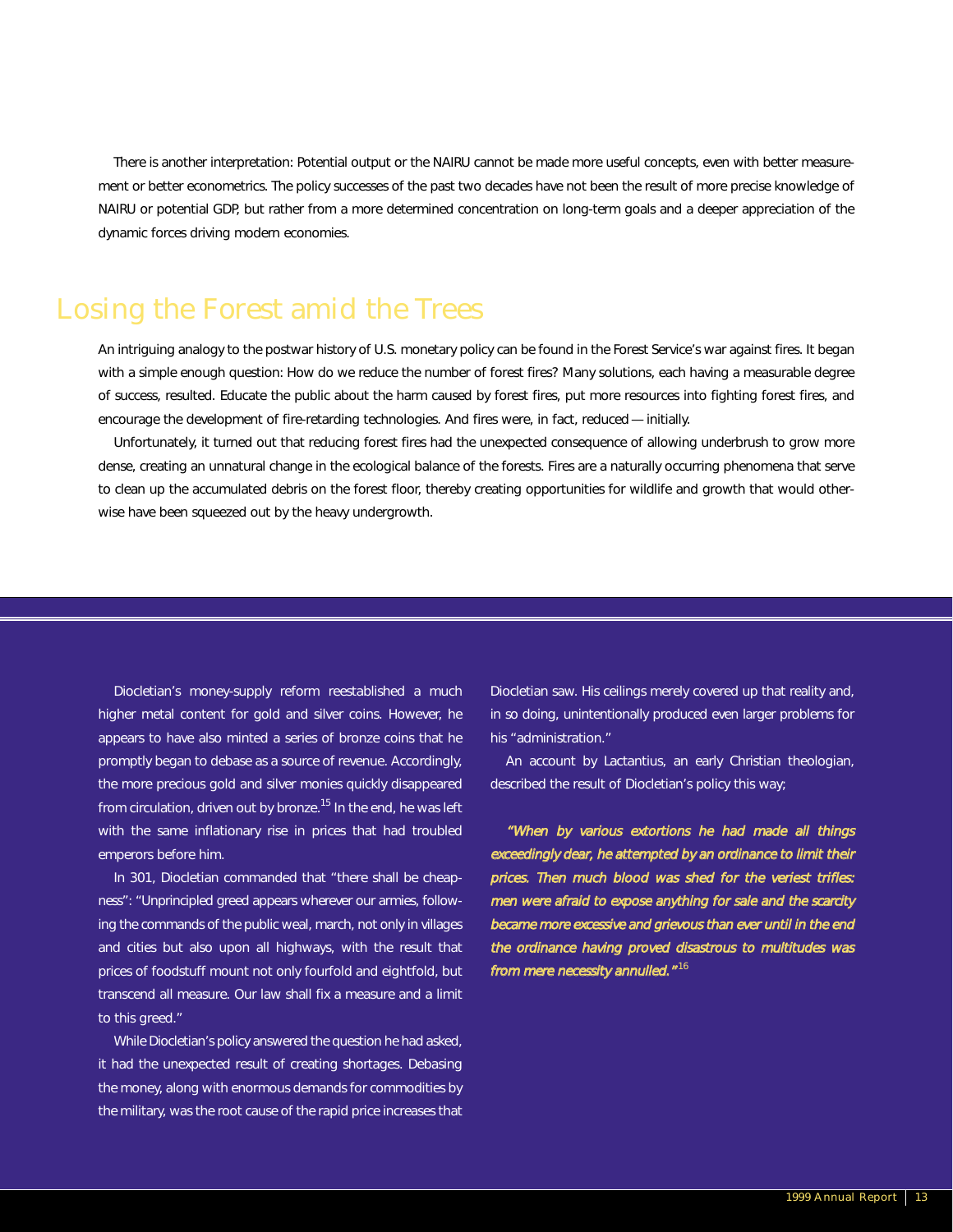Even more ironic, the excess buildup of debris increased the severity of fires when they did occur, so that the occasional fire was more catastrophic than the smaller fires the Forest Service had hoped to contain. In the end, the well-intended policy considered too narrow a model of the forest. Instead of asking how to prevent forest fires, the Forest Service should have asked, what is the function of fires in the forest ecology?

The lesson of this example is that it is easy to lose the forest amid the trees — in this case, literally. It is absolutely understandable that the dominant question to come out of the Depression would be, how do we avoid a catastrophic collapse of economic activity? Likewise, it was reasonable that the creation of the Federal Reserve System would be motivated by the question, how do we avoid a catastrophic collapse of the financial sector?

However, as we understand them today, these two questions are likely related. In an important and influential paper published in 1983, Ben Bernanke of Princeton University proposed that the systemic collapse of financial intermediation converted what might have been a significant, but otherwise unexceptional, downturn into the Great Depression.<sup>17</sup> Embracing this view leads one to ask about reforming the institutional structure of financial institutions and markets, questions far removed from that of how to eliminate the business cycle as it has been understood since Keynes.

### **LOSING SIGHT OF THE LONG RUN— THE CASE OF CREATIVE DESTRUCTION**

**T** he importance of viewing economies as dynamic, organic processes, understood only by considering the whole of their many parts over time, owes much to the work of economist Joseph Schumpeter. In his 1950 book, Capitalism, Socialism, and Democracy, Schumpeter coined the phrase "creative destruction," describing capitalism as a system "that incessantly revolutionizes the economic structure from within, incessantly destroying the old one, incessantly creating a new one." For Schumpeter, "This process of Creative Destruction is the essential fact about capitalism."

Schumpeter took aim at his more orthodox colleagues, stressing the evolutionary character of capitalism as primary. He was distressed by the "rigid pattern of invariant conditions, methods of production, and forms of industrial organization… that practically monopolizes attention" in the profession. For Schumpeter, this sterile and static "textbook picture" missed the most important fact of capitalism. The strength of capitalism, in his view, was its continual change.

Some had suggested that capitalism would ultimately collapse under its own weight, believing that as an economy matured, it would increasingly come to be characterized by forms of imperfect and less-than-optimal competition. Schumpeter, however, thought that a capitalist economy, in a very real sense, never matured or settled into that sort of equilibrium. Instead, the economy would constantly be bouncing from one equilibrium path to another, all the time remaking itself. Accordingly, he viewed the misgivings of market critics as misplaced, and their ideas as mere theoretical constructions with very little resonance in reality.

The danger, Schumpeter thought, was in economists becoming so preoccupied by current circumstances that they'd miss the larger, more dynamic picture, perhaps even suggesting things that seemed reasonable in the short run but that would prove detrimental in the long run. In fact, Schumpeter counseled us to judge the performance of an economy not at any given point but "over time, as it unfolds through decades or centuries."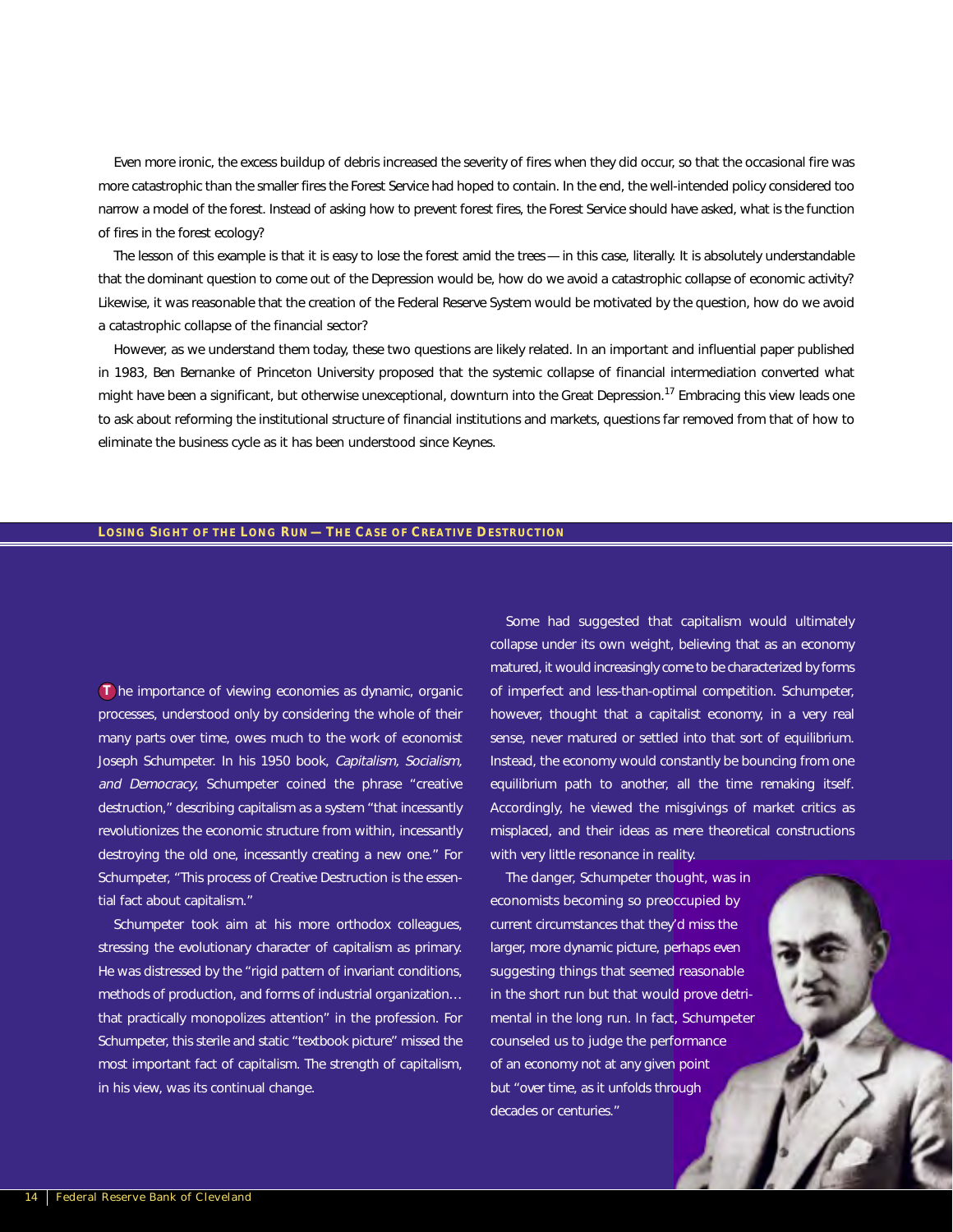In fact, the post-Depression view that ups and downs in economic activity are, by and large, pathological, begged the real question: What is the role of business-cycle fluctuations in the macroeconomic ecology? It would be some 40 years before economists would address this question in earnest, but attendant on its answer came a discernible shift toward the establishment of long-term goals for monetary policy.

# Lessons in Long-run Policy Dynamics

If you ask us to name the three theoretical developments that have had the most significant influence on economic policy thinking in the past 30 years, we answer: rational expectations, time inconsistency, and "real" business cycles.

The first two would raise few eyebrows among academics. Rational expectations, brought to modern macroeconomics by Nobel laureate Robert E. Lucas, Jr., introduced forward-looking behavior into policy discussions in a formal and systematic way. This sounded the death knell for the Phillips curve as an exploitable tool of policy and spawned a rich, varied literature on the vital role of expectations in the dynamics of economic activity.

Related to rational expectations, time inconsistency predicted adverse consequences from economic policies that failed to commit to clear and consistent long-term objectives. This was an old but underappreciated principle that applied to the formulation of economic policies. Because of dynamic rational expectations, short-run policies that, individually, appear to be reasonable (if not optimal) in the short run, are decidedly less than optimal when considered over time.

These two contributions emphasize the importance of rules, as opposed to discretion, in economic policy. But not any rule will do. The policy rule must commit to future actions today and the policymaker must be held accountable to them. In the case of monetary policy, the problem of time inconsistency implies that the monetary authority should emphasize transparent, credible policies regarding the future purchasing power of money.<sup>18</sup> Without commitment, the rule on which inflation expectations are formed is not credible, since the public knows that at any point, the monetary authority will be tempted to renege on its long-run promise in the interest of short-run expedience.

Clearly these ideas have taken hold, and they provide much of the current intellectual underpinnings of central banks' behavior all over the world — not least because they explain how policy had previously erred. In the United States, the economic stabilization policies of the 1960s and 1970s which caused instability in the purchasing power of money produced a reduction in the national welfare. Inflation, the nation learned, redistributes wealth capriciously. If the general price level unexpectedly rises because of an excess supply of money, people who made decisions based on the expectation of a stable purchasing power of money lose. Savers come to realize that they lent money at too small a return when they are paid back in dollars that have less purchasing power than before. And employees will regret that their dollar-denominated earnings did not anticipate the drop in the dollar's purchasing power. These are just two examples of the countless bad decisions caused by unexpected inflation.

At this point, the importance of dynamics is revealed as a crucial shortcoming of the original Phillips-curve approach. Losers, it turns out, don't like to lose. Once people have experienced a loss caused by capricious changes in the purchasing power of their money, they take precautions to prevent future losses. That is, they alter their behavior and redirect their resources to protect against losses from future inflation, leaving the economy with fewer resources to devote to production.

These reallocations can take many forms: People may buy land or homes as an inflation hedge, or financial institutions may raise borrowing rates to compensate for the risk associated with the uncertain purchasing power of a dollar. Indeed, any decision with a dollar-denominated outcome will involve an added cost associated with uncertainty about the future purchasing power of money. In short, knowing that the purchasing power of a dollar is stable will lead to better allocation of resources than is possible in an environment that suffers from inflation.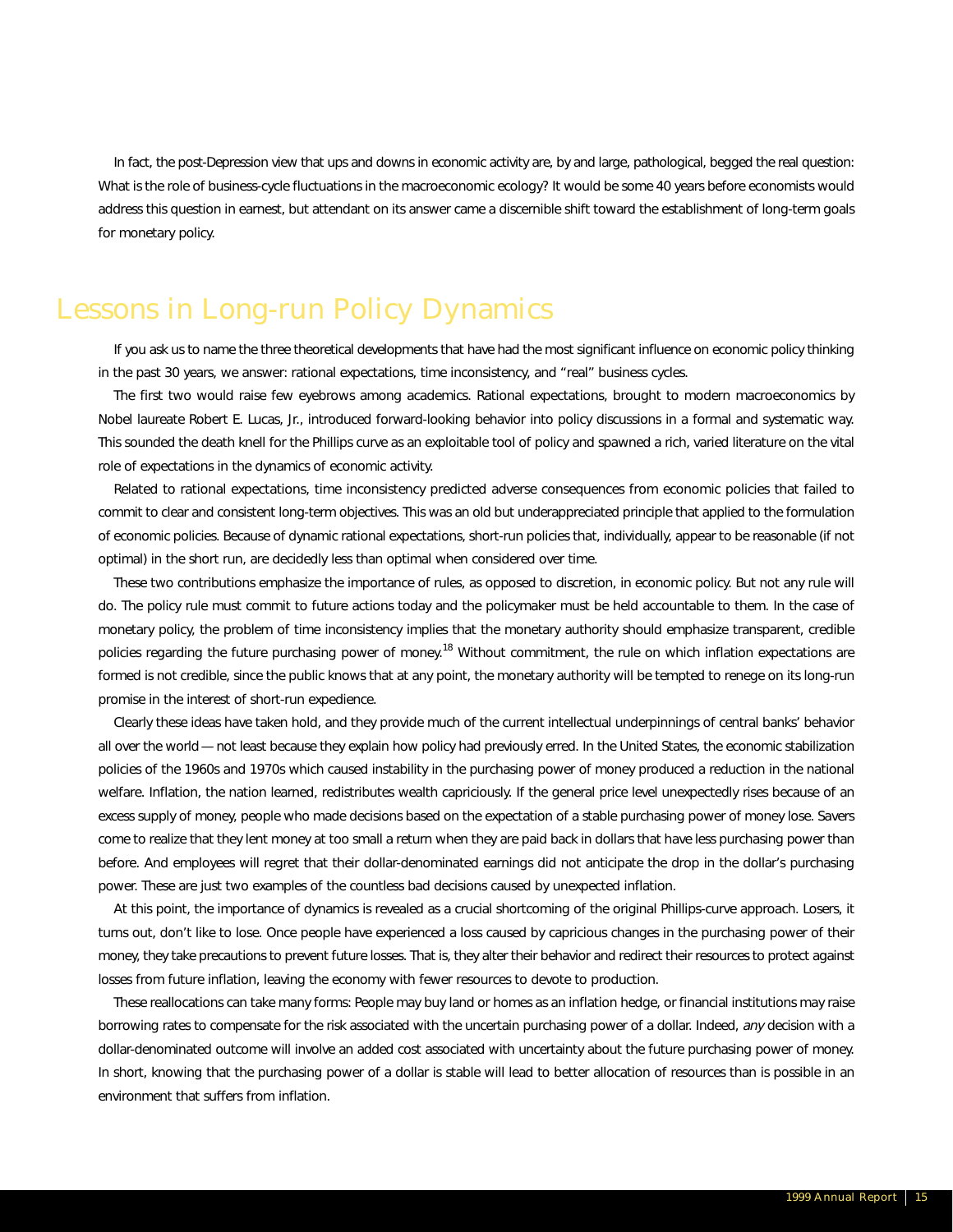# The Real-Business-Cycle Approach to Economic Modeling

While the ideas of rational expectations and time inconsistency have had a profound impact on monetary policy over the past two decades, can the same be said of real-business-cycle theory? After all, here is a line of research originating in two articles -Kydland and Prescott (1982) and Long and Plosser (1983) — that pointedly omitted money altogether.<sup>19</sup> That is, these models had no clear role for the monetary authority.

Real-business-cycle theory now refers generically to a class of models in which aggregate outcomes are the sum of the decisions made by individual firms and households operating in fully dynamic environments with explicitly modeled constraints, opportunities, market structures, and coordination mechanisms. These models incorporate money, taxes, and a variety of market frictions and imperfections.<sup>20</sup>

Despite a promising body of research incorporating the older Keynesian notions of market imperfections — sticky prices and such — the lessons of the original real-business-cycle models have survived. These models are still "real" in the sense that their economic fluctuations come from informed decisions of perfectly competitive, efficiently functioning households and businesses as they respond to changes in productivity. Real-business-cycle models can account for the economic patterns we actually observe — large fluctuations in output around a statistical trend. Furthermore, these fluctuations are quantitatively significant, suggesting that the bulk of typical business-cycle fluctuations might best be characterized as the economy's optimal response to random external forces that — fortunate or unfortunate — are not appropriate objects of policy response.

Indeed, the real-business-cycle framework leads to the conclusion that the concept of potential output is hollow. It is always possible to measure some average or trend level of output after the fact. But if one views the path of the economy, approximately and excepting extreme circumstances, as the dynamic unfolding of a sequence of optimal outcomes given the inherited structure of the economy, then actual and potential output become one and the same.

Further theoretical advances have subjected the NAIRU to the same fate as potential output. So-called "search-theoretic" models, of the kind pioneered by Mortensen and Pissarides (1994), $^{21}$  generate variations in equilibrium unemployment analogous to output fluctuations in the real-business-cycle tradition, making the notion of NAIRU equally vacuous. As with potential output, it is always possible (after the fact) to correlate some level of unemployment with accelerating inflation. But without an explicit description of how economic policies can be used to alter the matching of workers and jobs in the labor market, that correlation is meaningless to economic policymakers.<sup>22</sup>

### **ALEXANDER HAMILTON AND TIME-CONSISTENT POLICY**



Time inconsistency refers to a situation in which what looks like the best decision from moment to moment may not produce the best outcome in the long run. That is, the long-term plans of people and governments often fall apart because people are free to make decisions that offer instant gratification at any



After the American Revolution, Alexander Hamilton, as the first U.S. Secretary of Treasury, was given the task of refunding and repaying enormous war debts. In a report to Congress in 1790, the whole expense of the war was estimated to be \$135 million. Of this amount, \$5 million was owed to foreigners,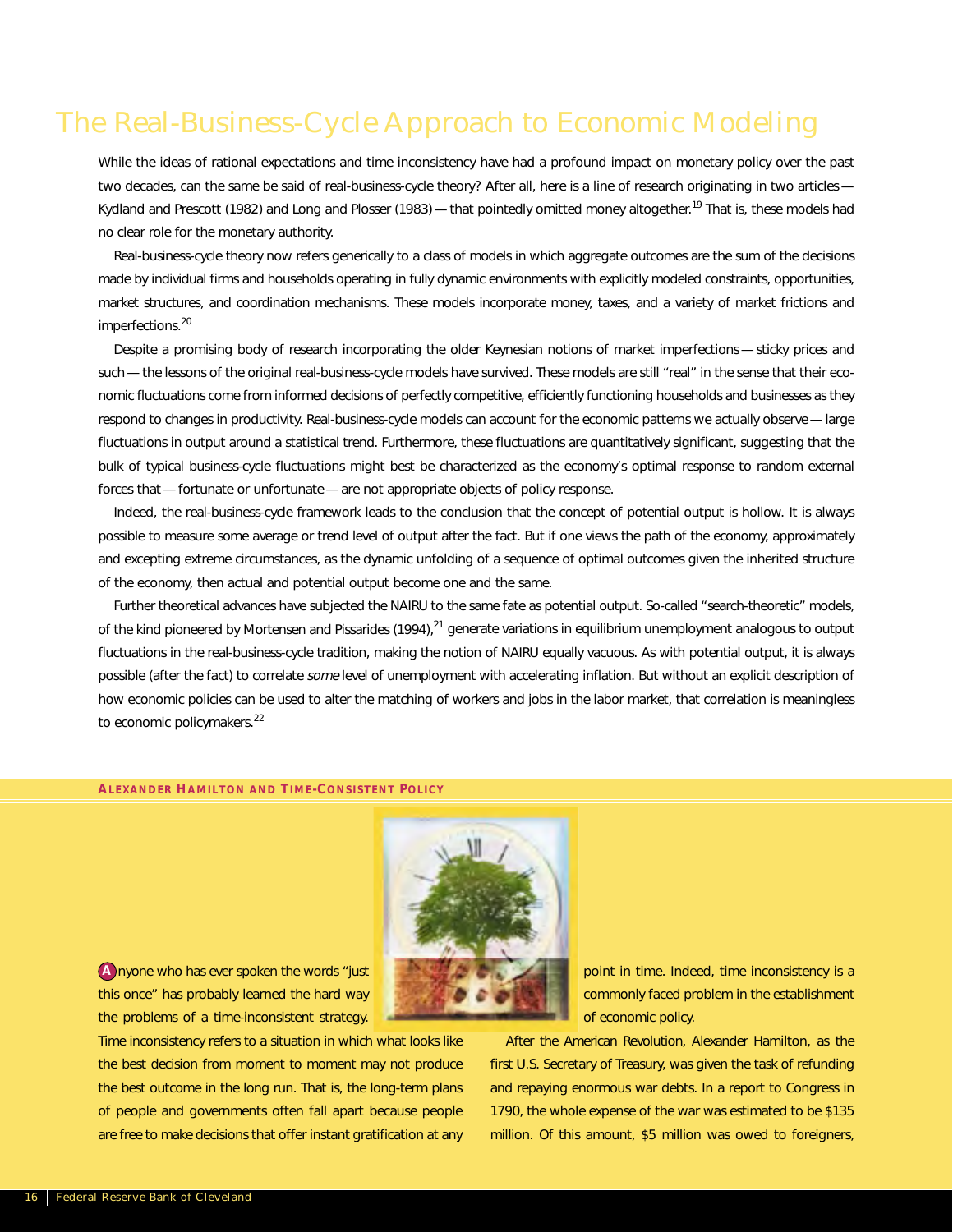# Aligning Rhetoric with Reality

A critical feature of the real-business-cycle framework and its offspring is the intentional and explicit connection to the theory of economic growth. The economist or policymaker viewing the world through the lens of dynamic general-equilibrium intuition is never far-removed from the long-run consequences of his or her reasoning. And this is the true legacy of the empirical failure of traditional postwar thinking and the attendant theoretical advances in macroeconomics from the early 1970s on: The breakdown of support for activist stabilization policies in favor of policies and institutional structures that tether the short-run behavior of policymakers to long-run economic welfare.

That monetary policy can wreak havoc on financial markets and can be a disruptive influence on the economy is unquestioned. This was a hard lesson learned. But whether a central bank can systematically and predictably "create" prosperity is another matter entirely.

This is not to say that monetary policy does not have an important role to play in the economy; but that "good policy" is not synonymous with accurate demand management. An effective policy is one that aims to promote long-run national growth, not one that manages movements around a statistical growth trend.

In the short run, it is important to strike a balance between the quantity of money demanded in the economy and the amount the central bank supplies. Such a balance keeps the purchasing power of money constant. If policy is backed by commitment, thus making it time consistent, the Federal Reserve promotes economic prosperity by reducing the risk associated with dollar-denominated decisions. In so doing, it helps to promote the creation of wealth. While Congress requires the Federal Reserve to promote effectively the goals of maximum employment, stable prices, and moderate long-term interest rates, it does not specify how these objectives are to be accomplished. Over time many Federal Reserve officials have come to regard the attainment of price stability as the most effective means of achieving these legislated goals.

We contend that this perspective has been absolutely pervasive in U.S. monetary policy over the past decade. The resolutely forwardlooking focus on *potential* price pressures reflects the increasingly popular view that maintaining a relatively stable and predictable purchasing power of money is the primary welfare-enhancing role of monetary policy. The increasing openness of Federal Reserve decisionmakers — reflected in announced policies aimed at more rapid and transparent dissemination of Federal Open Market Committee decisions — needs to be appreciated in light of the established importance of credibility in the policymaking process. The more frequent unwillingness of policymakers to aggressively respond, in the absence of discernible inflationary pressures, to output and unemployment levels merely because they diverge from presumed estimates of potential and the NAIRU suggests the waning influence of these ideas on the establishment of economic policy.

\$17 million was owed for supplies paid by certificates, \$92 million was owed for wages and supplies paid for by "cash" redeemable in gold or silver, and \$21 million was owed by the states. While it was widely agreed that money borrowed from foreign governments needed to be repaid, many in the new Congress, including Thomas Jefferson and James Madison, argued against the repayment of some obligations to avoid the difficulties that increased taxation would cause.

But Hamilton was committed to establishing the government's creditworthiness. He knew the dangers of defaulting on debt, or implicitly defaulting by engineering inflation. Hamilton understood that by taking the expedient course and defaulting on some holders of the war debt, Congress would cast doubt on the trustworthiness of the new government to honor its debts. In so doing, they would inadvertently drive up the cost of credit by reducing the appeal to investors that the nation so desperately needed. In other words, his model was time consistent.

Hamilton felt so strongly about his position that he agreed to endorse a plan for moving the nation's capital from New York to Washington, D.C., if his debt repayment plan passed in Congress. Hamilton's plan did pass, the young nation established its creditworthiness, and to this day the seat of the U.S. government shuts down if it snows more than an inch.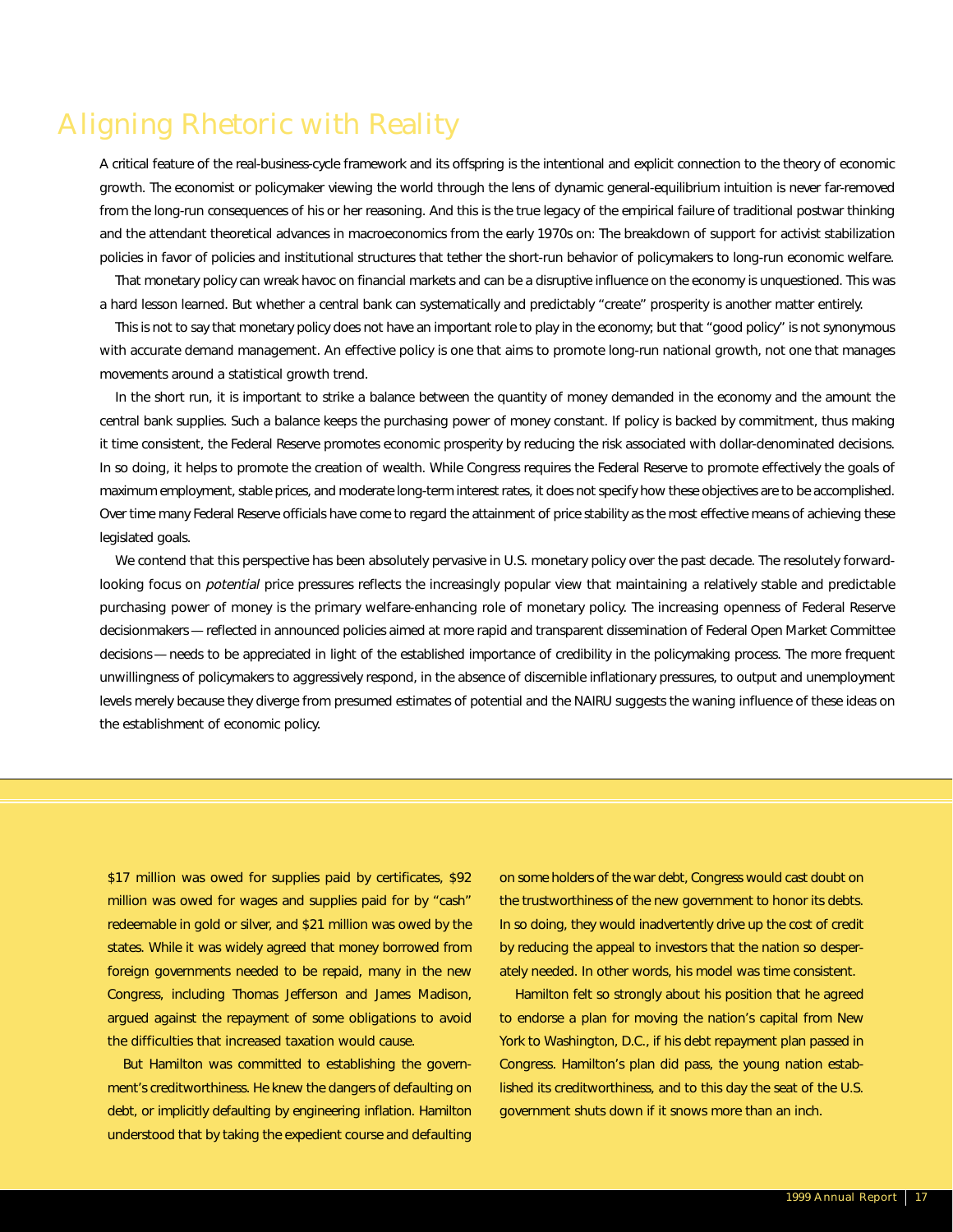If the principles guiding monetary policy have changed, why do some analysts still talk about "overheating," "growth above potential," unemployment rates that are "too low," and "wage pressures"? One explanation is that our assertion is wrong, and old-style stabilization policy is still the order of the day, at least for some policymakers.

Another explanation is that the *rhetoric* of monetary policy has failed to keep pace with theory and practice. Although policymakers may have conquered the fine-tuning impulse, they have yet to fully abandon the language that accompanies it. In a world where expectations matter, the language of policymakers can have consequences. As we confront the real challenges that financial innovation, rapid globalization, and the "new economy" will bring, these are complications we can ill afford. It is time to align rhetoric with reality.

### Footnotes

- 1. Arthur F. Burns and Wesley C. Mitchell, Measuring Business Cycles (New York: National Bureau of Economic Research, 1946).
- 2. John Maynard Keynes, A Tract on Monetary Reform (London: MacMillan, 1924).
- 3. The term "equilibrium" in this context is somewhat different from its more familiar meaning of an economic outcome generated from competitive, efficient resource markets. Here, equilibrium is merely the short-run outcome in an economy that need not correspond with its long-run (steady-state) value.
- 4. See John Kenneth Galbraith, The Age of Uncertainty (Boston: Houghton Mifflin, 1977), pp. 216-26.
- 5. From Paul A. Samuelson, Economics (New York: McGraw Hill, 1951), p. 253. Net national product was a commonly used measure of national production, but similar in spirit to the gross domestic product measure used today.
- **6.** Okun's formula for potential GNP is  $P = A[1 + 0.03 (U-4)],$ where  $P$  is potential GNP,  $A$  is actual GNP, and  $U$  is the percentage of civilian unemployment. See Arthur M. Okun, "Potential GNP: Its Measurement and Significance," American Statistical Association, Proceedings of the Business and Economic Statistics Sections, Washington, D.C., 1962.
- 7. A paper published in 1926 by the famous Yale economist Irving Fisher is now credited with observing the link between unemployment and price growth for the U.S. economy. See "A Statistical Relation between Unemployment and Price Changes," International Labor Review (June 1926), reprinted as "I Discovered the Phillips Curve," Journal of Political Economy, vol. 81, no. 2, pt. 1 (March/April 1973), pp. 496-502.
- 8. Economic Report of the President, 1964, p. 37.
- 9. Economic Report of the President, 1967, pp. 44-5.
- 10. See Alban W. Phillips, "Mechanical Models in Economic Dynamics," Economica (August 1950), p. 283. In another surprising connection to Phillips (see footnote 7), machines that are similar in spirit were proposed much earlier in Irving Fisher's 1891 Ph.D. thesis. Fisher's machines solved for equilibrium prices by monitoring rods and floats that fluctuated with the water levels flowing through a system of cisterns connected by rubber tubing.
- 11. C. Archibald Blyth, "Alban W. Phillips," The New Palgrave: A Dictionary of Economics, (London: The Macmillan Press Limited, 1992), p. 857.
- 12. Economic Report of the President, 1975, p. 94.
- 13. See, for example, J. Bradford DeLong, "America's Peacetime Inflation: The 1970s" in Christina D. Romer and David H. Romer,

eds., Reducing Inflation: Motivation and Strategy (Chicago: University of Chicago Press, 1997); and Athanasios Orphanides, "Activist Stabilization Policy and Inflation: The Taylor Rule in the 1970s," Federal Reserve Board, Finance and Economics Discussion Series no. 2000-13 (February 2000).

- 14. See, for example, Thomas J. Sargent, The Conquest of American Inflation (Princeton, N.J: Princeton University Press, 1999).
- 15. The principle that bad money tends to drive away good is what economists call "Gresham's Law."
- 16. From H. Michell, "The Edict of Diocletian: A Study of Price Fixing in the Roman Empire," Canadian Journal of Economics and Political Science, vol. 13, no. 1 (February 1947), pp. 1-12.
- 17. Ben S. Bernanke, "Nonmonetary Effects of the Financial Crisis in Propagation of the Great Depression," American Economic Review, vol. 73, no. 3 (June 1983), pp. 257-76.
- 18. Although the idea of time inconsistency has a long history, Finn E. Kydland and Edward C. Prescott are usually credited with bringing the notion to prominence in modern discussions of economic policy. See "Rules Rather Than Discretion: The Inconsistency of Optimal Plans," Journal of Political Economy, vol. 85, no. 3 (June 1977), pp. 473-91. The first specific application to monetary policy is generally attributed to Robert J. Barro and David B. Gordon, "Rules, Discretion and Reputation in a Model of Monetary Policy," Journal of Monetary Economics, vol. 12, no. 1 (July 1983), pp. 101-21, and "A Positive Theory of Monetary Policy in a Natural Rate Model," Journal of Political Economy, vol. 91, no. 4 (August 1983), pp. 589-610.
- 19. Finn E. Kydland and Edward C. Prescott, "Time to Build and Aggregate Fluctuations," Econometrica, vol. 50, no. 6 (November 1982), pp. 1345-70, and John B. Long, Jr. and Charles I. Plosser, "Real Business Cycles," Journal of Political Economy, vol. 91, no. 1 (February 1983), pp. 39-69.
- 20. For a spirited presentation of this point of view, see Randall Wright, "Search, Evolution, and Money," Journal of Economic Dynamics and Control, vol. 19, no. 1/2 (January/February 1995), pp. 181-206.
- 21. Dale T. Mortensen and Christopher A. Pissarides, "Job Creation and Job Destruction in the Theory of Unemployment," Review of Economic Studies, vol. 61, no. 3 (July 1994), pp. 397-415.
- 22. For a complete discussion of this issue, see Richard Rogerson, "Theory Ahead of Language in the Economics of Unemployment," Journal of Economic Perspectives, vol. 11, no. 1 (Winter 1997), pp. 73-92. The similarity to the present article's title is not coincidental.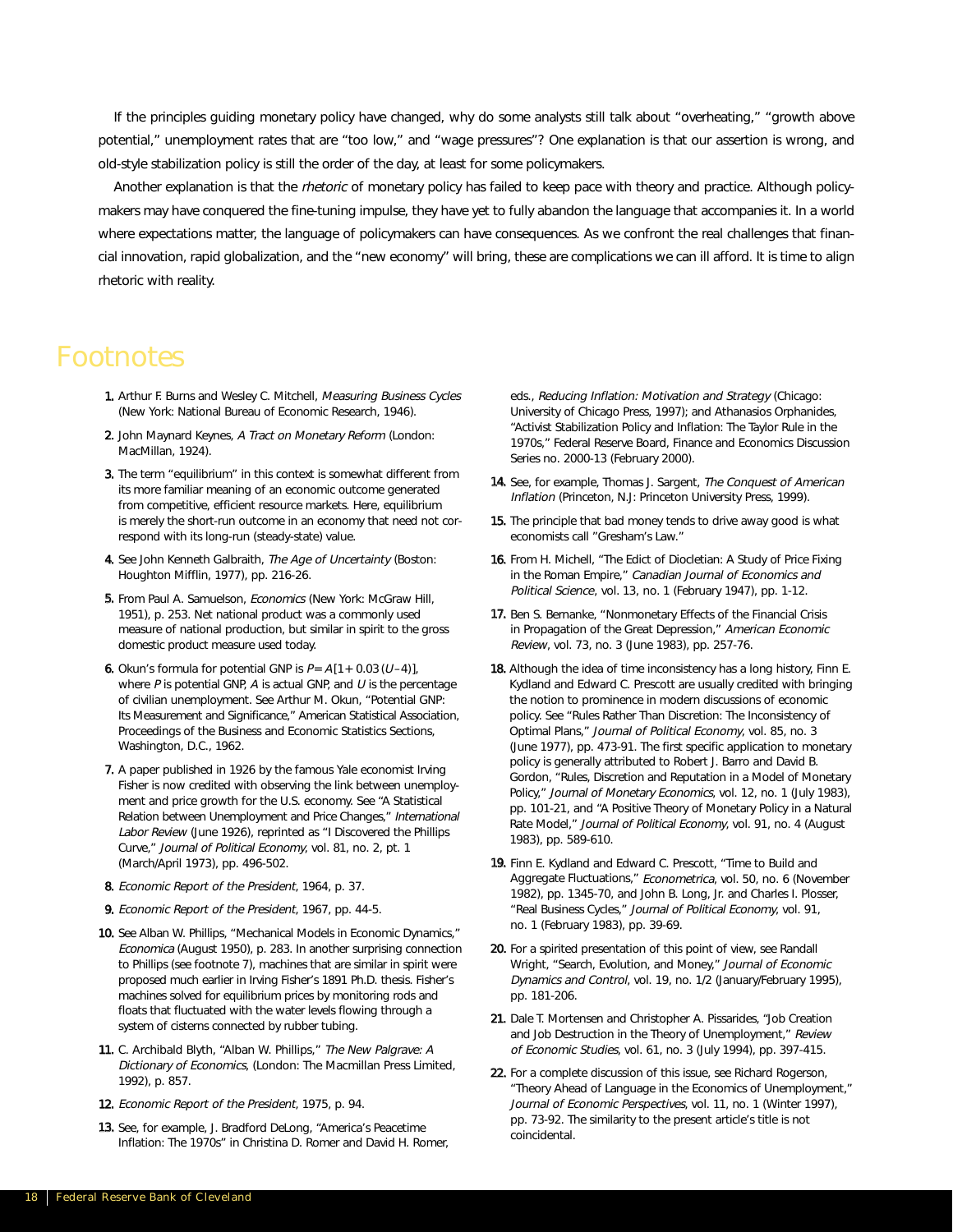# FINANCIAL CONTENTS

# 21

MANAGEMENT'S REPORT ON RESPONSIBILITY FOR FINANCIAL REPORTING

# 22

REPORT OF INDEPENDENT ACCOUNTANTS ON FINANCIAL STATEMENTS

# 23

REPORT OF INDEPENDENT ACCOUNTANTS ON FINANCIAL REPORTING

### 24

COMPARATIVE FINANCIAL STATEMENTS

## 26

NOTES TO FINANCIAL STATEMENTS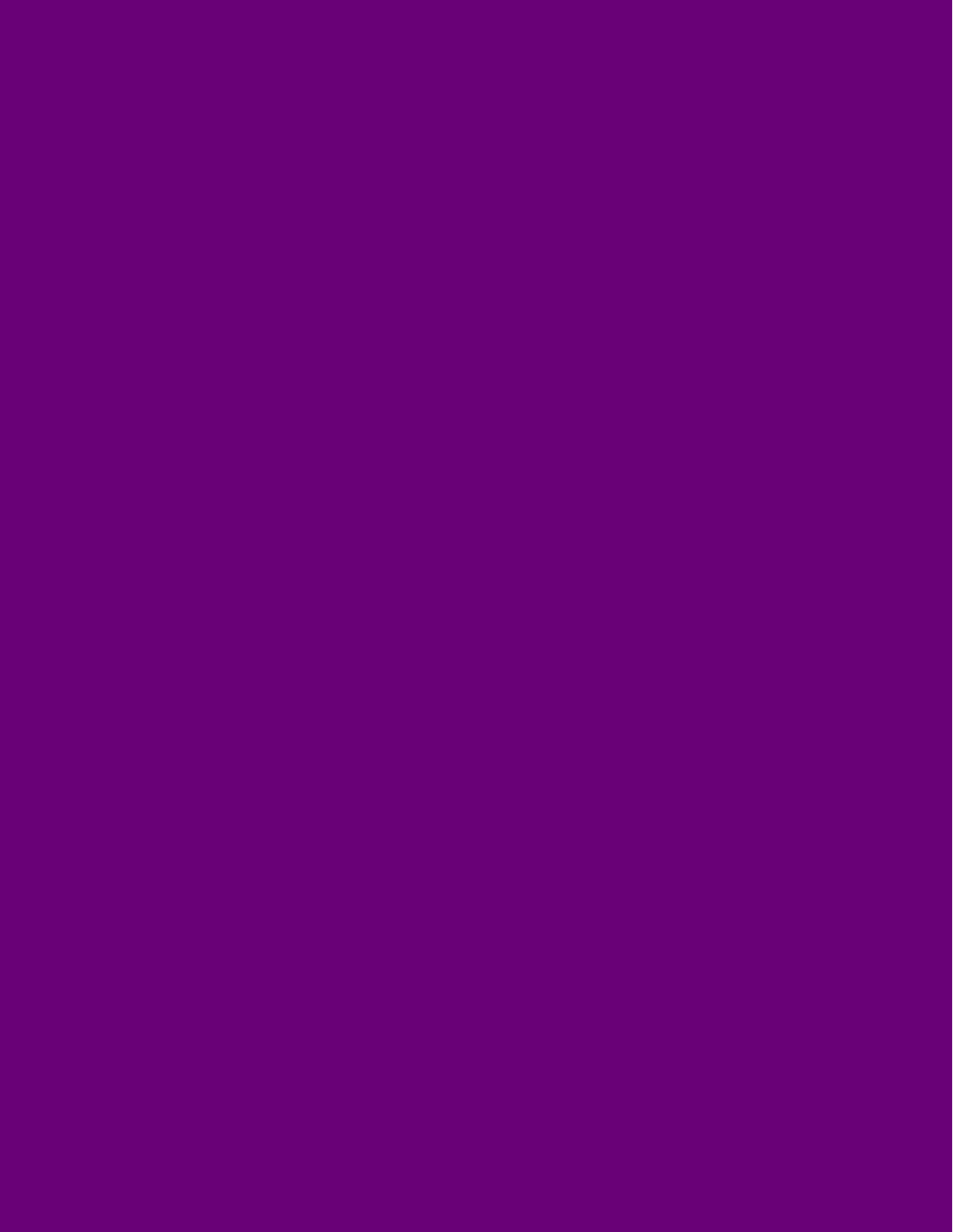### January 1, 2000

To the Board of Directors of the Federal Reserve Bank of Cleveland:

The management of the Federal Reserve Bank of Cleveland (FRB Cleveland) is responsible for the preparation and fair presentation of the Statement of Financial Condition, Statement of Income, and Statement of Changes in Capital as of December 31, 1999 (the "Financial Statements"). The Financial Statements have been prepared in conformity with the accounting principles, policies, and practices established by the Board of Governors of the Federal Reserve System and set forth in the Financial Accounting Manual for the Federal Reserve Banks and, as such, include amounts, some of which are based on judgments and estimates of management.

The management of the FRB Cleveland is responsible for maintaining an effective process of internal controls over financial reporting, including the safeguarding of assets as they relate to the Financial Statements. Such internal controls are designed to provide reasonable assurance to management and to the Board of Directors regarding the preparation of reliable Financial Statements. This process of internal controls contains self-monitoring mechanisms, including, but not limited to, divisions of responsibility and a code of conduct. Once identified, any material deficiencies in the process of internal controls are reported to management, and appropriate corrective measures are implemented.

Even an effective process of internal controls, no matter how well designed, has inherent limitations, including the possibility of human error, and therefore can provide only reasonable assurance with respect to the preparation of reliable financial statements.

The management of the FRB Cleveland assessed its process of internal controls over financial reporting, including the safeguarding of assets reflected in the Financial Statements, based upon criteria established in the "Internal Control — Integrated Framework" issued by the Committee of Sponsoring Organizations of the Treadway Commission (COSO). Based on this assessment, the management of the FRB Cleveland believes that the FRB Cleveland maintained an effective process of internal controls over financial reporting, including the safeguarding of assets as they relate to the Financial Statements.

Sailor Presilto

President & Chief Executive Officer First Vice President & Chief Operating Officer Federal Reserve Bank of Cleveland Federal Reserve Bank of Cleveland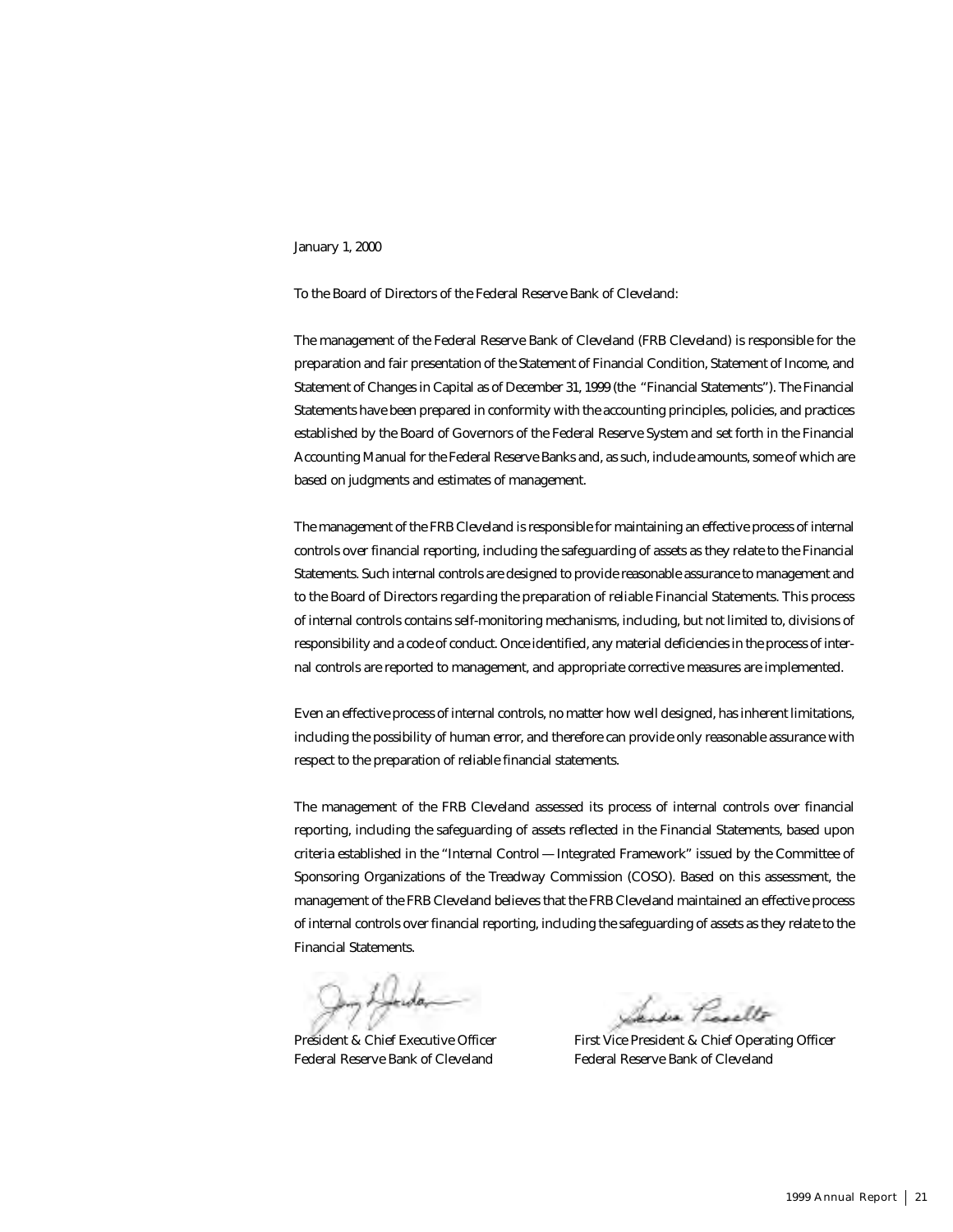# Report of Independent Accountants

PricewaterhouseCoopers L.L.P.

To the Board of Directors of the Federal Reserve Bank of Cleveland:

We have examined management's assertion that the Federal Reserve Bank of Cleveland ("FRB Cleveland") maintained effective internal controls over financial reporting and the safeguarding of assets as they relate to the Financial Statements as of December 31, 1999, included in the accompanying management assertion.

Our examination was made in accordance with standards established by the American Institute of Certified Public Accountants, and accordingly, included obtaining an understanding of internal controls over financial reporting, testing, and evaluating the design and operating effectiveness of internal controls, and such other procedures as we considered necessary in the circumstances. We believe that our examination provides a reasonable basis for our opinion.

Because of inherent limitations in any internal controls, misstatements due to error or fraud may occur and not be detected. Also projections of any evaluation of internal controls over financial reporting to future periods are subject to the risk that internal controls may become inadequate because of changes in conditions, or that the degree of compliance with the policies or procedures may deteriorate.

In our opinion, management's assertion that the FRB Cleveland maintained effective internal controls over financial reporting and over the safeguarding of assets as they relate to the Financial Statements as of December 31, 1999, is fairly stated, in all material respects, based upon criteria described in "Internal Control — Integrated Framework" issued by the Committee of Sponsoring Organizations of the Treadway Commission.

Treseuratechouse Coopies/LP

Cleveland, Ohio March 3, 2000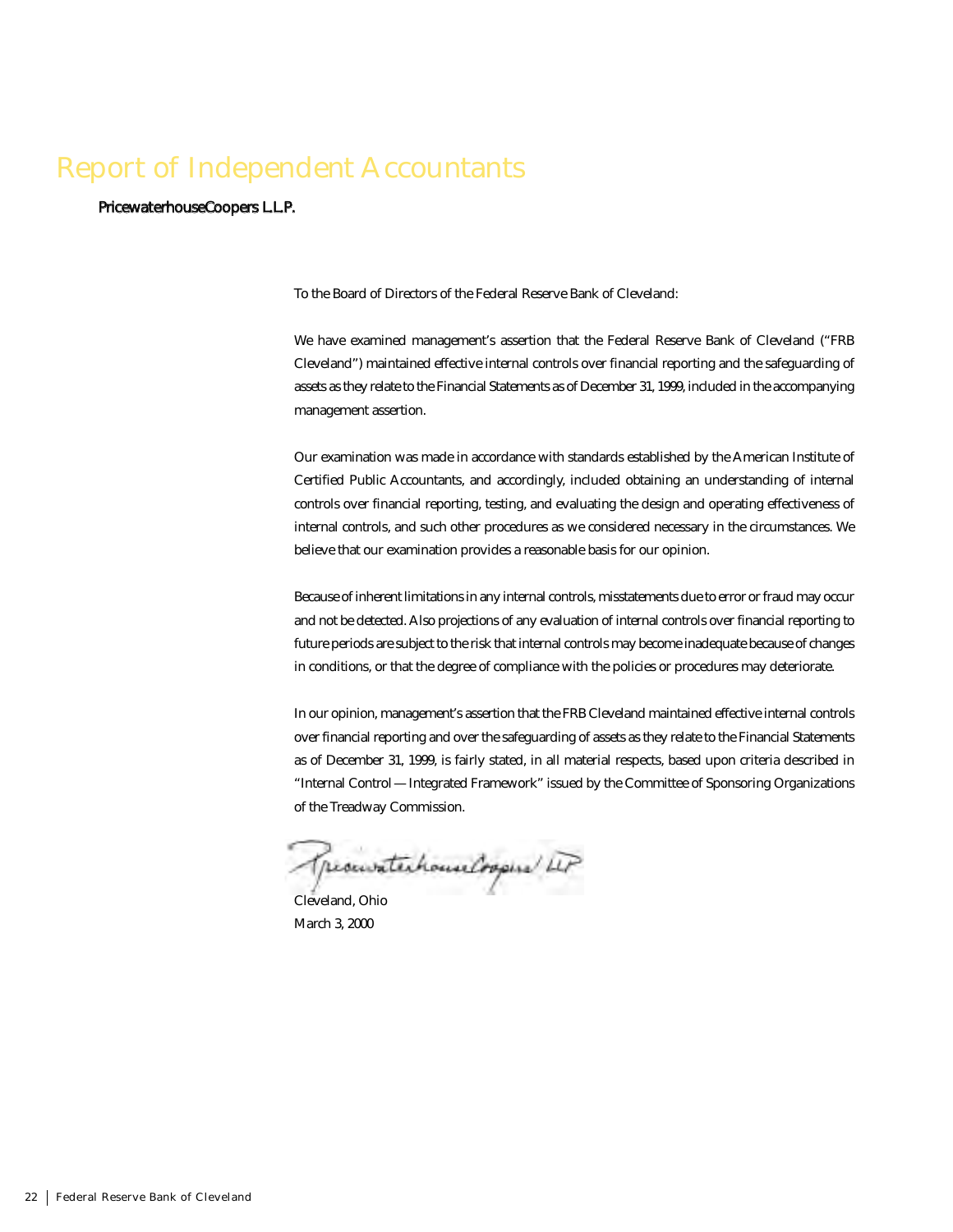# Report of Independent Accountants

PricewaterhouseCoopers L.L.P.

To the Board of Governors of the Federal Reserve System and the Board of Directors of the Federal Reserve Bank of Cleveland:

We have audited the accompanying statements of condition of the Federal Reserve Bank of Cleveland (the "Bank") as of December 31, 1999 and 1998, and the related statements of income and changes in capital for the years then ended. These financial statements are the responsibility of the Bank's management. Our responsibility is to express an opinion on the financial statements based on our audits.

We conducted our audits in accordance with auditing standards generally accepted in the United States. Those standards require that we plan and perform the audit to obtain reasonable assurance about whether the financial statements are free of material misstatement. An audit includes examining, on a test basis, evidence supporting the amounts and disclosures in the financial statements. An audit also includes assessing the accounting principles used and significant estimates made by management, as well as evaluating the overall financial statement presentation. We believe that our audits provide a reasonable basis for our opinion.

As discussed in Note 3, the financial statements were prepared in conformity with the accounting principles, policies and practices established by the Board of Governors of the Federal Reserve System. These principles, policies and practices, which were designed to meet the specialized accounting and reporting needs of the Federal Reserve System, are set forth in the "Financial Accounting Manual for Federal Reserve Banks" and constitute a comprehensive basis of accounting other than accounting principles generally accepted in the United States.

In our opinion, the financial statements referred to above present fairly in all material respects, the financial position of the Bank as of December 31, 1999 and 1998, and results of its operations for the years then ended, on the basis of accounting described in Note 3.

pecunitationalogue 4P

Cleveland, Ohio March 3, 2000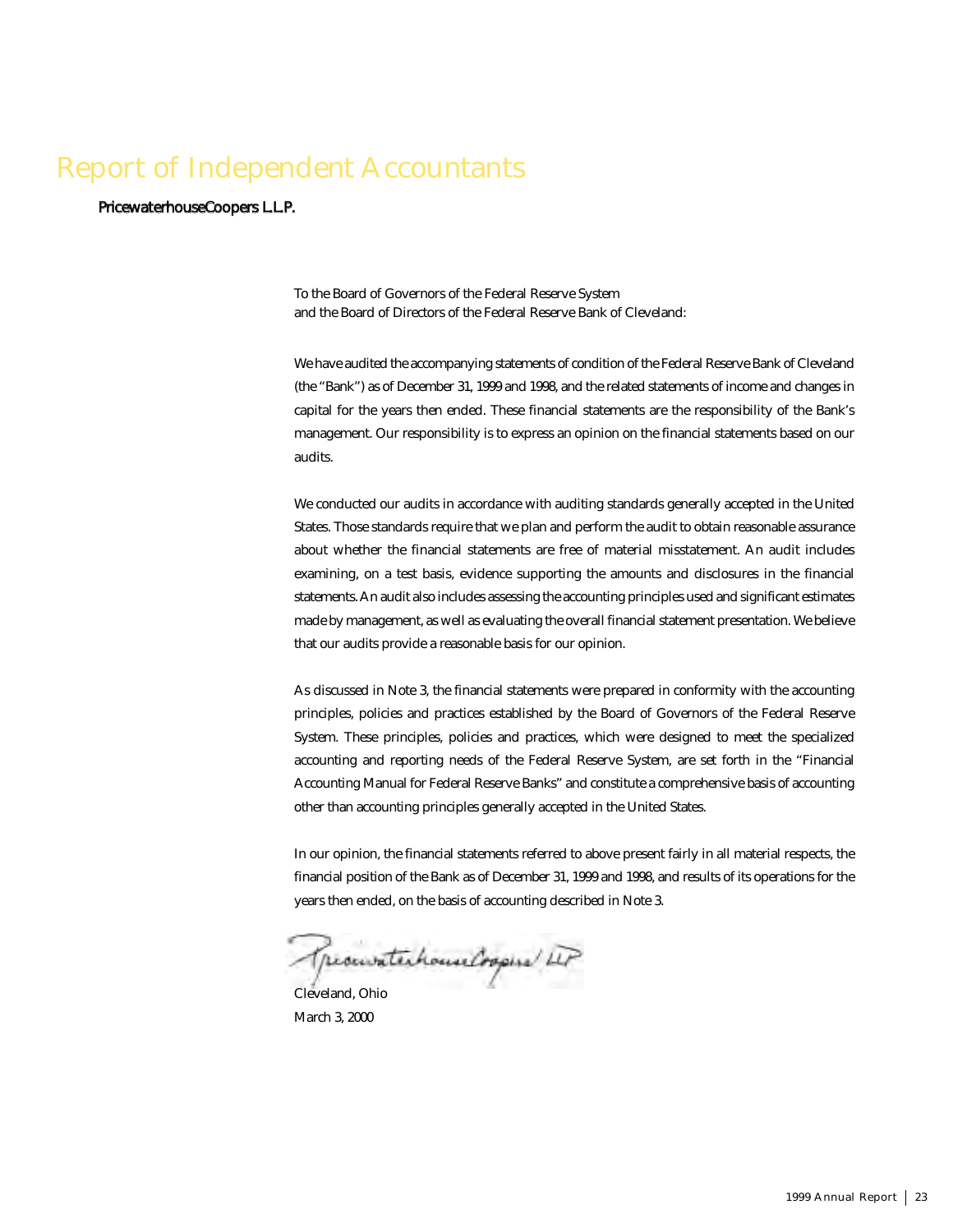# Comparative Financial Statements

### Statement of Condition

(in millions)

|                                                    | As of December 31,1999    | As of December 31,1998 |
|----------------------------------------------------|---------------------------|------------------------|
| <b>Assets</b>                                      |                           |                        |
| <b>Gold certificates</b>                           | \$<br>566                 | $\mathfrak{S}$<br>643  |
| Special drawing rights certificates                | 299                       | 574                    |
| Coin                                               | 11                        | 16                     |
| Items in process of collection                     | 401                       | 527                    |
| U.S. government and federal agency securities, net | 28,011                    | 29,680                 |
| Investments denominated in foreign currencies      | 1,081                     | 1,271                  |
| <b>Accrued interest receivable</b>                 | 282                       | 280                    |
| Interdistrict settlement account                   | 3,272                     |                        |
| Bank premises and equipment, net                   | 192                       | 190                    |
| Other assets                                       | 57                        | 23                     |
| <b>Total assets</b>                                | \$34,172                  | \$33,204               |
|                                                    |                           |                        |
| <b>Liabilities:</b>                                |                           |                        |
| Federal Reserve notes outstanding, net             | \$31,757                  | \$26,164               |
| Deposits:                                          |                           |                        |
| <b>Depository institutions</b>                     | 1,118                     | 1,574                  |
| Other deposits                                     | 5                         | 14                     |
| Deferred credit items                              | 315                       | 334                    |
| Surplus transfer due U.S. Treasury                 | 22                        | 84                     |
| Interdistrict settlement account                   |                           | 4,170                  |
| <b>Accrued benefit cost</b>                        | 52                        | 49                     |
| <b>Other liabilities</b>                           | 15                        | 17                     |
| <b>Total liabilities</b>                           | 33,284                    | 32,406                 |
|                                                    |                           |                        |
| Capital:<br>Capital paid-in                        | $\mathbf{\hat{S}}$<br>444 | \$399<br>S.            |

| Capital paid-in                      | 444      | \$399    |
|--------------------------------------|----------|----------|
| <b>Surplus</b>                       | 444      | 399      |
| <b>Total capital</b>                 | 888      | 798      |
| <b>Total liabilities and capital</b> | \$34.172 | \$33.204 |

The accompanying notes are an integral part of these financial statements.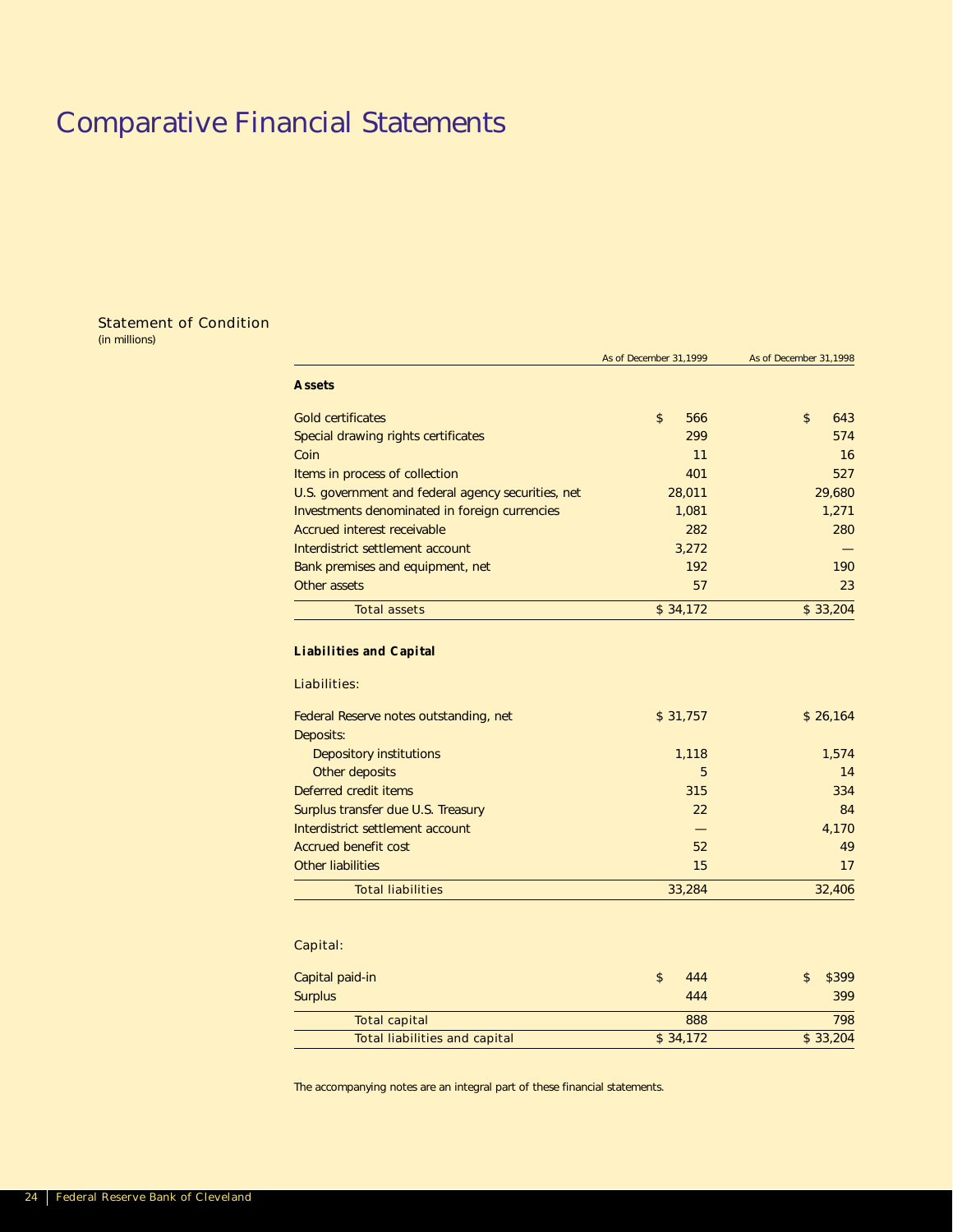### Statement of Income

(in millions)

|                                                  | For the year ended<br>December 31, 1999 |       | For the year ended<br>December 31, 1998 |                |
|--------------------------------------------------|-----------------------------------------|-------|-----------------------------------------|----------------|
| Interest income:                                 |                                         |       |                                         |                |
| Interest on U.S. government and                  |                                         |       |                                         |                |
| federal agency securities                        | \$                                      | 1,638 | \$                                      | 1,755          |
| Interest on foreign currencies                   |                                         | 15    |                                         | 28             |
| <b>Total interest income</b>                     | \$                                      | 1,653 | \$                                      | 1,783          |
| Other operating income (loss):                   |                                         |       |                                         |                |
| Income from services                             | \$                                      | 54    | \$                                      | 52             |
| Reimbursable services to government agencies     |                                         | 28    |                                         | 29             |
| Foreign currency (losses) gains, net             |                                         | (34)  |                                         | 120            |
| U.S. government securities (losses) gains, net   |                                         | (1)   |                                         | 3              |
| Other income                                     |                                         | 3     |                                         | $\overline{2}$ |
| <b>Total other operating income</b>              | \$                                      | 50    | \$                                      | 206            |
|                                                  |                                         |       |                                         |                |
| <b>Operating expenses:</b>                       |                                         |       |                                         |                |
| Salaries and other benefits                      | \$                                      | 74    | \$                                      | 71             |
| Occupancy expense                                |                                         | 13    |                                         | 13             |
| <b>Equipment expense</b>                         |                                         | 11    |                                         | 10             |
| Cost of unreimbursed Treasury services           |                                         | 1     |                                         | $\mathbf{1}$   |
| <b>Assessments by Board of Governors</b>         |                                         | 40    |                                         | 37             |
| Other expenses                                   |                                         | 64    |                                         | 56             |
| <b>Total operating expenses</b>                  | \$                                      | 203   | \$                                      | 188            |
| Net income prior to distribution                 | \$                                      | 1,500 | \$                                      | 1,801          |
| Distribution of net income:                      |                                         |       |                                         |                |
| Dividends paid to member banks                   | \$                                      | 25    | \$                                      | 23             |
| <b>Transferred to surplus</b>                    |                                         | 45    |                                         | 64             |
| Payments to U.S. Treasury as interest on         |                                         |       |                                         |                |
| <b>Federal Reserve notes</b>                     |                                         | 1,430 |                                         | 546            |
| Payments to U.S. Treasury as required by statute |                                         |       |                                         | 1,168          |
| <b>Total distribution</b>                        | \$                                      | 1,500 | \$                                      | 1,801          |

### Statement of Changes in Capital (in millions)

|                                                         | For the years ended December 31, 1999 and December 31, 1998 |     |     |                |                      |     |
|---------------------------------------------------------|-------------------------------------------------------------|-----|-----|----------------|----------------------|-----|
|                                                         | Capital Paid-in                                             |     |     | <b>Surplus</b> | <b>Total Capital</b> |     |
| Balance at January 1, 1998 (7.0 million shares)         |                                                             | 349 | \$  | 335            | \$                   | 684 |
| Net income transferred to Surplus                       |                                                             |     |     | 64             |                      | 64  |
| Net change in capital stock issued (1.0 million shares) |                                                             | 50  |     |                |                      | 50  |
| Balance at December 31, 1998 (8.0 million shares)       |                                                             | 399 | \$. | 399            |                      | 798 |
| Net income transferred to Surplus                       |                                                             |     |     | 45             |                      | 45  |
| Net change in capital stock issued (0.9 million shares) |                                                             | 45  |     |                |                      | 45  |
| Balance at December 31, 1999 (8.9 million shares)       |                                                             | 444 |     | 444            |                      | 888 |

The accompanying notes are an integral part of these financial statements.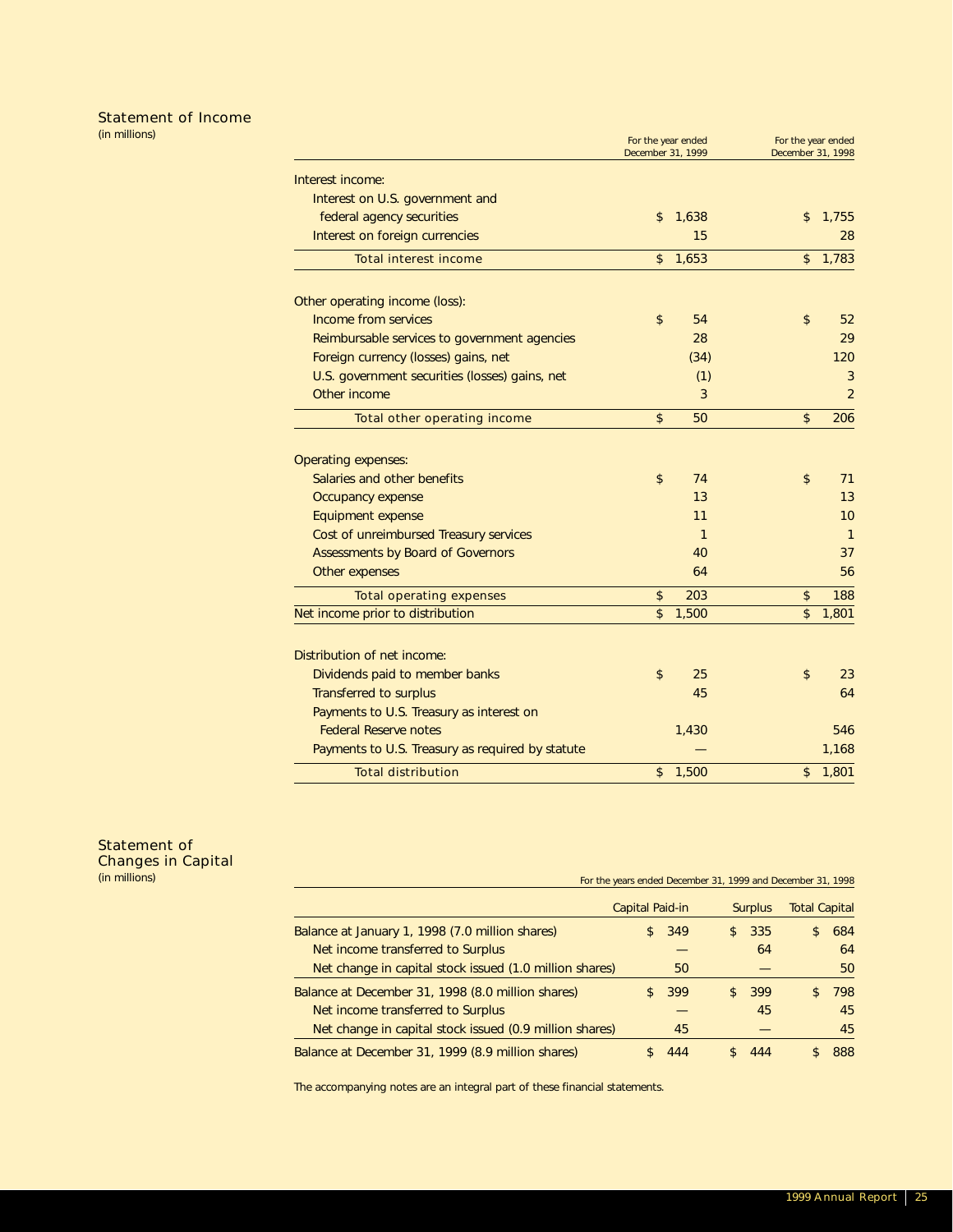### Notes to Financial Statements

#### 1. ORGANIZATION:

The Federal Reserve Bank of Cleveland ("Bank") is part of the Federal Reserve System ("System") created by Congress under the Federal Reserve Act of 1913 ("Federal Reserve Act") which established the central bank of the United States. The System consists of the Board of Governors of the Federal Reserve System ("Board of Governors") and twelve Federal Reserve Banks ("Reserve Banks"). The Reserve Banks are chartered by the federal government and possess a unique set of governmental, corporate, and central bank characteristics. Other major elements of the System are the Federal Open Market Committee ("FOMC") and the Federal Advisory Council. The FOMC is composed of members of the Board of Governors, the president of the Federal Reserve Bank of New York ("FRBNY") and, on a rotating basis, four other Reserve Bank presidents.

### Structure:

The Bank and its branches in Cincinnati and Pittsburgh serve the Fourth Federal Reserve District, which includes Ohio and a portion of Kentucky, Pennsylvania, and West Virginia. In accordance with the Federal Reserve Act, supervision and control of the Bank is exercised by a board of directors. Banks that are members of the System include all national banks and any state chartered bank that applies and is approved for membership in the System.

#### Board of Directors:

The Federal Reserve Act specifies the composition of the board of directors for each of the Reserve Banks. Each board is composed of nine members serving three-year terms: three directors, including those designated as Chairman and Deputy Chairman, are appointed by the Board of Governors, and six directors are elected by member banks. Of the six elected by member banks, three represent the public and three represent member banks. Member banks are divided into three classes according to size. Member banks in each class elect one director representing member banks and one representing the public. In any election of directors, each member bank receives one vote, regardless of the number of shares of Reserve Bank stock it holds.

### 2. OPERATIONS AND SERVICES:

The System performs a variety of services and operations. Functions include: formulating and conducting monetary policy; participating actively in the payments mechanism, including large-dollar transfers of funds, automated clearinghouse operations and check processing; distribution of coin and currency; fiscal agency functions for the U.S. Treasury and certain federal agencies; serving as the federal government's bank; providing short-term loans to depository institutions; serving the consumer and the community by providing educational materials and information regarding consumer laws; supervising bank holding companies, and state member banks; and administering other regulations of the Board of Governors. The Board of Governors' operating costs are funded through assessments on the Reserve Banks.

The FOMC establishes policy regarding open market operations, oversees these operations, and issues authorizations and directives to the FRBNY for its execution of transactions. Authorized transaction types include direct purchase and sale of securities, matched sale-purchase transactions, the purchase of securities under agreements to resell, and the lending of U.S. government securities. Additionally, the FRBNY is authorized by the FOMC to hold balances of and to execute spot and forward foreign exchange and securities contracts in fourteen foreign currencies, maintain reciprocal currency arrangements ("F/X swaps") with various central banks, and "warehouse" foreign currencies for the U.S. Treasury and Exchange Stabilization Fund ("ESF") through the Reserve Banks.

#### 3. SIGNIFICANT ACCOUNTING POLICIES:

Accounting principles for entities with the unique powers and responsibilities of the nation's central bank have not been formulated by the Financial Accounting Standards Board. The Board of Governors has developed specialized accounting principles and practices that it believes are appropriate for the significantly different nature and function of a central bank as compared to the private sector. These accounting principles and practices are documented in the "Financial Accounting<br>Manual for Federal Reserve Banks" ("Financial Accounting Manual accounting policies and practices that are consistent with the Financial Accounting Manual.

The financial statements have been prepared in accordance with the Financial Accounting Manual. Differences exist between the accounting principles and practices of the System and generally accepted accounting principles in the United States ("GAAP"). The primary differences are the presentation of all security holdings at amortized cost, rather than at the fair value presentation requirements of GAAP, and the accounting for matched sale-purchase transactions as separate sales and purchases, rather than secured borrowings with pledged collateral, as is required by GAAP. In addition, the Bank has elected not to present a Statement of Cash Flows or a Statement of Comprehensive Income. The Statement of Cash Flows has not been included as the liquidity and cash position of the Bank are not of primary concern to the users of these financial statements. The Statement of Comprehensive Income, which comprises net income plus or minus certain adjustments, such as the fair value adjustment for securities, has not been included because as stated above the securities are recorded at amortized cost and there are no other adjustments in the determination of Comprehensive Income applicable to the Bank. Other information regarding the Bank's activities is provided in, or may be derived from, the Statements of Condition, Income, and Changes in Capital. Therefore, a Statement of Cash Flows or a Statement of Comprehensive Income would not provide any additional useful information. There are no other significant differences between the policies outlined in the Financial Accounting Manual and GAAP.

The preparation of the financial statements in conformity with the Financial Accounting Manual requires management to make certain estimates and assumptions that affect the reported amounts of assets and liabilities and disclosure of contingent assets and liabilities at the date of the financial statements and the reported amounts of income and expenses during the reporting period. Actual results could differ from those estimates. Unique accounts and significant accounting policies are explained below.

#### a. Gold Certificates

The Secretary of the Treasury is authorized to issue gold certificates to the Reserve Banks to monetize gold held by the U.S. Treasury. Payment for the gold certificates by the Reserve Banks is made by crediting equivalent amounts in dollars into the account established for the U.S. Treasury. These gold certificates held by the Reserve Banks are required to be backed by the gold of the U.S. Treasury. The U.S. Treasury may reacquire the gold certificates at any time and the Reserve Banks must deliver them to the U.S. Treasury. At such time, the U.S. Treasury's account is charged and the Reserve Banks' gold certificate accounts are lowered. The value of gold for purposes of backing the gold certificates is set by law at \$42 2/9 a fine troy ounce. The Board of Governors allocates the gold certificates among Reserve Banks once a year based upon Federal Reserve notes outstanding in each District at the end of the preceding year.

#### b. Special Drawing Rights Certificates

Special drawing rights ("SDRs") are issued by the International Monetary Fund ("Fund") to its members in proportion to each member's quota in the Fund at the time of issuance. SDRs serve as a supplement to international monetary reserves and may be transferred from one national monetary authority to another. Under the law providing for United States participation in the SDR system, the Secretary of the U.S. Treasury is authorized to issue SDR certificates, somewhat like gold certificates, to the Reserve Banks. At such time, equivalent amounts in dollars are credited to the account established for the U.S. Treasury, and the Reserve Banks' SDR certificate accounts are increased. The Reserve Banks are required to purchase SDRs, at the direction of the U.S. Treasury, for the purpose of financing SDR certificate acquisitions or for financing exchange stabilization operations. The Board of Governors allocates each SDR transaction among Reserve Banks based upon Federal Reserve notes outstanding in each District at the end of the preceding year.

#### c. Loans to Depository Institutions

The Depository Institutions Deregulation and Monetary Control Act of 1980 provides that all depository institutions that maintain reservable transaction accounts or nonpersonal time deposits, as defined in Regulation D issued by the Board of Governors, have borrowing privileges at the discretion of the Reserve Banks. Borrowers execute certain lending agreements and deposit sufficient collateral before credit is extended. Loans are evaluated for collectibility, and currently all are considered collectible and fully collateralized. If any loans were deemed to be uncollectible, an appropriate reserve would be established. Interest is recorded on the accrual basis and is charged at the applicable discount rate established at least every fourteen days by the Board of Directors of the Reserve Banks, subject to review by the Board of Governors. However, Reserve Banks retain the option to impose a surcharge above the basic rate in certain circumstances. There were no outstanding loans to depository institutions at December 31, 1999 and 1998 respectively.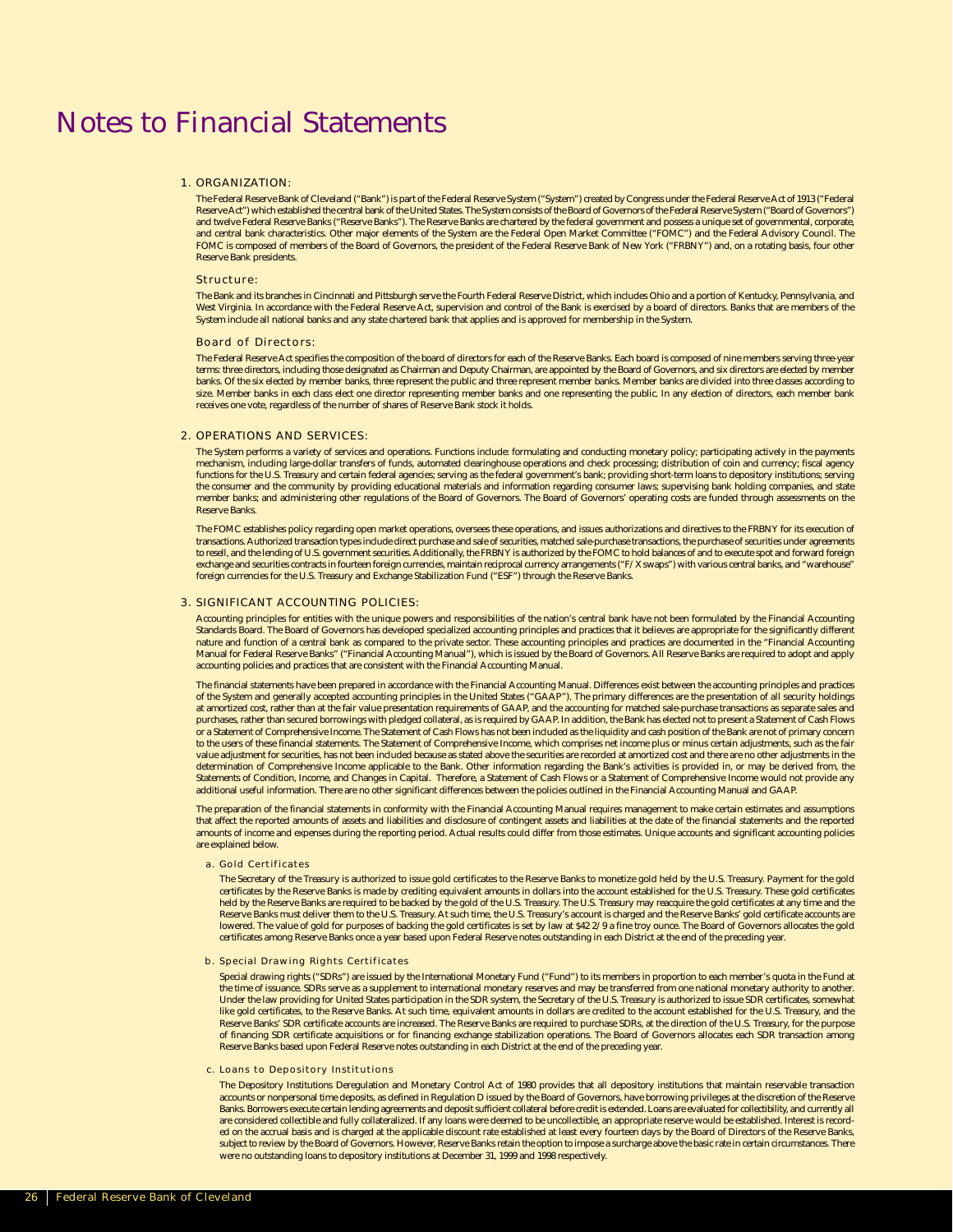The Board of Governors established a Special Liquidity Facility (SLF) to make discount window credit readily available to depository institutions in sound financial condition around the century date change (October 1, 1999, to April 7, 2000) in order to meet unusual liquidity demands and to allow institutions to confidently commit to supplying loans to other institutions and businesses during this period. Under the SLF, collateral requirements are unchanged from normal discount window activity and loans are made at a rate of 150 basis points above FOMC's target federal funds rate.

#### d. U.S. Government and Federal Agency Securities and Investments Denominated in Foreign Currencies

The FOMC has designated the FRBNY to execute open market transactions on its behalf and to hold the resulting securities in the portfolio known as the System Open Market Account ("SOMA"). In addition to authorizing and directing operations in the domestic securities market, the FOMC authorizes and directs the<br>FRBNY to execute operations in foreign markets for major currencies i the FOMC in carrying out the System's central bank responsibilities.

Purchases of securities under agreements to resell and matched sale-purchase transactions are accounted for as separate sale and purchase transactions. Purchases under agreements to resell are transactions in which the FRBNY purchases a security and sells it back at the rate specified at the commencement of the transaction. Matched sale-purchase transactions are transactions in which the FRBNY sells a security and buys it back at the rate specified at the commencement of the transaction.

Effective April 26, 1999 FRBNY was given the sole authorization by the FOMC to lend U.S. government securities held in the SOMA to U.S. government securities dealers and to banks participating in U.S. government securities clearing arrangements, in order to facilitate the effective functioning of the domestic securities market. These securities-lending transactions are fully collateralized by other U.S. government securities. FOMC policy requires FRBNY to take possession of collateral in amounts in excess of the market values of the securities loaned. The market values of the collateral and the securities loaned are monitored by FRBNY on a daily basis, with additional collateral obtained as necessary. The securities loaned continue to be accounted for in SOMA. Prior to April 26, 1999 all Reserve Banks were authorized to engage in such lending activity.

Foreign exchange contracts are contractual agreements between two parties to exchange specified currencies, at a specified price, on a specified date. Spot foreign contracts normally settle two days after the trade date, whereas the settlement date on forward contracts is negotiated between the contracting parties, but will extend beyond two days from the trade date. The FRBNY generally enters into spot contracts, with any forward contracts generally limited to the second leg of a swap/warehousing transaction.

The FRBNY, on behalf of the Reserve Banks, maintains renewable, short-term F/X swap arrangements with authorized foreign central banks. The parties agree to exchange their currencies up to a pre-arranged maximum amount and for an agreed upon period of time (up to twelve months), at an agreed upon interest rate. These arrangements give the FOMC temporary access to foreign currencies that it may need for intervention operations to support the dollar and give the partner foreign central bank temporary access to dollars it may need to support its own currency. Drawings under the F/X swap arrangements can be initiated by either the FRBNY or the partner foreign central bank, and must be agreed to by the drawee. The F/X swaps are structured so that the party initiating the transaction (the drawer) bears the exchange rate risk upon maturity. The FRBNY will generally invest the foreign currency received under an F/X swap in interest-bearing instruments.

Warehousing is an arrangement under which the FOMC agrees to exchange, at the request of the Treasury, U.S. dollars for foreign currencies held by the Treasury or ESF over a limited period of time. The purpose of the warehousing facility is to supplement the U.S. dollar resources of the Treasury and ESF for financing purchases of foreign currencies and related international operations.

In connection with its foreign currency activities, the FRBNY, on behalf of the Reserve Banks, may enter into contracts which contain varying degrees of off-balance sheet market risk, because they represent contractual commitments involving future settlement, and counter-party credit risk. The FRBNY controls credit risk by obtaining credit approvals, establishing transaction limits, and performing daily monitoring procedures.

While the application of current market prices to the securities currently held in the SOMA portfolio and investments denominated in foreign currencies may result in values substantially above or below their carrying values, these unrealized changes in value would have no direct effect on the quantity of reserves available to the banking system or on the prospects for future Reserve Bank earnings or capital. Both the domestic and foreign components of the SOMA portfolio from time to time involve transactions that can result in gains or losses when holdings are sold prior to maturity. However, decisions regarding the securities and foreign currencies transactions, including their purchase and sale, are motivated by monetary policy objectives rather than profit. Accordingly, earnings and any gains or losses resulting from the sale of such currencies and securities are incidental to the open market operations and do not motivate its activities or policy decisions.

U.S. government and federal agency securities and investments denominated in foreign currencies comprising the SOMA are recorded at cost, on a settlementdate basis, and adjusted for amortization of premiums or accretion of discounts on a straight-line basis. Interest income is accrued on a straight-line basis and is reported as "Interest on U.S. government and federal agency securities" or "Interest on foreign currencies," as appropriate. Income earned on securities lending transactions is reported as a component of "Other income." Gains and losses resulting from sales of securities are determined by specific issues based on average cost. Gains and losses on the sales of U.S. government and federal agency securities are reported as "U.S. government securities gains (losses), net." Foreign currency denominated assets are revalued monthly at current market exchange rates in order to report these assets in U.S. dollars. Realized and unrealized gains and losses on investments denominated in foreign currencies are reported as "Foreign currency gains (losses), net." Foreign currencies held through F/X swaps, when initiated by the counter party, and warehousing arrangements are revalued monthly, with the unrealized gain or loss reported by the FRBNY as a component of "Other assets" or "Other liabilities," as appropriate.

Balances of U.S. government and federal agencies securities bought outright, investments denominated in foreign currency, interest income, amortization of premiums and discounts on securities bought outright, gains and losses on sales of securities, and realized and unrealized gains and losses on investments denominated in foreign currencies, excluding those held under an F/X swap arrangement, are allocated to each Reserve Bank. Effective April 26, 1999 income from securities lending transactions undertaken by FRBNY was also allocated to each Reserve Bank. Securities purchased under agreements to resell and unrealized gains and losses on the revaluation of foreign currency holdings under F/X swaps and warehousing arrangements are allocated to the FRBNY and not to other Reserve Banks.

#### e. Bank Premises and Equipment

Bank premises and equipment are stated at cost less accumulated depreciation. Depreciation is calculated on a straight-line basis over estimated useful lives of assets ranging from 2 to 50 years. New assets, major alterations, renovations and improvements are capitalized at cost as additions to the asset accounts. Maintenance, repairs and minor replacements are charged to operations in the year incurred.

#### f. Interdistrict Settlement Account

At the close of business each day, all Reserve Banks and branches assemble the payments due to or from other Reserve Banks and branches as a result of transactions involving accounts residing in other Districts that occurred during the day's operations. Such transactions may include funds settlement, check clearing and automated clearinghouse ("ACH") operations, and allocations of shared expenses. The cumulative net amount due to or from other Reserve Banks is reported as the "Interdistrict settlement account."

#### g. Federal Reserve Notes

Federal Reserve notes are the circulating currency of the United States. These notes are issued through the various Federal Reserve agents to the Reserve Banks upon deposit with such Agents of certain classes of collateral security, typically U.S. government securities. These notes are identified as issued to a specific Reserve Bank. The Federal Reserve Act provides that the collateral security tendered by the Reserve Bank to the Federal Reserve Agent must be equal to the sum of the notes applied for by such Reserve Bank. In accordance with the Federal Reserve Act, gold certificates, special drawing rights certificates, U.S. government and agency securities, loans, and investments denominated in foreign currencies are pledged as collateral for net Federal Reserve notes outstanding. The collateral value is equal to the book value of the collateral tendered, with the exception of securities, whose collateral value is equal to the par value of the securities tendered. The Board of Governors may, at any time, call upon a Reserve Bank for additional security to adequately collateralize the Federal Reserve notes. The Reserve Banks have entered into an agreement which provides for certain assets of the Reserve Banks to be jointly pledged as collateral for the Federal Reserve notes of all Reserve Banks in order to satisfy their obligation of providing sufficient collateral for outstanding Federal Reserve notes. In the event that this collateral is insufficient, the Federal Reserve Act provides that Federal Reserve notes become a first and paramount lien on all the assets of the Reserve Banks. Finally, as obligations of the United States, Federal Reserve notes are backed by the full faith and credit of the United States government.

The "Federal Reserve notes outstanding, net" account represents Federal Reserve notes reduced by cash held in the vaults of the Bank of \$7,158 million, and \$3,370 million at December 31, 1999 and 1998, respectively.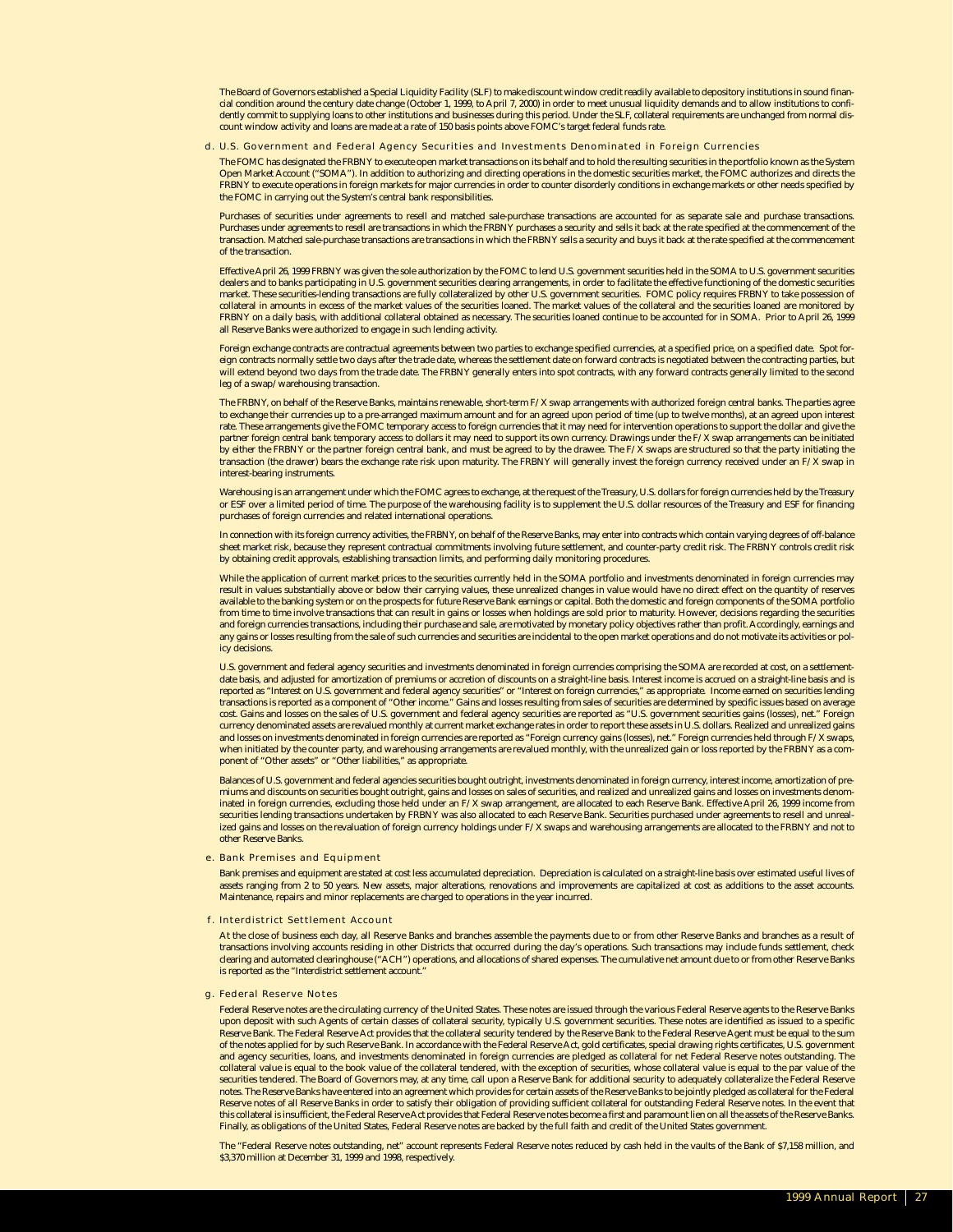#### h. Capital Paid-in

The Federal Reserve Act requires that each member bank subscribe to the capital stock of the Reserve Bank in an amount equal to 6% of the capital and surplus of the member bank. As a member bank's capital and surplus changes, its holdings of the Reserve Bank's stock must be adjusted. Member banks are those statechartered banks that apply and are approved for membership in the System and all national banks. Currently, only one-half of the subscription is paid-in and the remainder is subject to call. These shares are nonvoting with a par value of \$100. They may not be transferred or hypothecated. By law, each member bank is entitled to receive an annual dividend of 6% on the paid-in capital stock. This cumulative dividend is paid semiannually. A member bank is liable for Reserve Bank liabilities up to twice the par value of stock subscribed by it.

#### i. Surplus

The Board of Governors requires Reserve Banks to maintain a surplus equal to the amount of capital paid-in as of December 31. This amount is intended to provide additional capital and reduce the possibility that the Reserve Banks would be required to call on member banks for additional capital. Reserve Banks are required by the Board of Governors to transfer to the U.S. Treasury excess earnings, after providing for the costs of operations, payment of dividends, and reservation of an amount necessary to equate surplus with capital paid-in.

The Omnibus Budget Reconciliation Act of 1993 (Public Law 103-66, Section 3002) codified the existing Board surplus policies as statutory surplus transfers, rather than as payments of interest on Federal Reserve notes, for federal government fiscal years 1998 and 1997 (which ended on September 30, 1998 and 1997, respectively). In addition, the legislation directed the Reserve Banks to transfer to the U.S. Treasury additional surplus funds of \$107 million and \$106 million during fiscal years 1998 and 1997, respectively. Reserve Banks were not permitted to replenish surplus for these amounts during this time. Payments to the U.S. Treasury made after September 30, 1998, represent payment of interest on Federal Reserve notes outstanding.

The Consolidated Appropriations Act of 1999 (Public Law 106-113, Section 302) directed the Reserve Banks to transfer to the U.S. Treasury additional surplus funds of \$3,752 million during the Federal Government's 2000 fiscal year. The Reserve Banks will make this payment prior to September 30, 2000.

In the event of losses, payments to the U.S. Treasury are suspended until such losses are recovered through subsequent earnings. Weekly payments to the U.S. Treasury may vary significantly.

#### j. Income and Cost related to Treasury Services

The Bank is required by the Federal Reserve Act to serve as fiscal agent and depository of the United States. By statute, the Department of the Treasury is permitted, but not required, to pay for these services. The costs of providing fiscal agency and depository services to the Treasury Department that have been billed but will not be paid are reported as the "Cost of unreimbursed Treasury services.

#### k. Taxes

The Reserve Banks are exempt from federal, state, and local taxes, except for taxes on real property, which are reported as a component of "Occupancy expense."

### 4. U.S. GOVERNMENT AND FEDERAL AGENCY SECURITIES:

Securities bought outright and held under agreements to resell are held in the SOMA at the FRBNY. An undivided interest in SOMA activity, with the exception of securities held under agreements to resell and the related premiums, discounts and income, is allocated to each Reserve Bank on a percentage basis derived from an annual settlement of interdistrict clearings. The settlement, performed in April of each year, equalizes Reserve Bank gold certificate holdings to Federal Reserve notes outstanding. The Bank's allocated share of SOMA balances was approximately 5.788% and 6.499% at December 31, 1999 and 1998, respectively.

The Bank's allocated share of securities held in the SOMA at December 31, that were bought outright, were as follows (in millions):

|                                | 1999        | 1998        |
|--------------------------------|-------------|-------------|
| Par value:                     |             |             |
| <b>Federal agency</b>          | S<br>10     | S<br>22     |
| U.S. government:               |             |             |
| <b>Bills</b>                   | 10,218      | 12,659      |
| <b>Notes</b>                   | 12,646      | 12,212      |
| <b>Bonds</b>                   | 4,803       | 4,515       |
| Total par value                | 27,677      | 29,408      |
| <b>Unamortized premiums</b>    | 527         | 480         |
| <b>Unaccreted discounts</b>    | (193)       | (208)       |
| <b>Total allocated to Bank</b> | S<br>28,011 | 29,680<br>S |

Total SOMA securities bought outright were \$483,902 million and \$456,667 million at December 31, 1999 and 1998, respectively.

The maturities of U.S. government and federal agency securities bought outright, which were allocated to the Bank at December 31, 1999, were as follows (in millions):

|                                      | Par value                         |                                   |          |  |  |
|--------------------------------------|-----------------------------------|-----------------------------------|----------|--|--|
| <b>Maturities of Securities Held</b> | <b>U.S. Government Securities</b> | <b>Federal Agency Obligations</b> | Total    |  |  |
| Within 15 days                       | 268                               | S<br>$\overline{\phantom{a}}$     | 268<br>S |  |  |
| 16 days to 90 days                   | 5,320                             | $\overline{2}$                    | 5,322    |  |  |
| 91 days to 1 year                    | 8,096                             |                                   | 8,097    |  |  |
| Over 1 year to 5 years               | 7,188                             |                                   | 7,189    |  |  |
| Over 5 years to 10 years             | 2,958                             |                                   | 2,965    |  |  |
| Over 10 years                        | 3,836                             |                                   | 3,836    |  |  |
| Total                                | \$27,666                          | 11                                | \$27,677 |  |  |

At December 31, 1999, and 1998, matched sale-purchase transactions involving U.S. government securities with par values of \$39,182 million and \$20,927 million, respectively, were outstanding, of which \$2,268 million and \$1,360 million were allocated to the Bank. Matched sale-purchase transactions are generally overnight arrangements.

#### 5. INVESTMENTS DENOMINATED IN FOREIGN CURRENCIES:

The FRBNY, on behalf of the Reserve Banks, holds foreign currency deposits with foreign central banks and the Bank for International Settlements and invests in foreign government debt instruments. Foreign government debt instruments held include both securities bought outright and securities held under agreements to resell. These investments are guaranteed as to principal and interest by the foreign governments.

Each Reserve Bank is allocated a share of foreign-currency-denominated assets, the related interest income, and realized and unrealized foreign currency gains and losses, with the exception of unrealized gains and losses on F/X swaps and warehousing transactions. This allocation is based on the ratio of each Reserve Bank's capital and surplus to aggregate capital and surplus at the preceding December 31. The Bank's allocated share of investments denominated in foreign currencies was approximately 6.696% and 6.425% at December 31, 1999 and 1998, respectively.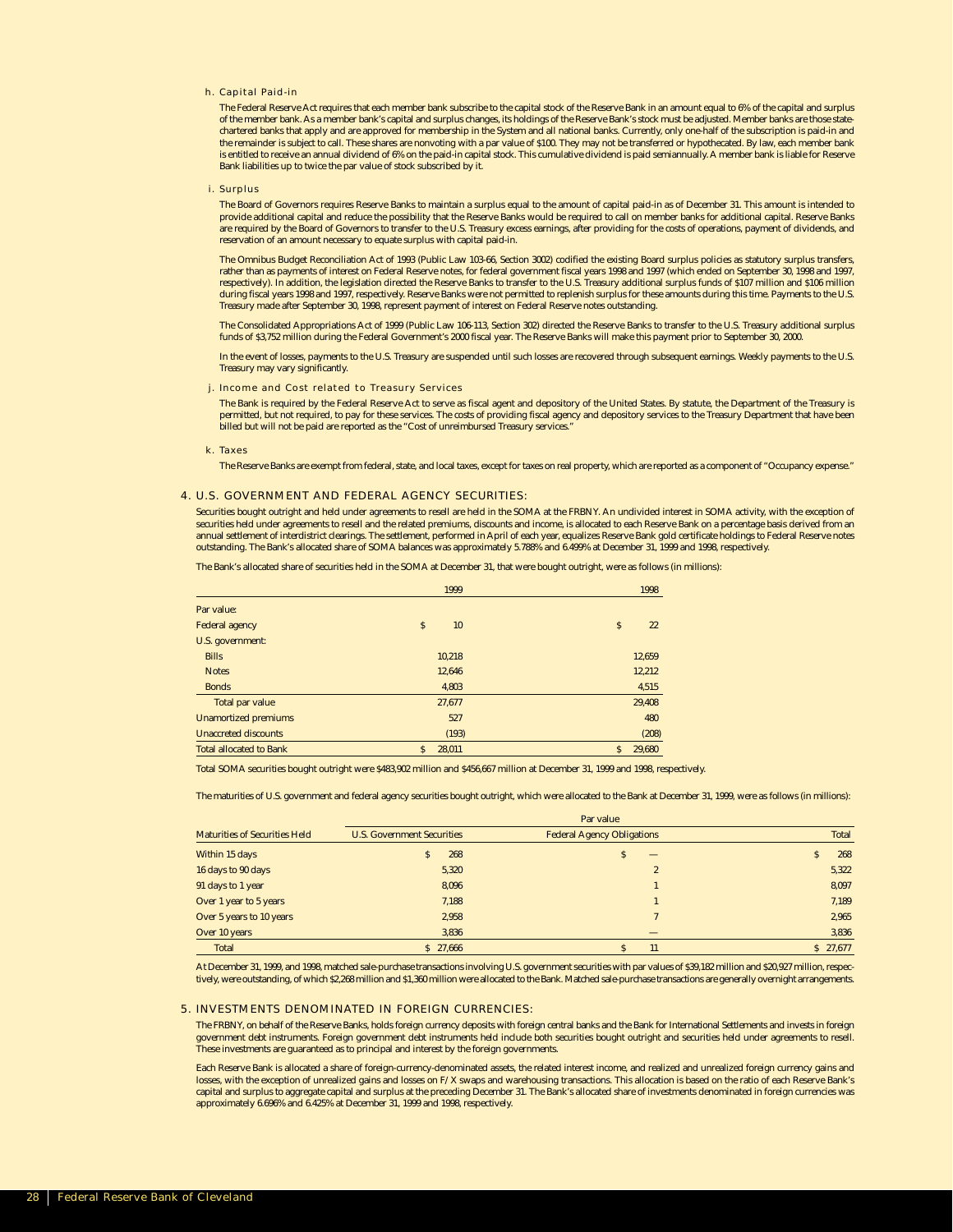The Bank's allocated share of investments denominated in foreign currencies, valued at current exchange rates at December 31, were as follows (in millions):

|                                                                      |   | 1999  |   | 1998            |
|----------------------------------------------------------------------|---|-------|---|-----------------|
| <b>German Marks:</b>                                                 |   |       |   |                 |
| Foreign currency deposits                                            | S |       | S | 672             |
| <b>Government debt instruments</b><br>including agreements to resell |   |       |   | 152             |
| <b>European Union Euro:</b>                                          |   |       |   |                 |
| Foreign currency deposits                                            |   | 290   |   |                 |
| <b>Government debt instruments</b><br>including agreements to resell |   | 170   |   |                 |
| Japanese Yen:                                                        |   |       |   |                 |
| Foreign currency deposits                                            |   | 22    |   | 43              |
| <b>Government debt instruments</b><br>including agreements to resell |   | 596   |   | 398             |
| <b>Accrued interest</b>                                              |   | 3     |   | $6\phantom{1}6$ |
| Total                                                                | S | 1,081 | S | 1,271           |

Total investments denominated in foreign currencies were \$16,140 million and \$19,769 million at December 31, 1999 and 1998, respectively. The 1998 balance includes \$15 million in unearned interest collected on certain foreign currency holdings that is allocated solely to the FRBNY.

The maturities of investments denominated in foreign currencies which were allocated to the Bank at December 31, 1999, were as follows (in millions):

Maturities of Investments Denominated in Foreign Currencies

| Within 1 year            | S | 1.009 |
|--------------------------|---|-------|
| Over 1 year to 5 years   |   | 33    |
| Over 5 years to 10 years |   | 39    |
| Total                    |   | 1.081 |

At December 31, 1999 and 1998, there were no open foreign exchange contracts or outstanding F/X swaps. At December 31, 1999 and 1998, the warehousing facility was \$5,000 million with nothing outstanding.

### 6. BANK PREMISES AND EQUIPMENT:

A summary of bank premises and equipment at December 31 is as follows (in millions):

|                                     |   | 1999           |   | 1998 |
|-------------------------------------|---|----------------|---|------|
| <b>Bank premises and equipment:</b> |   |                |   |      |
| Land                                | S | $\overline{7}$ | S | 7    |
| <b>Buildings</b>                    |   | 148            |   | 141  |
| Building machinery and equipment    |   | 41             |   | 40   |
| <b>Construction in progress</b>     |   | $\mathbf{1}$   |   | 5    |
| <b>Furniture and equipment</b>      |   | 71             |   | 65   |
|                                     |   | 268            |   | 258  |
| <b>Accumulated depreciation</b>     |   | (76)           |   | (68) |
| Bank premises and equipment, net    | S | 192            | S | 190  |

Depreciation expense was \$12 million and \$10 million for the years ended December 31, 1999 and 1998, respectively.

The Bank leases unused space to outside tenants. Those leases have terms ranging from 1 to 16 years. Rental income from such leases was \$934 thousand and \$253 thousand for the years ended December 31, 1999 and 1998, respectively. Future minimum lease payments under agreements in existence at December 31, 1999, were (in millions):

| 2000              | S | $\mathbf{1}$ |  |
|-------------------|---|--------------|--|
| 2001              |   | 1            |  |
| 2002              |   | 1            |  |
| 2003              |   | 1            |  |
| 2004              |   | 1            |  |
| <b>Thereafter</b> |   | 9            |  |
|                   | S | 14           |  |

### 7. COMMITMENTS AND CONTINGENCIES:

At December 31, 1999, the Bank was obligated under noncancelable leases for premises and equipment with terms ranging from 1 to approximately 3 years. These leases provide for increased rentals based upon increases in real estate taxes, operating costs or selected price indices.

Rental expense under operating leases for certain operating facilities, warehouses, and data processing and office equipment (including taxes, insurance and maintenance when included in rent), net of sublease rentals, was \$452 thousand and \$2 million for the years ended December 31, 1999 and 1998, respectively. Certain of the Bank's leases have options to renew.

Future minimum rental payments under noncancelable operating leases and capital leases, net of sublease rentals, with terms of one year or more, at December 31, 1999, were not material.

Under the Insurance Agreement of the Federal Reserve Banks dated as of March 2, 1999, each of the Reserve Banks has agreed to bear, on a per incident basis, a pro rata share of losses in excess of 1% of the capital paid-in of the claiming Reserve Bank, up to 50% of the total capital paid-in of all Reserve Banks. Losses are borne in the ratio that a Reserve Bank's capital paid-in bears to the total capital paid-in of all Reserve Banks at the beginning of the calendar year in which the loss is shared. No claims were outstanding under such agreement at December 31, 1999 or 1998.

The Bank is involved in certain legal actions and claims arising in the ordinary course of business. Although it is difficult to predict the ultimate outcome of these actions, in management's opinion, based on discussions with counsel, the aforementioned litigation and claims will be resolved without material adverse effect on the financial position or results of operations of the Bank.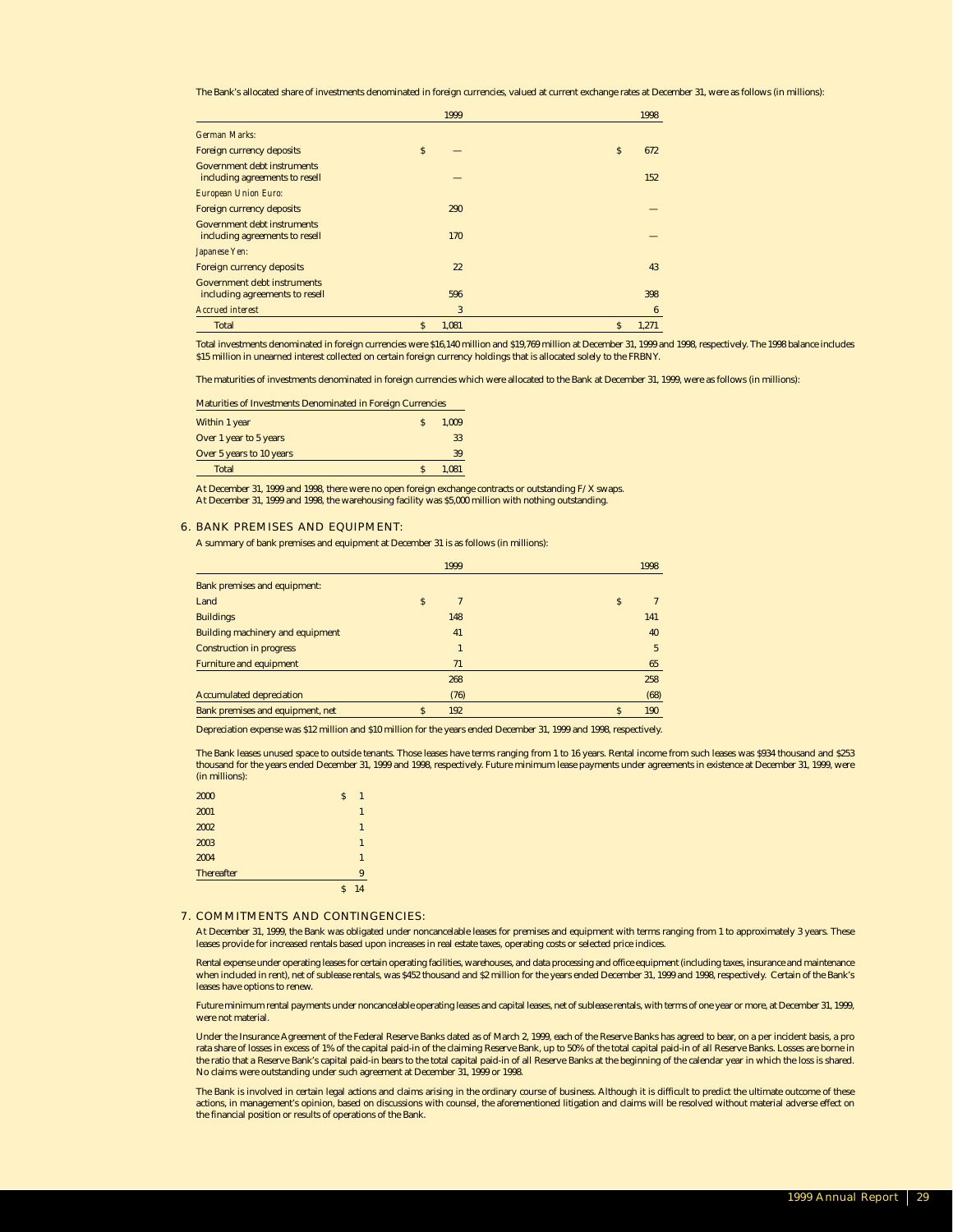### 8. RETIREMENT AND THRIFT PLANS:

#### Retirement Plans:

The Bank currently offers two defined benefit retirement plans to its employees, based on length of service and level of compensation. Substantially all of the Bank's employees participate in the Retirement Plan for Employees of the Federal Reserve System ("System Plan") and the Benefit Equalization Retirement Plan ("BEP"). The System Plan is a multi-employer plan with contributions fully funded by participating employers. No separate accounting is maintained of assets contributed by the participating employers. The Bank's projected benefit obligation and net pension costs for the BEP at December 31, 1999 and 1998, and for the years then ended, are not material.

#### Thrift Plan:

Employees of the Bank may also participate in the defined contribution Thrift Plan for Employees of the Federal Reserve System ("Thrift Plan"). The Bank's Thrift Plan contributions totaled \$2 million for each of the years ended December 31, 1999 and 1998, and are reported as a component of "Salaries and other benefits."

#### 9. POSTRETIREMENT BENEFITS OTHER THAN PENSIONS AND POSTEMPLOYMENT BENEFITS:

#### Postretirement Benefits other than Pensions:

In addition to the Bank's retirement plans, employees who have met certain age and length of service requirements are eligible for both medical benefits and life insurance coverage during retirement.

The Bank funds benefits payable under the medical and life insurance plans as due and, accordingly, has no plan assets. Net postretirement benefit cost is actuarially determined using a January 1 measurement date.

Following is a reconciliation of beginning and ending balances of the benefit obligation (in millions):

|                                                              | 1999  |  | 1998  |
|--------------------------------------------------------------|-------|--|-------|
| Accumulated postretirement benefit obligation at January 1   | 44.2  |  | 37.9  |
| Service cost-benefits earned during the period               | 1.1   |  | 1.1   |
| Interest cost of accumulated benefit obligation              | 2.3   |  | 2.6   |
| Actuarial (gain) loss                                        | (9.3) |  | 3.6   |
| Contributions by plan participants                           | 0.2   |  | 0.1   |
| Benefits paid                                                | (1.3) |  | (1.1) |
| Accumulated postretirement benefit obligation at December 31 | 37.2  |  | 44.2  |

Following is a reconciliation of the beginning and ending balance of the plan assets, the unfunded postretirement benefit obligation, and the accrued postretirement benefit cost (in millions):

|                                            | 1999                          | 1998                 |
|--------------------------------------------|-------------------------------|----------------------|
| Fair value of plan assets at January 1     | S<br>$\overline{\phantom{a}}$ | S                    |
| Actual return on plan assets               |                               |                      |
| Contributions by the employer              | 1.1                           | 1.0                  |
| Contributions by plan participants         | 0.2                           | 0.1                  |
| <b>Benefits</b> paid                       | (1.3)                         | (1.1)                |
| Fair value of plan assets at December 31   | $\overline{\phantom{m}}$      |                      |
| Unfunded postretirement benefit obligation | 37.2<br>S                     | 44.2<br><sub>S</sub> |
| Unrecognized prior service cost            |                               |                      |
| Unrecognized net actuarial gain            | 9.5                           | 0.2                  |
| Accrued postretirement benefit cost        | 46.7                          | 44.4                 |

Accrued postretirement benefit cost is reported as a component of "Accrued benefit cost."

The weighted-average assumption used in developing the postretirement benefit obligation as of December 31, 1999 and 1998 was 7.5% and 6.25%, respectively.

For measurement purposes, an 8.75% annual rate of increase in the cost of covered health care benefits was assumed for 2000. Ultimately, the health care cost trend rate is expected to decrease gradually to 5.50% by 2006, and remain at that level thereafter.

Assumed health care cost trend rates have a significant effect on the amounts reported for health care plans. A one percentage point change in assumed health care cost trend rates would have the following effects for the year ended December 31, 1999 (in millions):

|                                                                             | 1 Percentage Point Increase |     | 1 Percentage Point Decrease |  |  |  |
|-----------------------------------------------------------------------------|-----------------------------|-----|-----------------------------|--|--|--|
| Effect on aggregate of service and interest cost components of net periodic |                             |     |                             |  |  |  |
| postretirement benefit cost                                                 |                             | 0.9 | (0.7)                       |  |  |  |
| Effect on accumulated postretirement benefit obligation                     |                             | 6.4 | (5.3)                       |  |  |  |

The following is a summary of the components of net periodic postretirement benefit cost for the years ended December 31 (in millions):

|                                                 | 1999  |  | 1998  |
|-------------------------------------------------|-------|--|-------|
| Service cost-benefits earned during the period  |       |  |       |
| Interest cost of accumulated benefit obligation | 2.3   |  | 2.6   |
| Amortization of prior service cost              |       |  |       |
| Recognized net actuarial loss                   | (0.1) |  | (0.1) |
| Net periodic postretirement benefit cost        | 3.3   |  | 3.6   |

Net periodic postretirement benefit cost is reported as a component of "Salaries and other benefits."

#### Postemployment Benefits:

The Bank offers benefits to former or inactive employees. Postemployment benefit costs are actuarially determined and include the cost of medical and dental insurance, survivor income, and disability benefits. Costs were projected using the same discount rate and health care trend rates as were used for projecting postretirement costs. The accrued postemployment benefit costs recognized by the Bank was \$5 million for each of the years ended December 31, 1999 and 1998. This cost is included as a component of "Accrued benefit cost." Net periodic postemployment benefit costs included in 1999 and 1998 operating expenses were \$1 million for the years ended December 31, 1999 and 1998.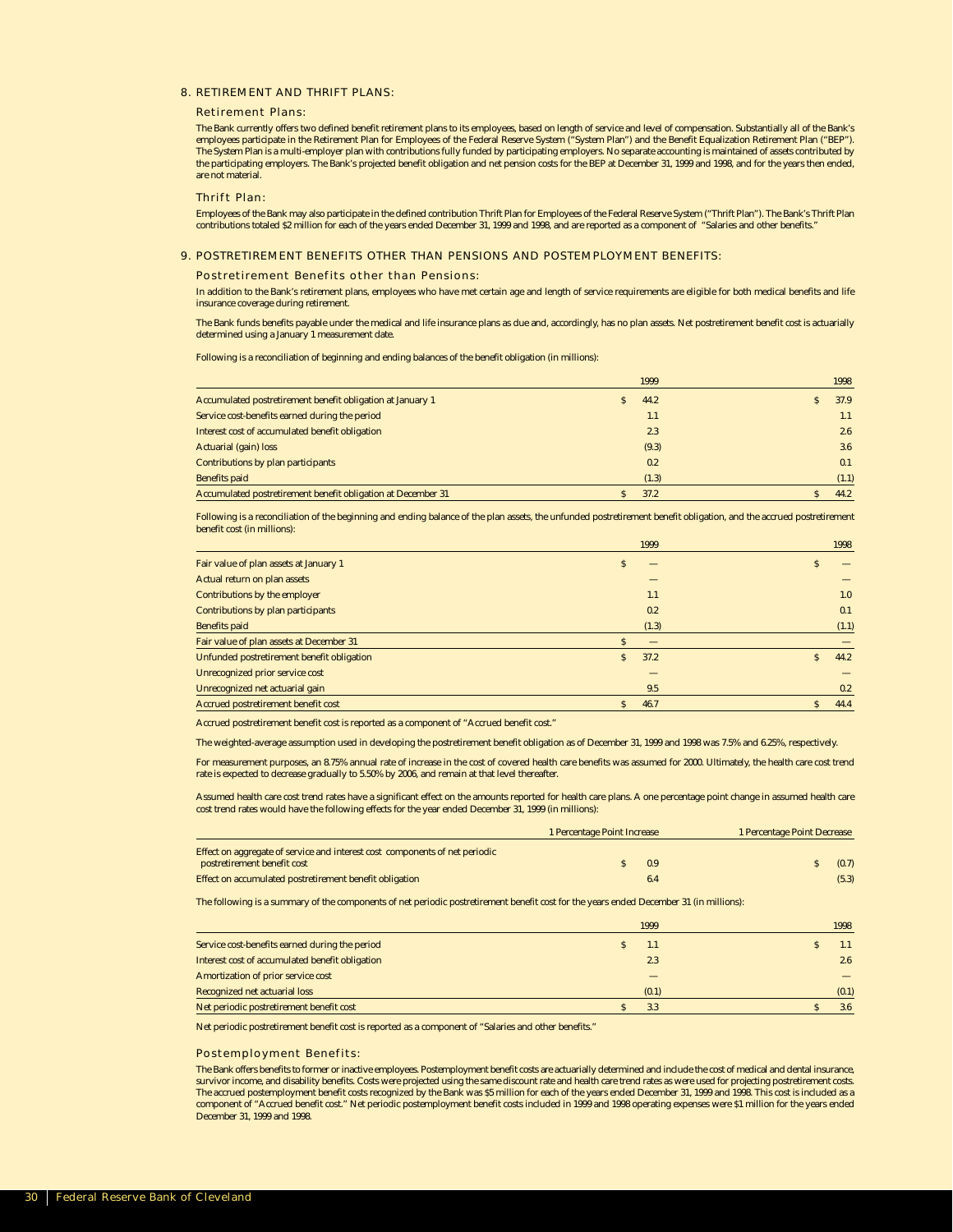# 33

OFFICERS AND CONSULTANTS

# 34

BOARDS OF DIRECTORS

# 36

1999 OPERATIONAL HIGHLIGHTS

# 40

BUSINESS ADVISORY COUNCIL AND COMMUNITY BANK ADVISORY COUNCIL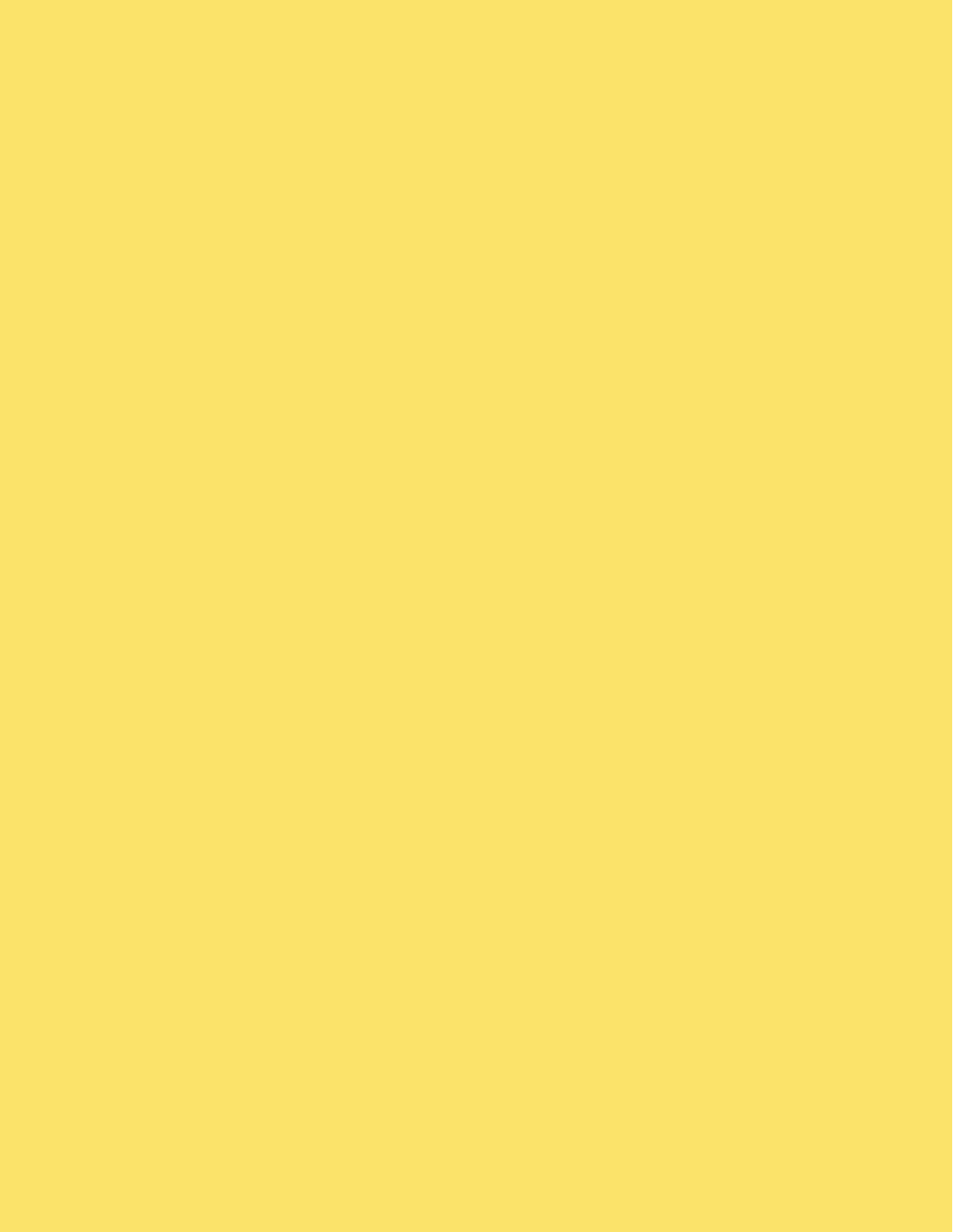### Officers and Consultants

As of December 31, 1999

**Jerry L. Jordan** President & Chief Executive Officer

**Sandra Pianalto** First Vice President & Chief Operating Officer

**David E. Altig** Vice President & Economist Research

**Terry N. Bennett** Vice President Information Technology Services

**Andrew C. Burkle, Jr.** Vice President Banking Supervision and Regulation

**Barbara B. Henshaw** Vice President

Cincinnati Location Officer Protection, Business Continuity **David P. Jager**

Vice President Cash, Treasury Services, Electronic Payments **Stephen H. Jenkins**

Vice President Banking Supervision and Regulation

**Douglas A. Banks** Assistant Vice President Banking Supervision and Regulation

**James A. Blake** Consultant IPS Development

**Raymond L. Brinkman** Assistant Vice President Savings Bonds

**Michael F. Bryan** Assistant Vice President & Economist Research

**Ruth M. Clevenger** Assistant Vice President & Community Affairs Officer Corporate Communications and Community Affairs

**William D. Fosnight** Assistant Vice President & Assistant General Counsel Legal

**Stephen J. Geers** Assistant Vice President Marketing

**Joseph G. Haubrich** Consultant & Economist Research

**Lawrence Cuy**

Senior Vice President Financial Management Services, Strategic Planning, Information Technology, COSO

**R. Chris Moore** Senior Vice President Banking Supervision and Regulation, Credit Risk Management, Data Services

**Robert W. Price** Senior Vice President Retail Product Office, Check Automation and Operations

**Samuel D. Smith** Senior Vice President Cash, Treasury Services, Savings Bonds, Facilities, Information Security, Protection, Business Continuity

**Rayford P. Kalich** Vice President Financial Management

**David E. Rich** Senior Consultant Information Technology Services

**Edward E. Richardson** Vice President Marketing, Sales

**Terrence J. Roth** Vice President Retail Product Office, Marketing

**Robert B. Schaub** Vice President Pittsburgh Location Officer, Check Operations, Protection, Business Continuity

**Susan G. Schueller** Vice President & General Auditor Audit

**Suzanne M. Howe** Assistant Vice President Electronic Payments

**Jon Jeswald** Assistant Vice President Retail Product Office

**Paul E. Kaboth** Assistant Vice President Banking Supervision and Regulation

**Dean Longo** Consultant Information Technology Services

**William J. Major** Assistant Vice President Cleveland Check Operations

**Stephen J. Ong** Assistant Vice President & Corporate Secretary Corporate Communications and Community Affairs

**James W. Rakowsky** Assistant Vice President Facilities, Business Continuity

**Kimberly L. Ray** Assistant Vice President Pittsburgh Check Operations

**Mark S. Sniderman** Senior Vice President & Director of Research Research, Corporate Communications and Community Affairs

**Donald G. Vincel** Senior Vice President Special Projects, UNISYS IPS Development

**Robert F. Ware** Senior Vice President Check, Marketing, Electronic Payments

**Gregory L. Stefani** Vice President Credit Risk Management, Data Services

**Edward J. Stevens** Senior Consultant & Economist Research

**James B. Thomson** Vice President & Economist Research

**Joseph C. Thorp** Vice President Facilities

**Peggy A. Velimesis** Vice President Human Resources, Quality, EEO Officer

**Andrew W. Watts** Vice President & General Counsel Legal, Ethics

**Charles F. Williams** Vice President Cincinnati and Columbus Check Operations

**John P. Robins** Consultant Banking Supervision and Regulation

**Elizabeth J. Robinson** Assistant Vice President Human Resources

**Henry P. Trolio** Assistant Vice President Information Technology Services

**Anthony Turcinov** Assistant Vice President Cleveland Check Operations

**Michael Vangelos** Assistant Vice President Information Security

**Darell R. Wittrup** Assistant Vice President Accounting, Billing

Consultants are highly skilled employees who contribute to attaining the Bank's goals through their specialized professional or technical skills.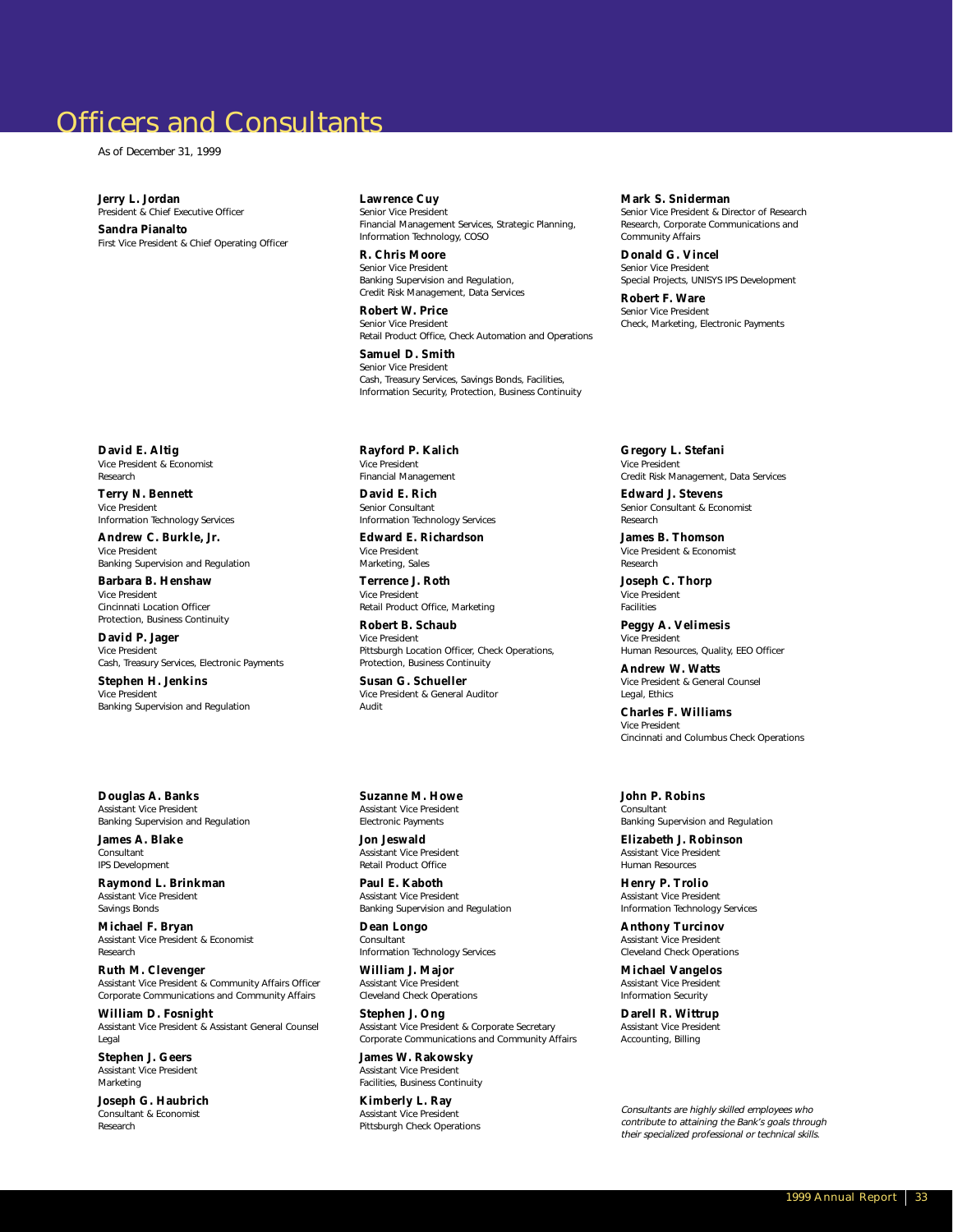### **Directors**

As of December 31, 1999

### Cleveland

**G. Watts Humphrey, Jr.** Chairman & Federal Reserve Agent President GWH Holdings, Inc. Pittsburgh, Pennsylvania

**David H. Hoag** Deputy Chairman Former Chairman The LTV Corporation

Cleveland, Ohio

### **John R. Cochran**

Chairman & CEO FirstMerit Corporation Akron, Ohio

**David S. Dahlmann** President & CEO

Southwest Bank Greensburg, Pennsylvania

**Wayne R. Embry** President

Cleveland Cavaliers Cleveland, Ohio

### **Robert Y. Farrington**

Executive Secretary-Treasurer, Emeritus Ohio State Building and Construction Trades Council Columbus, Ohio

**Cheryl L. Krueger-Horn**

President & CEO Cheryl&Co. Westerville, Ohio

**Tiney M. McComb** Chairman & President Heartland BancCorp Gahanna, Ohio

**David L. Nichols**

Former Chairman & CEO Mercantile Stores, Inc. Fairfield, Ohio

### Cincinnati

**George C. Juilfs** Chairman President & CEO SENCORP Newport, Kentucky

**Judith G. Clabes** President & CEO Scripps Howard Foundation Cincinnati, Ohio

**Phillip R. Cox** President & CEO Cox Financial Corporation Cincinnati, Ohio

**Jean R. Hale** President & CEO Community Trust Bancorp, Inc. Pikeville, Kentucky

**Thomas Revely III** President & CEO Cincinnati Bell Supply Co. Cincinnati, Ohio

**Wayne Shumate** Chairman & CEO Kentucky Textiles, Inc. Paris, Kentucky

**Stephen P. Wilson** Chairman, President & CEO Lebanon Citizens National Bank Lebanon, Ohio

### Pittsburgh

**John T. Ryan III** Chairman Chairman & CEO Mine Safety Appliances Company Pittsburgh, Pennsylvania

**Georgia Berner** President Berner International Corp. New Castle, Pennsylvania

**Charles E. Bunch** Senior Vice President, Strategic Planning and Corporate Services PPG Industries, Inc. Pittsburgh, Pennsylvania

**Gretchen R. Haggerty** Vice President, Accounting and Finance U.S. Steel Group Pittsburgh, Pennsylvania

**Thomas J. O'Shane** Senior Executive Vice President Sky Financial Group New Castle, Pennsylvania

**Edward V. Randall, Jr.** Management Consultant Babst Calland Clements & Zomnir Pittsburgh, Pennsylvania

**Peter N. Stephans** Chairman & CEO Trigon, Incorporated McMurray, Pennsylvania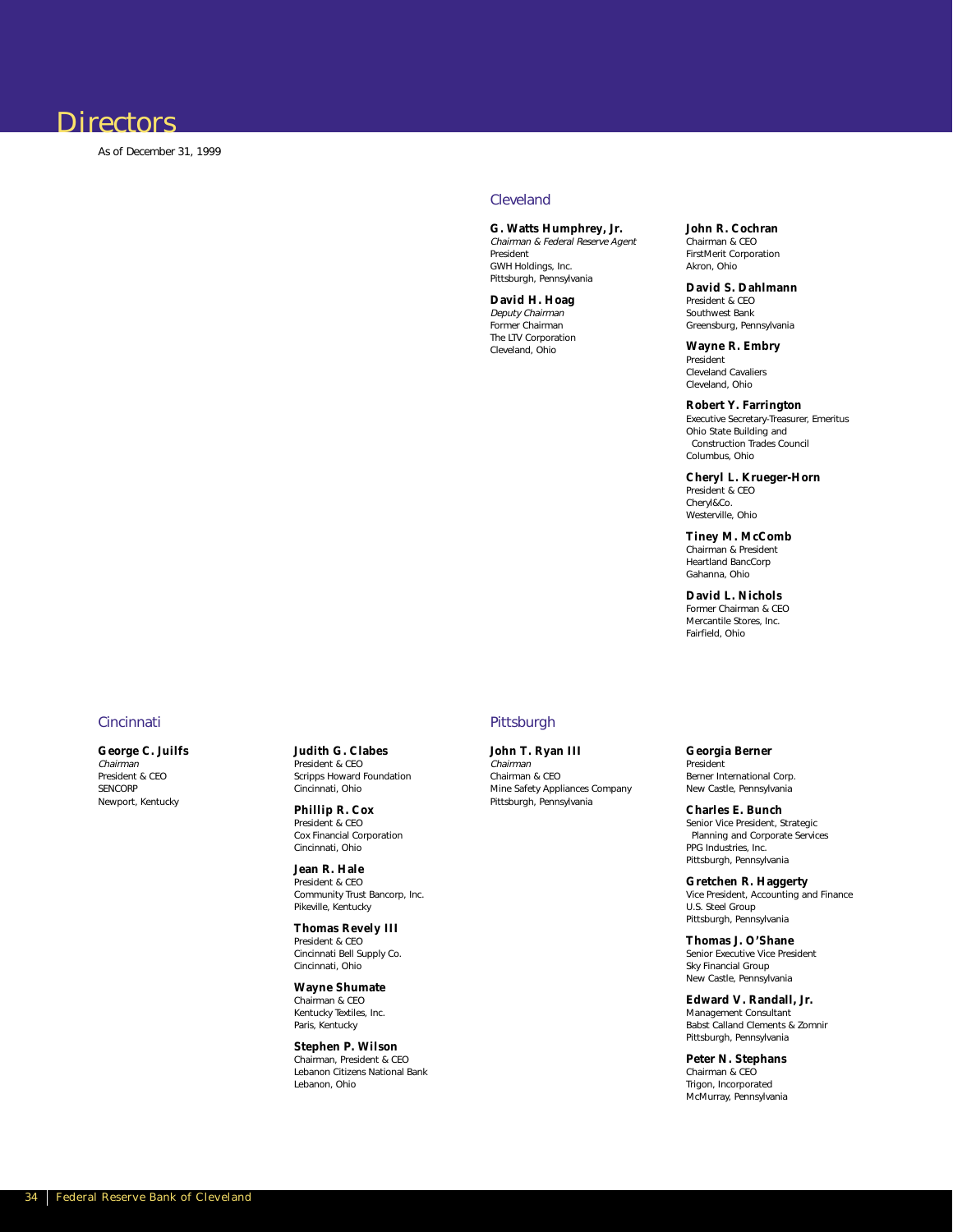

**Robert W. Gillespie**<br>*Federal Advisory Council Representative*<br>Chairman & CEO<br>KeyCorp<br>Cleveland, Ohio



David L. Nichols, David H. Hoag, Cheryl L. Krueger-Horn, Tiney M. McComb, David S. Dahlmann, Robert Y. Farrington, and G. Watts Humphrey, Jr.



Thomas Revely III, Phillip R. Cox, George C. Juilfs, Judith G. Clabes, Peter N. Stephans, John T. Ryan III, and Edward V. Randall, Jr. Stephen P. Wilson, and Jean R. Hale

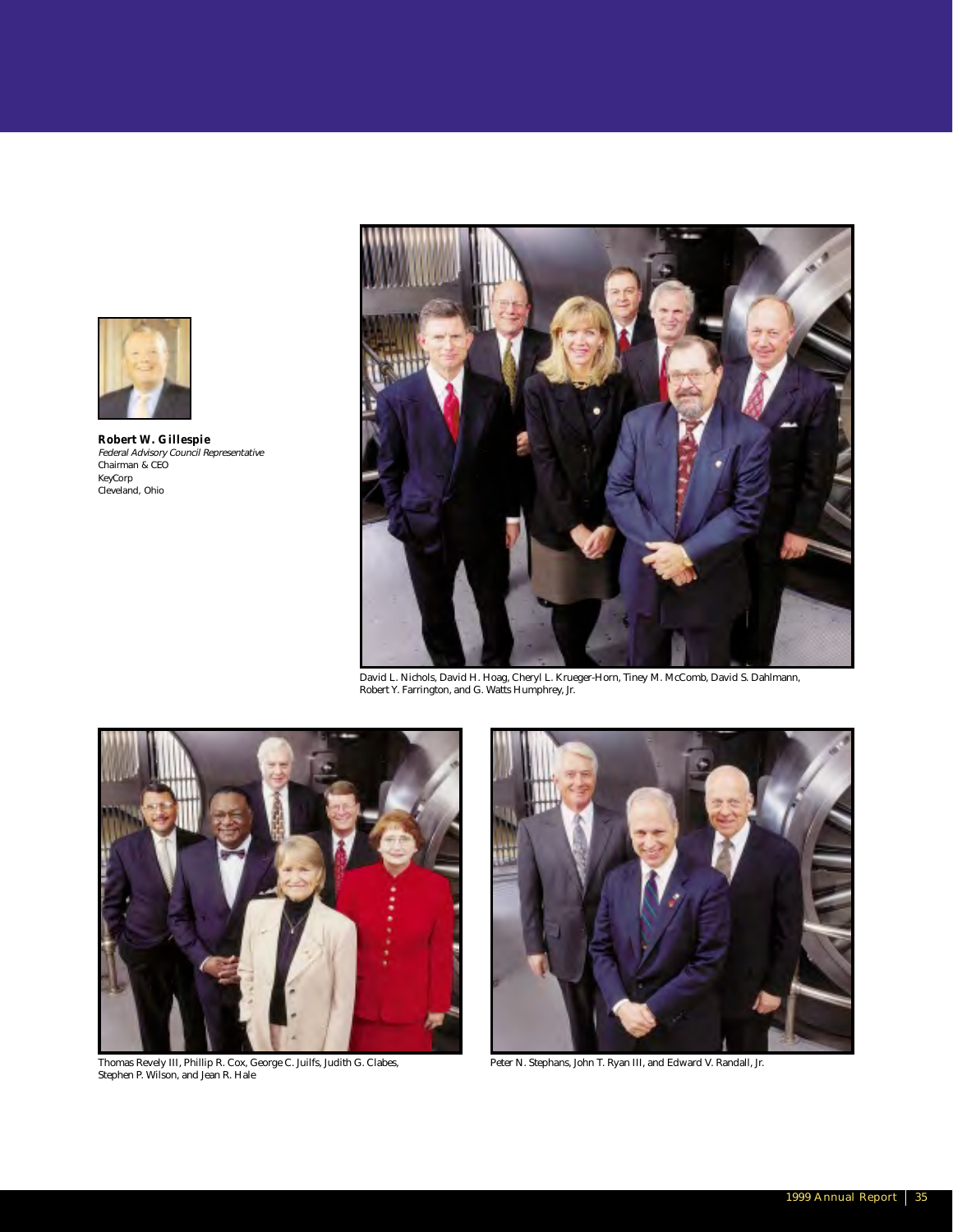**Payments Services** Providing innovative and cost-effective services to the financial services industry, the public, and the U.S. Treasury is a primary goal of the Cleveland Reserve Bank. Cleveland's check processing function ranked second among the 12 Reserve Banks in the aggregate cross-sectional unit-cost index, which compares efficiency Systemwide. The same index ranked Cleveland second in the retail payments function. The cash function continued to lead the System in currency processing productivity. All financial services — automated clearinghouse operations, cash services, check processing, funds transfer, and book-entry securities transfer — ranked in the top quartile for lowest unit cost.

The Bank's largest priced service, check processing, achieved a cost–revenue match and met local net revenue targets, which are critical to the Federal Reserve System's ability to meet nationallevel cost recovery targets. All other priced services met their targets for local net revenue, with the exception of wholesale payments. While the book entry area met its local net revenue target and achieved full cost recovery, the funds transfer area fell short of its target and did not match costs with revenue. All other priced services succeeded in achieving a cost–revenue match; coin wrapping was the exception, due in part to a decision to exit the business.

The Cleveland Reserve Bank assumed a leadership role as the first Reserve Bank to implement the Enterprise-Wide Adjustment (EWA) check processing system. Nationwide use of this standardized check-adjustment processing software will improve service efficiencies across the System, streamline cross-District adjustments processing, accelerate error resolution, and enhance customer service.

The Bank assumed a leadership role in the System to pilot a new cash-ordering application with several depository institutions in the Fourth District. This Web-based application - FedLine® Cash Web—will be instrumental in meeting financial institutions' demand for coin and currency more effectively and improving the efficiency of cash operations.

The Cleveland Reserve Bank implemented a new software package, FedEDI, to make the automated clearinghouse (ACH) a more attractive payment option for a much broader spectrum of banking customers. Through ACH, institutions, firms, and consumers can make direct deposits and payments electronically. However, many banks lack the software to translate electronic invoices into plain English for their corporate customers; the FedEDI software provides the solution by translating this information.

In partnership with the Federal Reserve Bank of Atlanta, the Cleveland Fed continued leadership of the Retail Product Office (RPO), which manages check processing and automated clearinghouse operations for the Federal Reserve System. The RPO played a key role in Y2K compliance for System check processing operations, as well as contingency and event planning. Significant accomplishments were made in national check product development, including standardization of electronic products across all Reserve Banks and progress toward a national check business strategy. The RPO also participated in the check modernization project to standardize check-processing software on an IBM platform.

The Federal Reserve System named Cleveland as its FedLine® for Windows Installation Center. This facility will provide the implementation and security components for all installations of the FedLine® for Windows software across the country.

The Bank was selected as the Federal Reserve System's software application development site for the U.S. Treasury's Savings Bond Architecture Project. This project will equip the System's five savings bond processing sites with heightened capability and flexibility to provide consistent products and customer service.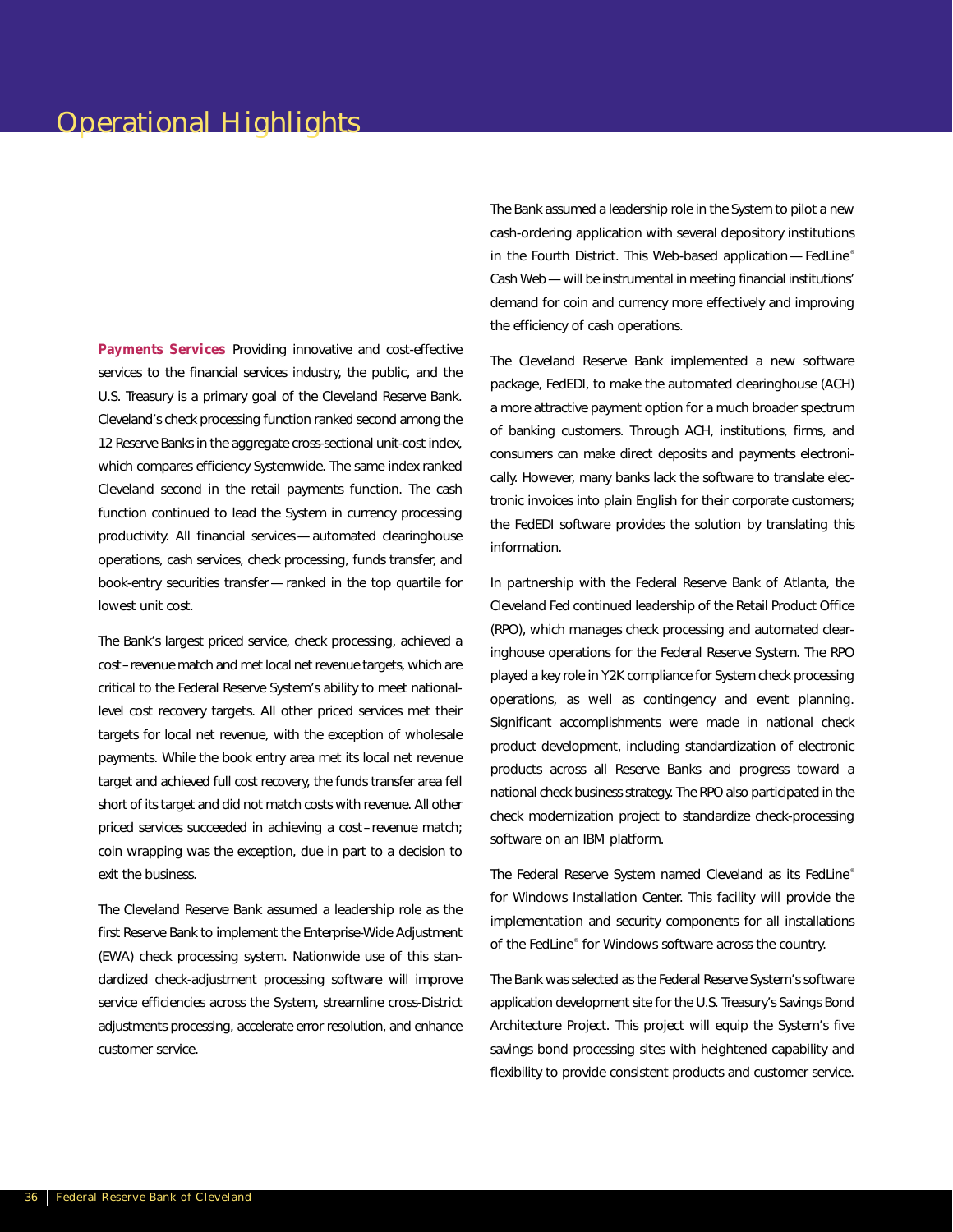The Bank forged partnerships with 20 major local utility companies and established collaborative agreements with the San Francisco, Richmond, and Kansas City Reserve Banks to use the automated clearinghouse network as the cornerstone for delivering consumer bills electronically. The Bank developed marketing and operating roles for this new electronic billing and payments opportunity.

The Pittsburgh Office of the Cleveland Bank ranked first in unit cost among the five Federal Reserve savings bond processing sites. A new tracking and control system, which will result in improved quality for the operation, was successfully initiated. In addition, the Bank completed installation of the Regional Delivery System for the five savings bonds sites; this technology, which electronically scans savings bond applications, greatly improves application-processing efficiencies.

**Monetary Policy/Research** The Bank's staff of research economists advanced its core research areas by contributing original research, sponsoring and promoting research by other economic professionals, and disseminating knowledge to nonacademic stakeholders.

Economic research articles appearing in Bank publications and other scholarly outlets built on strengths in the areas of inflation and inflation-expectations measurement, labor market productivity, and the nexus between the monetary policy, regulatory, and payments systems elements of central banking. These efforts advanced the Bank's goal of becoming a respected contributor to strategic thinking about System policy issues and promoting constructive discourse on those issues in the public domain.

The Bank's staff of research economists had 34 articles published or accepted for publication in scholarly journals and collected works. The department continued to publish Economic Trends, Economic Review, and Economic Commentary, which have a national and international circulation.

The Research Department sponsored five conferences, workshops, educational initiatives, and outreach programs on a variety of topics, including Fed Challenge, the System's nationwide high school academic competition. The department, along with the Journal of Money, Credit, and Banking, sponsored a conference on the role of central banks in financial markets, bringing Federal Reserve policymakers together with more than 30 eminent economists from U.S. and foreign universities, the World Bank, and the Federal Communications Commission. A workshop sponsored by the department brought together economists from academia, the International Monetary Fund, and the Federal Reserve to discuss the payments system and central banking issues.

The department's outreach efforts play a key role in interpreting monetary policy and explaining the purposes and functions of the Federal Reserve to the public. Staff economists were the featured speakers at regional business association, bank, financial firm, and university meetings.

In partnership with The Ohio State University, the Research Department developed an inflation-expectations survey designed to measure inflation perceptions by family size, homeownership, gender, education, income, and job status. This survey will lay the groundwork for further study and assessment and will contribute to an improved understanding of inflation perceptions and expectations among Ohio residents and businesses.

The Bank established a planning workgroup for a Central Bank Institute and Education Center. This effort will educate students of all ages about the ways the Federal Reserve affects our economy as a supervisor of financial markets, an administrator of monetary policy, and a facilitator of national payments systems.

The economic research staff has the primary responsibility for supporting the Bank president's membership in the Federal Open Market Committee (FOMC). The staff of research economists reorganized the format for the briefings and continued to provide high-quality analytical support and policy advice to the Bank president in preparation for FOMC meetings.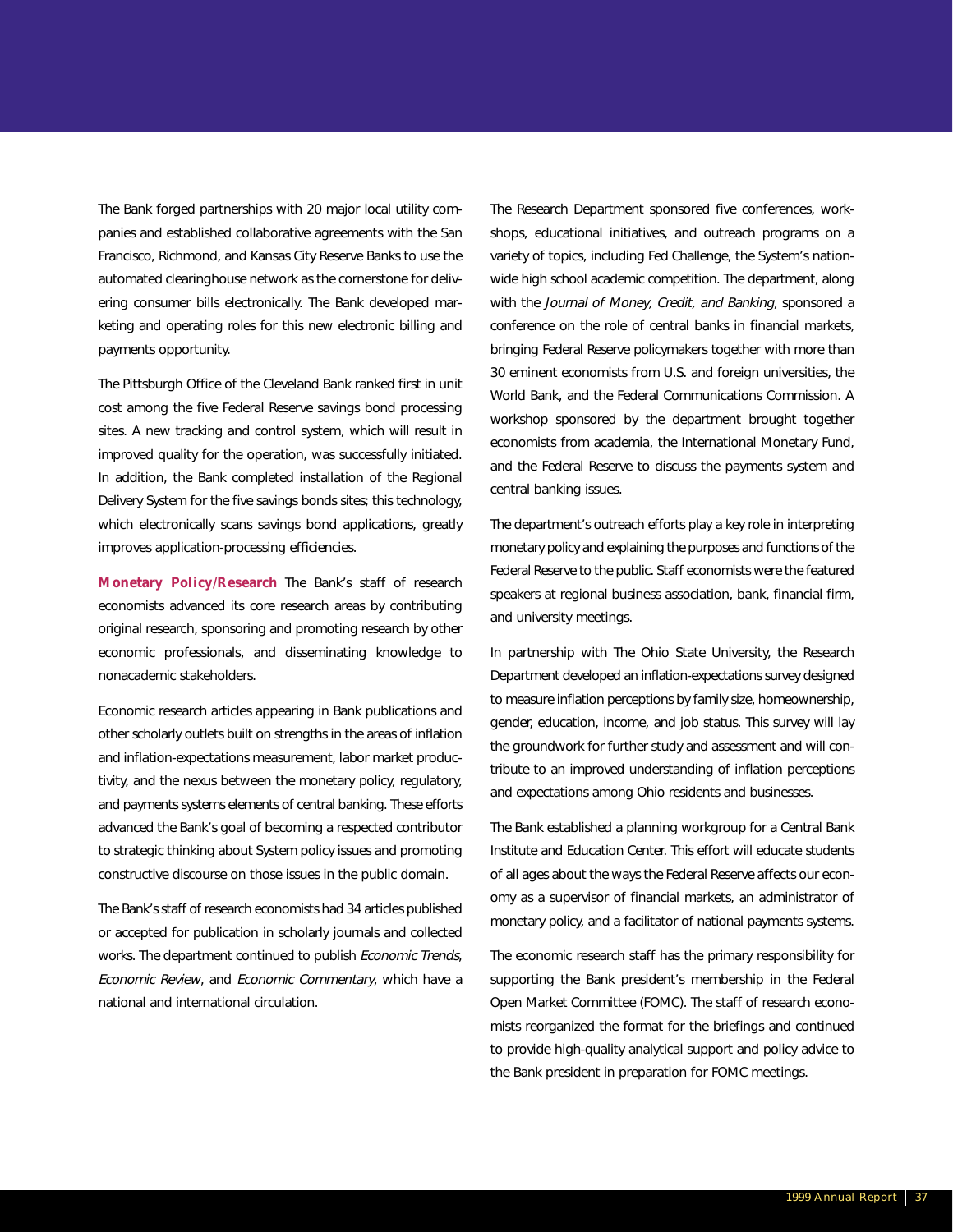**Banking Supervision and Regulation** To ensure the Fourth District's readiness for the Year 2000 rollover, the Bank devoted significant resources to preparedness efforts, aggressively monitoring and assessing District institutions by following Year 2000 examination procedures, and met all Federal Financial Institutions Examination Council (FFIEC) and System Y2K examination guidelines. All Fourth District institutions achieved a satisfactory rating by the end of the third quarter.

The Bank continued to advance its risk-focused supervisory examinations, risk monitoring, and surveillance procedures, an approach that takes into account how banks measure and manage risks in their loan and investment portfolios. Supervision staff completed on-site reviews for 81 depository institutions and service providers (exceeding System deadline requirements) and successfully integrated safety-and-soundness and specialty inspections — a process that assesses all risks within an organization simultaneously.

The Bank continued to maximize the use of technology to improve the overall supervision and regulation process. Advances in the area's knowledge management system, SuperLink, and automated scheduling systems allowed staff to plan examinations more effectively, to identify risks proactively, and to implement the primary and internal point-of-contact program more effectively. These initiatives resulted in fewer on-site examinations, thus reducing the regulatory burden on financial institutions and bank holding companies.

The Bank implemented the Federal Reserve System's supervisory program for large, complex banking organizations. To this end, the Bank strengthened specific examiner team assignments for companies over \$10 billion and matched supervisory skill sets with individual financial services companies' risk profiles and business lines.

The Bank continued to facilitate strong working relationships between financial institutions and community development organizations. Consumer affairs supervision staff conducted outreach programs on FFIEC fair lending procedures and made significant strides in developing surveillance and monitoring

guidelines. In partnership with the Cleveland Restoration Society, the Bank hosted a symposium that explored urban planning and reinvestment.

The credit risk management and data services functions implemented cross-District, as-of adjustments processing and increased their interaction with Bank operating areas to enhance risk identification and cross-functional communications.

The Cleveland Fed's banking supervision, credit risk management and data services staff made significant leadership contributions to policymaking in the Federal Reserve System. These included chairing the National Information Center Steering Committee and the Risk Management Systems Task Force.

**Quality Improvements** The Cleveland Fed continued to make progress in realizing its strategic vision — to become the best example of a private enterprise serving the public interest. The Bank made substantial advances toward its four corporate goals: efficiency and effectiveness, customer culture, alignment, and leadership. In addition, the Bank advanced its balanced scorecard — the framework for its strategic management system — which ensures that Bank activities and expenditures are aligned with strategic direction and customer needs. The balanced scorecard was enhanced at the corporate and functional levels to track performance against strategic plans.

A cross-functional team was organized to implement customer service initiatives that resulted from transformation efforts and customer surveys. The team assessed recommendations for a formal call-tracking system, certified customer service training, and customer service awards for staff.

The Bank addressed changes in the business environment by undertaking an intensive job-evaluation project intended to align job descriptions and compensation more closely with the marketplace.

The Cleveland Fed contributed to System leadership initiatives in several key areas. The Bank president chaired the Conference of Presidents throughout 1999, and the first vice president served on the System's Information Technology Oversight Committee. The Bank led strategy development for the next generation of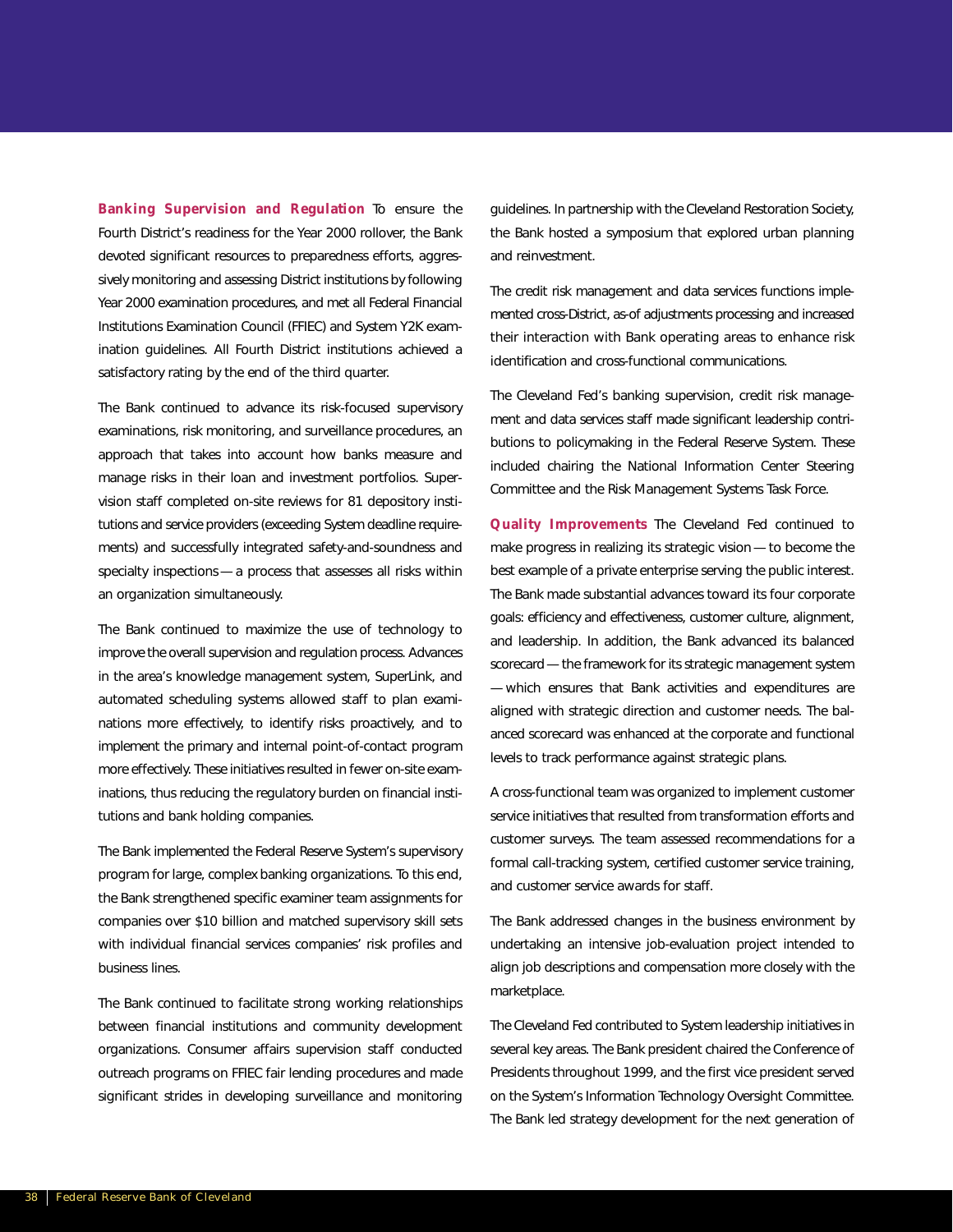security infrastructure, which will enable the Federal Reserve to conduct business securely over the World Wide Web; made recommendations to revamp the System's cost accounting system; chaired the Executive Development Task Force; and provided leadership resources for the Smartcard for FedLine<sup>\*</sup> project.

The Cleveland Fed spearheaded a workgroup that reviewed contingency plans for all the Reserve Banks' facility and protection functions and assessed the readiness of utility companies across the nation.

**Century Date Change** Certifying the readiness of internal systems and preparing the U.S. financial system for the Year 2000 were the Bank's highest priorities in 1999. All Federal Reserve System delivery dates and final project milestones were met ahead of System target dates. Staff throughout the Bank participated in comprehensive efforts to ensure that the Bank, the Federal Reserve System, and the banking community were ready for the century date change.

The Bank completed the second and third phases of the supervisory examination process in accordance with established System schedules, and all District institutions were rated satisfactory in their Y2K compliance efforts. Follow-up reviews were completed between August and November, and monthly onsite visits to large bank holding companies took place throughout the fourth quarter. In addition, regular health checks were conducted with banking institutions during the fourth quarter to ensure a successful transition. Examiners were on site at 11 key institutions during the rollover.

Activities in 1999 focused on communication and outreach efforts to ensure banking industry readiness and to strengthen public confidence. Fed representatives conducted seminars for financial institutions in 18 Fourth District cities to provide guidance on Y2K contingency planning, offer updates, explain testing procedures, and answer questions regarding regulatory and readiness issues. A Year 2000 Readiness and Reference Guide was produced to guide banks through test support details, special processing hours, contacts, financial institution responsibilities, and other vital rollover information.

To facilitate century-date-change readiness and public awareness, the Bank maintained high-profile communications with the media to ensure that proper attention and resources were given to Y2K readiness efforts. Further, Cleveland Fed representatives made many appearances before trade associations and community and business groups to help them develop strategies for dealing with the century rollover. Bank staff participated in a series of "Community Conversations" sponsored by the President's Council on Y2K Conversion.

The credit risk management function made significant contributions to the Bank's Y2K efforts by ensuring the liquidity readiness of Fourth District banking institutions. Record numbers of District banking organizations filed the necessary legal documentation to borrow from the Discount Window, in addition to pledging record amounts of borrowing collateral. These readiness efforts gave depository institutions a funding alternative to ensure sufficient transactional liquidity and provided a credit safety net to lessen any potential systemic crisis.

Extensive customer testing confirmed banks' ability to interact electronically with the Federal Reserve in a future-date environment and contributed to the success of the event. More than 540 financial institutions with electronic connections to the Bank scheduled 4,100 century-date-change tests. This high rate of response was a direct result of outreach efforts to institutions that did not conduct testing in 1998.

Internal simulation exercises certified the Bank's readiness and validated communications flows, century-date-change contingency plans, and office automation tools. New guidelines were developed for event management, including local financial institution health checks and problem tracking; proactive customer contact tracking; a skills inventory database; and on-line access to contingency plans. All systems functioned flawlessly throughout the rollover event.